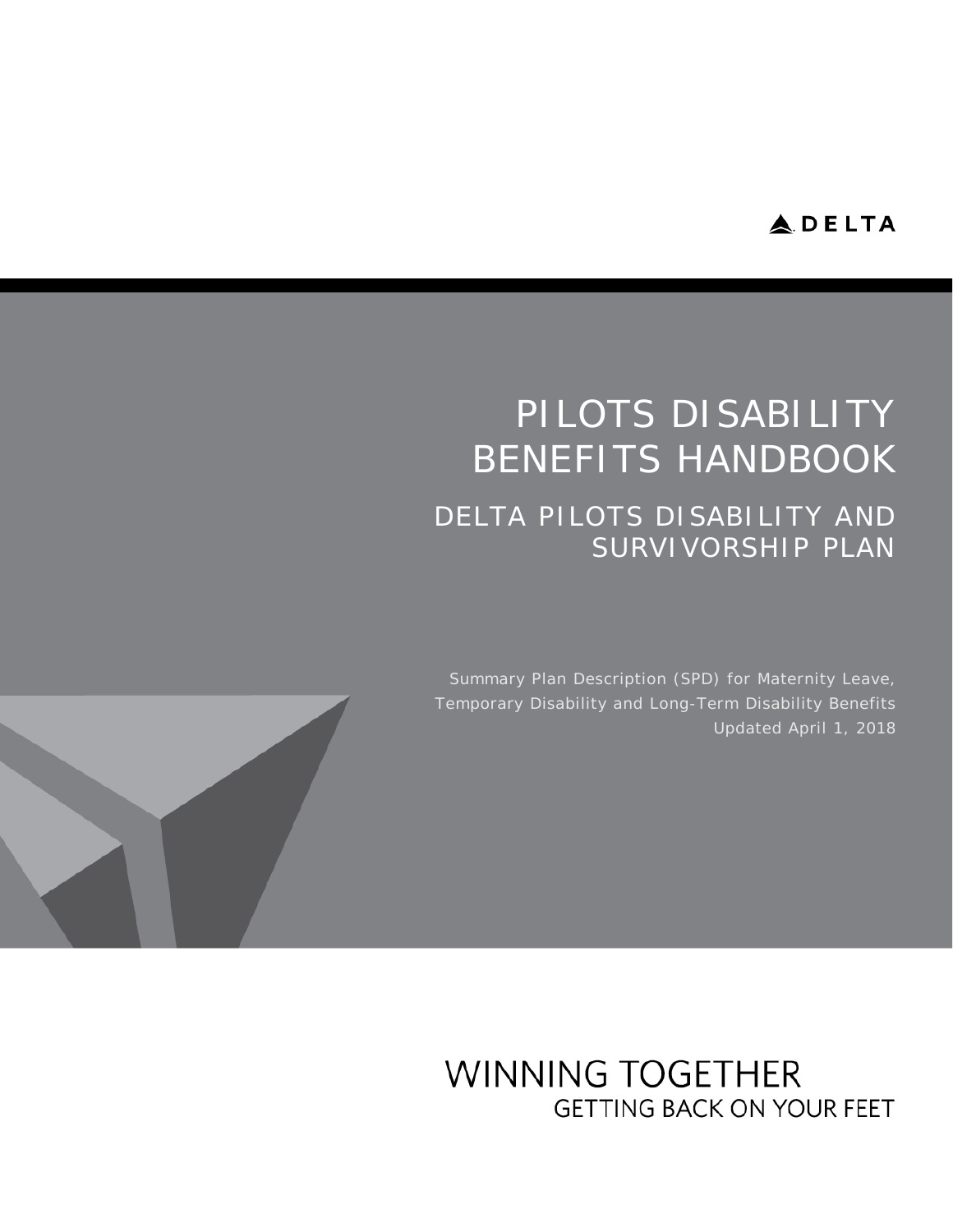# TABLE OF CONTENTS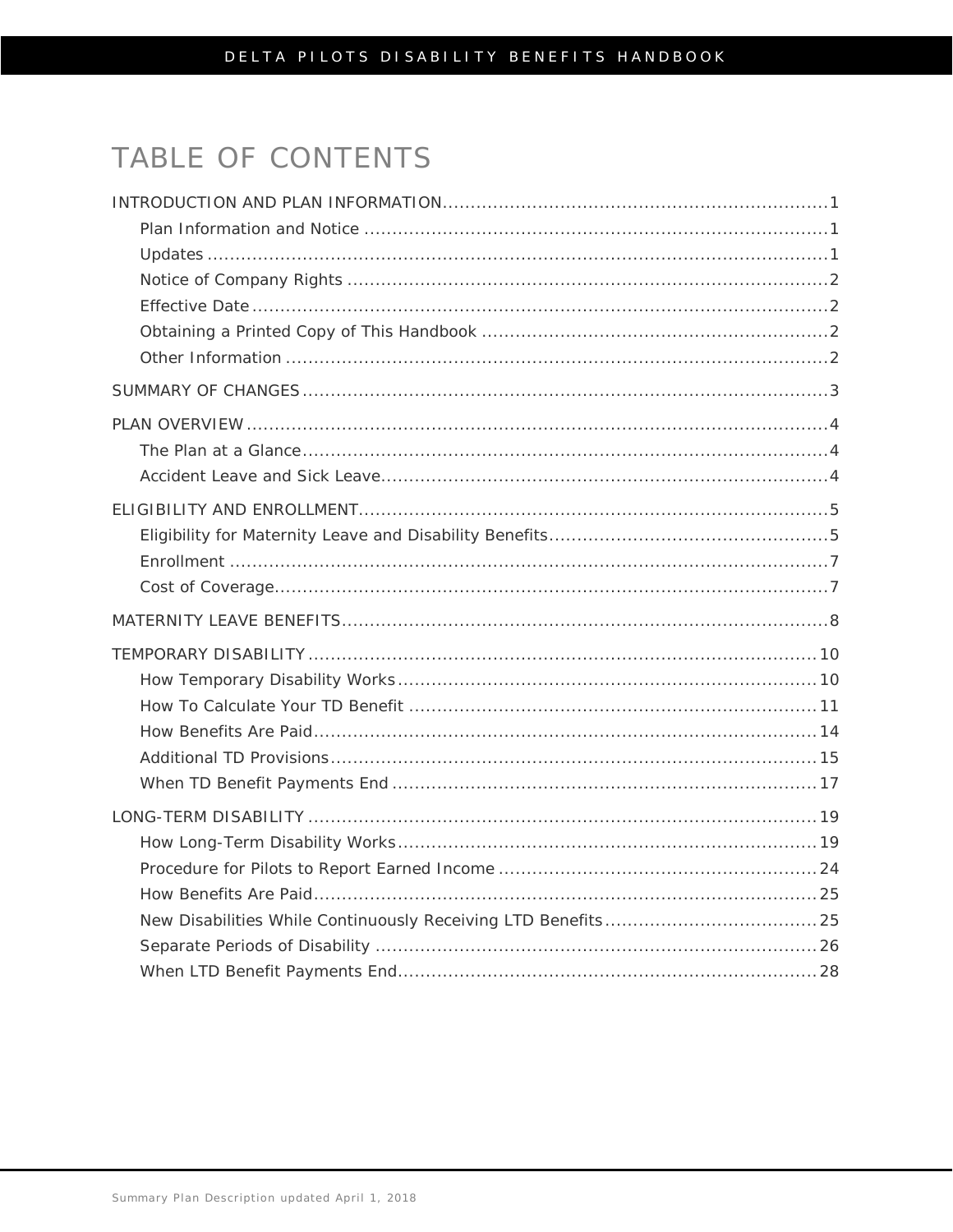### DELTA PILOTS DISABILITY BENEFITS HANDBOOK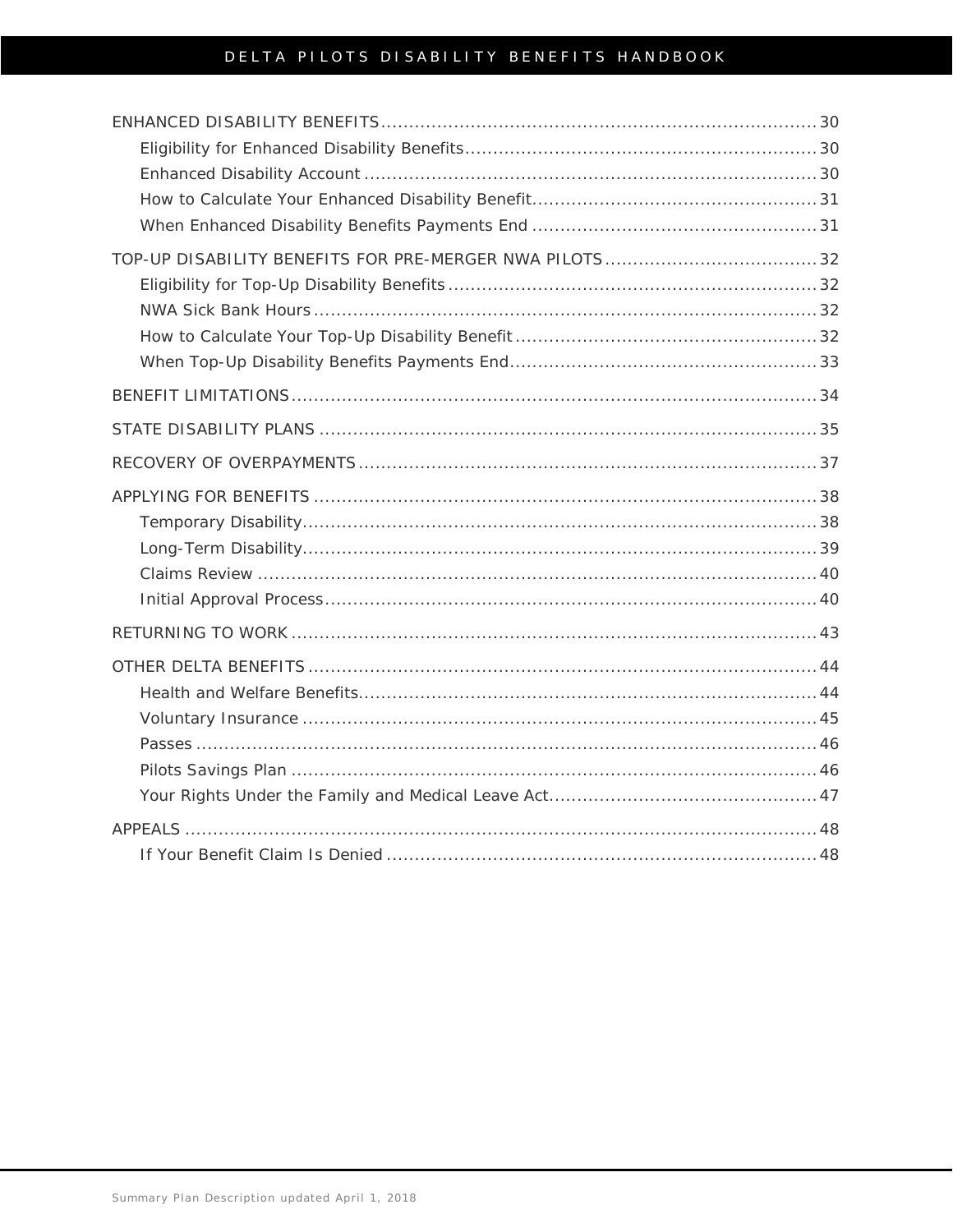### DELTA PILOTS DISABILITY BENEFITS HANDBOOK

| Discretionary Authority of the Plan Administrator and the Claims Administrator 53                                                                                                    |
|--------------------------------------------------------------------------------------------------------------------------------------------------------------------------------------|
|                                                                                                                                                                                      |
|                                                                                                                                                                                      |
|                                                                                                                                                                                      |
|                                                                                                                                                                                      |
|                                                                                                                                                                                      |
|                                                                                                                                                                                      |
|                                                                                                                                                                                      |
|                                                                                                                                                                                      |
|                                                                                                                                                                                      |
|                                                                                                                                                                                      |
|                                                                                                                                                                                      |
| APPENDIX A - Summary Plan Description for the Northwest Airlines Long Term Disability<br>Plan for Pilot Employees Portion of the Delta Pilots Disability and Survivorship Plan ("NWA |
|                                                                                                                                                                                      |
|                                                                                                                                                                                      |
|                                                                                                                                                                                      |
|                                                                                                                                                                                      |
|                                                                                                                                                                                      |
|                                                                                                                                                                                      |
|                                                                                                                                                                                      |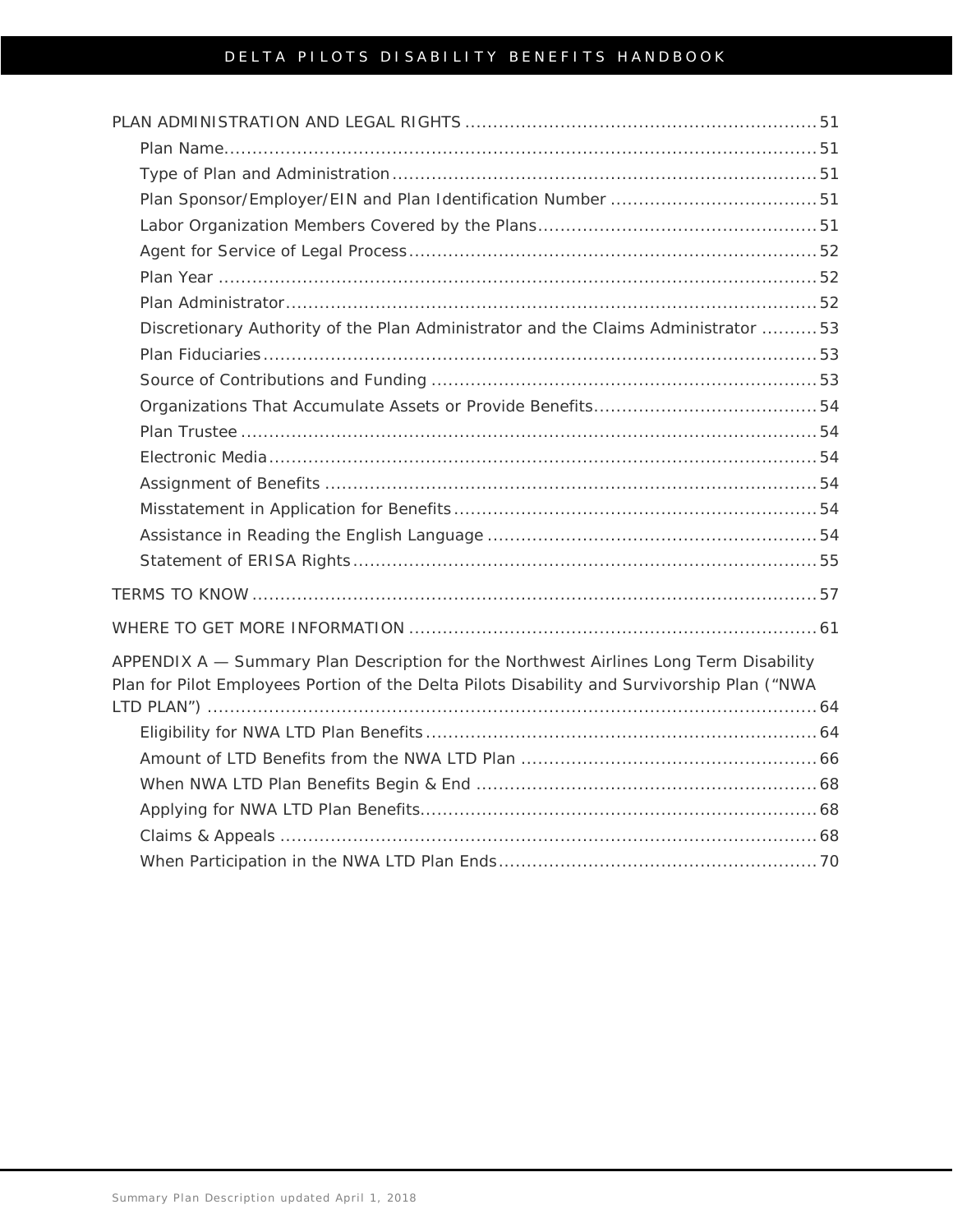# <span id="page-4-0"></span>INTRODUCTION AND PLAN INFORMATION

When you are unable to perform your job due solely to injury, pregnancy, sickness or disease (including natural deterioration) or are not eligible to exercise the privileges of your Federal Aviation Administration first-class medical certificate, you may qualify for disability benefits under the Delta Pilots Disability and Survivorship Plan (the "Plan").

Being disabled and unable to provide an income for yourself and your family can be a serious threat to your financial security. The disability benefits available to you can help ease your concern about how you can continue to meet your financial needs during an absence from work.

Read this handbook carefully to learn how your Temporary and Long-Term Disability benefits work under the Plan.

### <span id="page-4-1"></span>Plan Information and Notice

The Employee Retirement Income Security Act of 1974 as amended (ERISA) requires that certain kinds of benefit plans be described to participants of those plans in a Summary Plan Description (SPD). This handbook (together with the *Delta Pilots Disability and Survivorship Plan Handbook for Life Insurance and Monthly Income Survivor Benefits*) constitutes the SPD for the Delta Pilots Disability and Survivorship Plan.

This handbook contains only a summary of the Maternity Leave, Temporary Disability and Long-Term Disability benefits provided under the Plan. Its purpose is to give you an overview of the major features of the Plan as they exist on April 1, 2018 and as they apply to pilots who were on the Delta seniority list on or after June 1, 2006 (or later date described in this handbook), and does not cover all of the terms of the Plan. The provisions of the Plan are defined in the official plan document, which governs the terms and operation of the Plan. The summary in this handbook does not take the place of that document. If there is any conflict between the information in this handbook and the Plan document, the Plan document will govern.

While this handbook contains information relating to other plans and programs that may be available to Delta employees in connection with their absence from work due to a disability (such as mandatory state disability plans and Workers' Compensation), these plans and programs are not benefits under the Plan.

### Definitions of Capitalized Words

The capitalized terms used in this handbook have special meaning. Please refer to the "Terms to Know" section at the back of this handbook for definitions.

## <span id="page-4-2"></span>Updates

In addition to this handbook, you may, from time to time, be notified of the posting of updates or Summaries of Material Modifications (SMMs) that describe changes to the benefits described here. You should always timely refer to these updates, as well as the material in this handbook, to obtain the most recent information available about these benefits.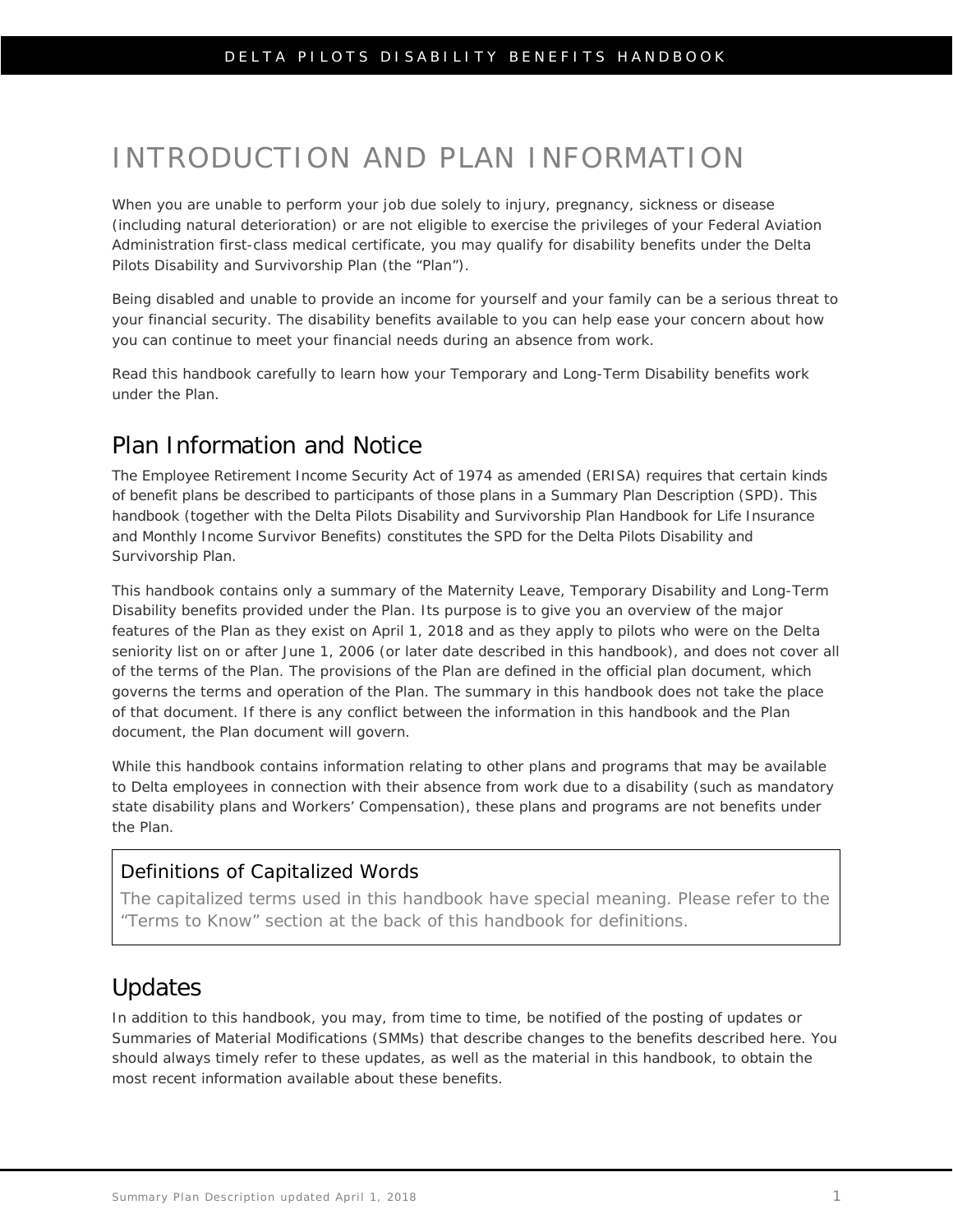## <span id="page-5-0"></span>Notice of Company Rights

As with all Delta benefits, Delta reserves the right to amend, modify, suspend or terminate all or any part of the Plan in its sole discretion at any time and for any reason, subject to the requirements of the Pilot Working Agreement between the company and the Air Line Pilots Association. Any such amendment, modification, suspension or termination may apply to active employees, their dependents and beneficiaries, as well as former employees, inactive employees, retirees, disabled employees, employees on a leave of absence or furlough, and COBRA participants, and each of their dependents. Any amendment or modification may be applied prospectively or retroactively and may be applied only to one group of participants, such as retirees, but not to other groups of participants.

In the event that the Plan is terminated, assets of the Plan will first be distributed to those participants and beneficiaries currently receiving benefits under the Plan. However, there can be no assurance that the assets of the Plan, if any, will be sufficient to fully provide benefits to such participants and beneficiaries. Any remaining assets of the Plan will be disbursed to participants or beneficiaries who become eligible for benefits at a later date; however, in no event will any assets revert to Delta.

The Plan may be amended or modified by resolution of the Board of Directors of Delta or through approval or ratification by any person or persons authorized by the Board of Directors to take such actions.

Nothing in the Plan, including the receipt of benefits, is to be construed as a contract of employment, and nothing in the Plan gives any employee the right to be retained in the employ of Delta or to interfere with the rights of Delta to discharge any employee at any time.

# <span id="page-5-1"></span>Effective Date

This handbook highlights the benefits available to eligible employees under the Plan updated as of April 1, 2018, unless otherwise noted.

# <span id="page-5-2"></span>Obtaining a Printed Copy of This Handbook

If you would like to have a printed copy of this handbook, call the Employee Service Center (ESC) at **1-800 MY DELTA (1-800-693-3582)** to learn how you can receive one.

## <span id="page-5-3"></span>Other Information

If you have questions after reviewing this handbook, refer to the "Where to Get More Information" section at the back of this handbook.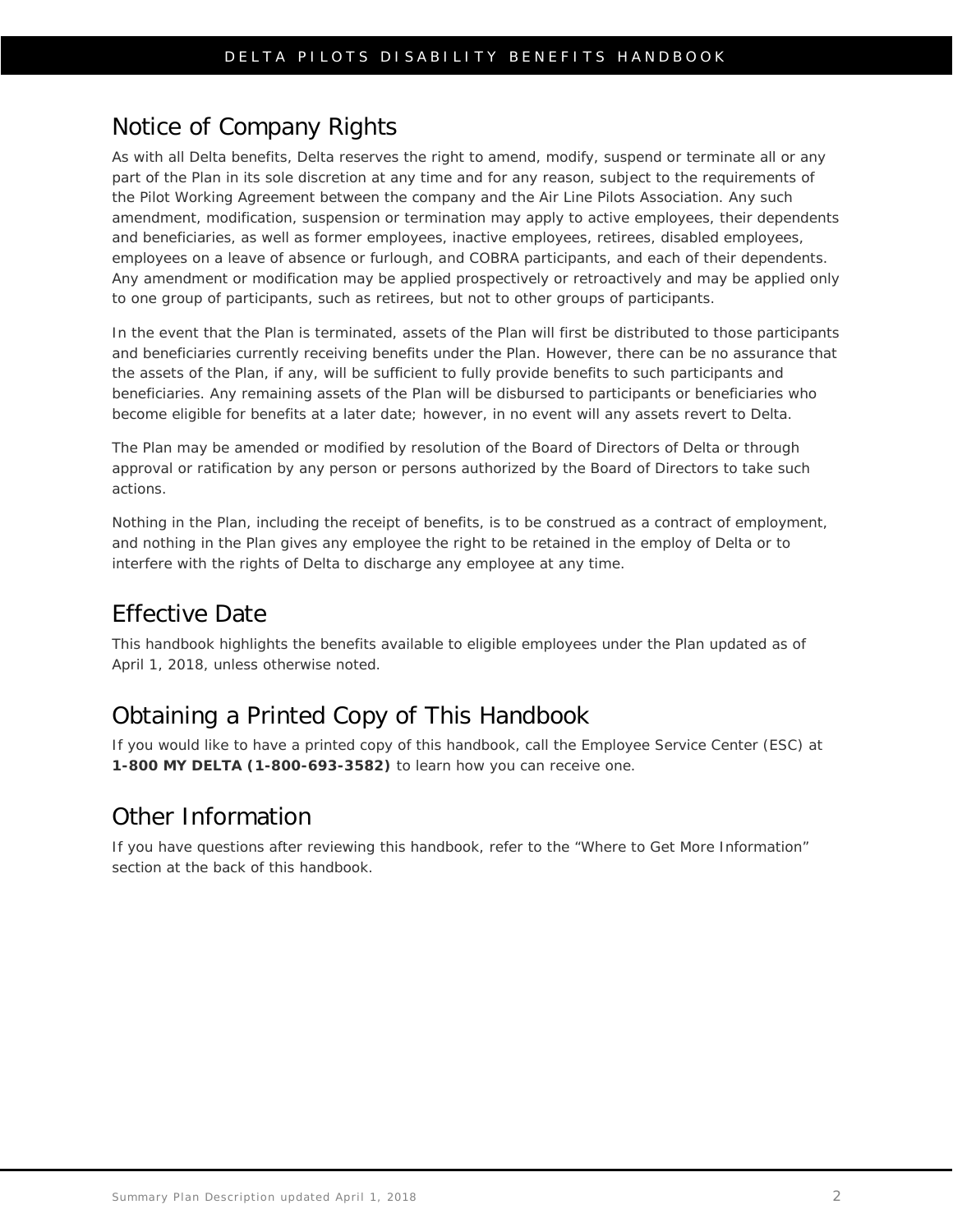# <span id="page-6-0"></span>SUMMARY OF CHANGES

The list below highlights changes made since the January 1, 2016 version of this handbook:

- Effective December 1, 2016, the offset to Long-Term Disability (LTD) benefits for Earned Income in excess of the calculated disability benefit amount will apply only to the first 36 months that LTD benefits are paid.
- Effective after the sick leave year ending May 31, 2017, an Enhanced Disability benefit will be available, using hours credited to a new Enhanced Disability benefit account for a portion of your unused sick leave. For additional information, see page 30.
- Effective July 1, 2017, Maternity Leave benefits for eligible pilots are available. For additional information, see page 8.
- Effective April 1, 2018, the claim denial and appeal processes for benefits were updated. For current procedures, see the "Appeals" section beginning on page 48.

This list includes only the key changes made to the Plan. Other changes may have also been made to this handbook that are not reflected in the above list. This April 1, 2018 version replaces the January 1, 2016 version of the Pilot Disability Benefits Handbook in its entirety.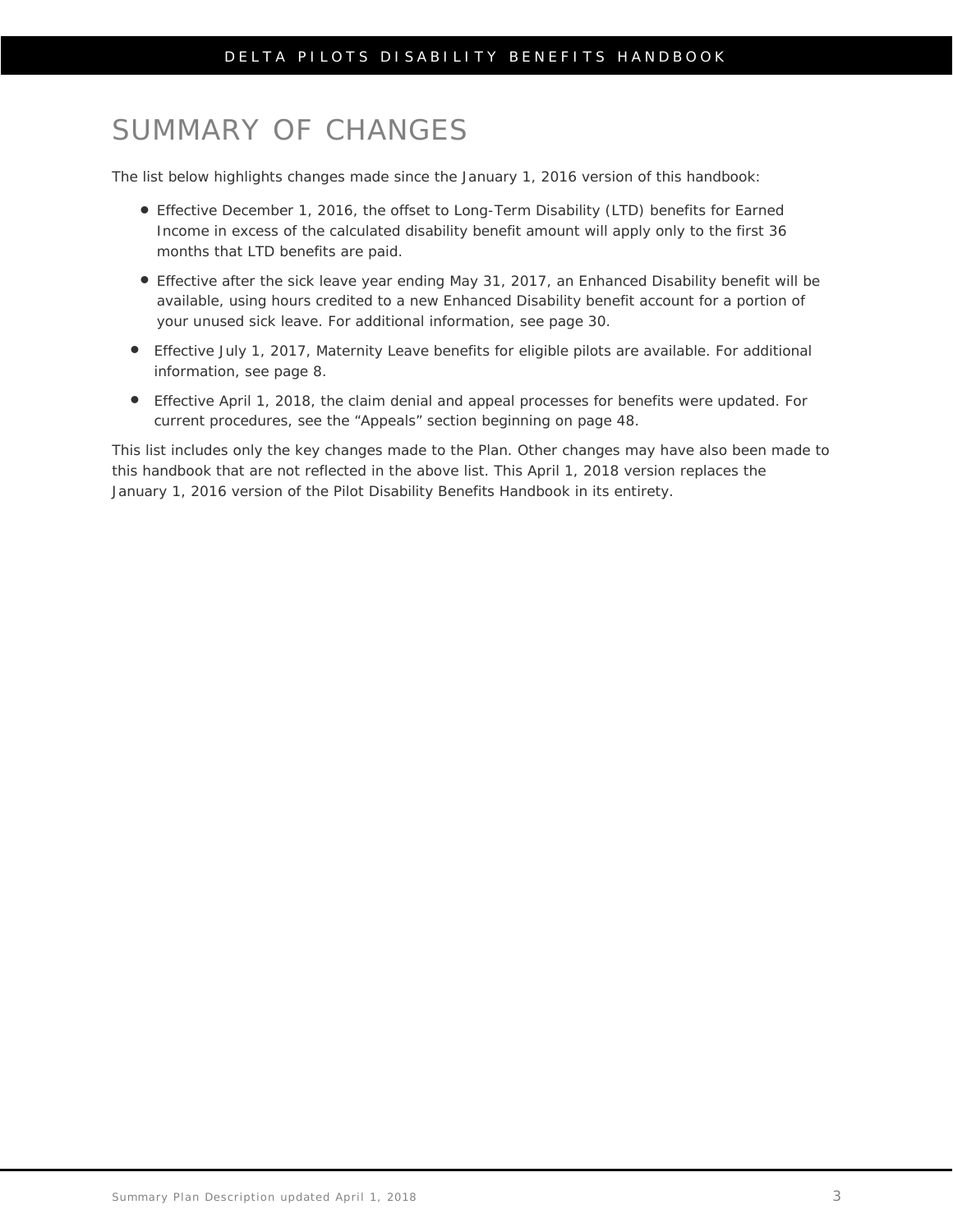# <span id="page-7-0"></span>PLAN OVERVIEW

## <span id="page-7-1"></span>The Plan at a Glance

The chart below summarizes how the different types of Accident Leave, Sick Leave and Plan benefits provide you with coverage during an approved absence for disability.

| <b>Accident Leave</b><br>and/or<br><b>Sick Leave</b> | Before you can receive Temporary Disability (TD), you must first use all of your company-<br>provided Accident Leave and/or Sick Leave.<br>• Accident Leave (for on-the-job injuries): You must exhaust any Accident Leave for<br>which you are eligible before you can begin using Sick Leave or before receiving TD<br>benefits. Accident Leave is not a benefit from the Plan.<br>• Sick Leave: You may be eligible for Sick Leave credit hours. If so, you must exhaust any<br>Sick Leave credit hours for which you are eligible before receiving TD benefits. Sick Leave<br>is not a benefit from the Plan. |
|------------------------------------------------------|-------------------------------------------------------------------------------------------------------------------------------------------------------------------------------------------------------------------------------------------------------------------------------------------------------------------------------------------------------------------------------------------------------------------------------------------------------------------------------------------------------------------------------------------------------------------------------------------------------------------|
| <b>Maternity Leave</b>                               | Maternity Leave is a Plan benefit that pays a pregnant pilot a semi-monthly benefit for up to nine<br>weeks. You can transition to TD benefits after exhausting your Sick Leave and Maternity Leave<br>if you continue to be disabled.                                                                                                                                                                                                                                                                                                                                                                            |
| <b>Temporary</b><br>Disability (TD)                  | TD is a Plan benefit that pays you a semi-monthly benefit starting on the later of the eighth day<br>of continuous disability, after all Accident Leave (if applicable) and Sick Leave is used, or after<br>Maternity Leave is used (if applicable). TD benefits are payable for up to 26 weeks.                                                                                                                                                                                                                                                                                                                  |
| Long-Term<br>Disability (LTD)                        | You transition to monthly LTD benefits after exhausting your 26-week TD period if you meet<br>the eligibility requirements for LTD.                                                                                                                                                                                                                                                                                                                                                                                                                                                                               |

If you have questions regarding your disability benefits, contact Harvey Watt & Company (Harvey Watt) by calling **404-767-7501** or **800-241-6103** from 9 a.m. to 5 p.m., Monday through Friday.

# <span id="page-7-2"></span>Accident Leave and Sick Leave

Before you can begin TD, you must use all of your Accident Leave (if applicable) and Sick Leave for which you are eligible. These leaves may provide up to 100% of your regular pay while you are not at work.

### **Accident Leave**

If you are sick because of an injury that occurred while on duty with the company, you may be eligible for up to 90 days of Accident Leave for each separate accidental injury. You must exhaust your Accident Leave before you can begin using Sick Leave. Accident Leave is not a benefit from the Plan. Refer to Section 14 of the Pilot Working Agreement (PWA) for detailed information about the terms and conditions of Accident Leave usage.

### **Sick Leave**

If you are an active pilot who has completed your initial Operational Experience (OE) at Delta, you may be eligible for Sick Leave credit hours when you have a personal medical condition that disables you and keeps you from performing duties as a pilot or upon your release from duty due to pregnancy.

The number of Sick Leave credit hours you are eligible for are based on your years of employment as described in the PWA. Sick leave is not a benefit from the Plan. Refer to Section 14 of the PWA for detailed information about the terms and conditions of Sick Leave usage.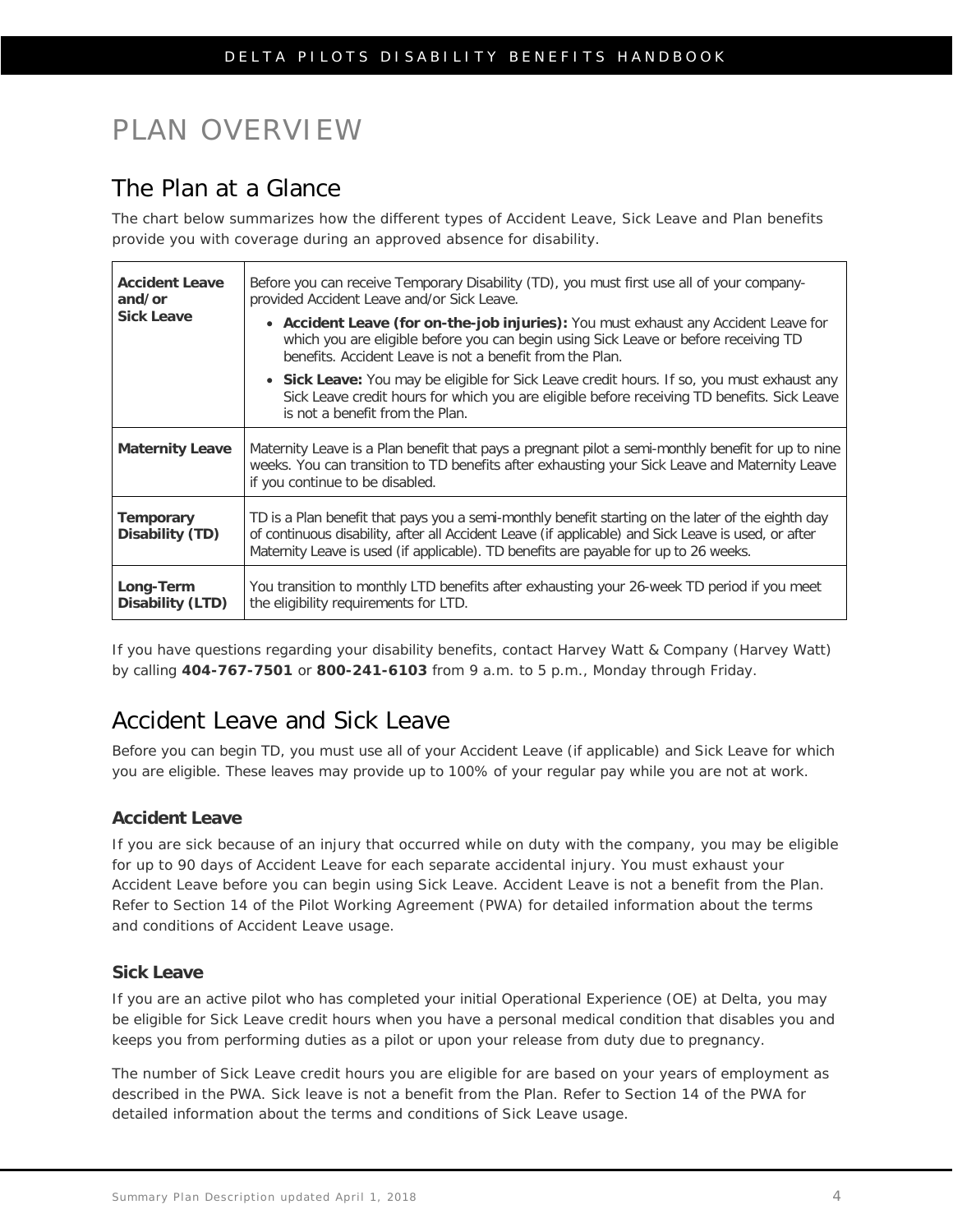# <span id="page-8-0"></span>ELIGIBILITY AND ENROLLMENT

# <span id="page-8-1"></span>Eligibility for Maternity Leave and Disability Benefits

Maternity Leave benefits, Temporary Disability (TD) benefits, Long-Term Disability (LTD) benefits, Enhanced Disability benefits and Top-Up Disability benefits are company-provided benefits paid by the Plan and administered by Harvey Watt.

Your eligibility to participate in the Plan initially begins on the first day that you report to work as an active Delta pilot and generally recommences when returned to Active Payroll Status from an inactive status. See "Eligibility for Pre-Merger NWA Pilots" below for eligibility rules that apply to certain Pre-Merger NWA Pilots.

In addition, you may be eligible for coverage while you are on inactive status. For example, you are eligible for disability benefits if you become Disabled during:

- The first 30 days after furlough pay ends,
- The first 30 days of leave of absence without pay (other than an approved family medical leave of absence),
- An approved family medical leave of absence (FMLA),
- The first 60 days of military leave, or
- The first 30 days of disciplinary suspension

### **Who Is Not Eligible?**

The following individuals are not eligible for benefits under the Plan:

- Non-pilots
- Any pilot who is not on the Delta Air Lines seniority list on his or her Event Date
- Pilots on inactive status, except as provided above
- Certain Pre-Merger NWA Pilots as discussed below

### **Eligibility for Pre-Merger NWA Pilots**

Special eligibility rules apply to Pre-Merger NWA Pilots (pilots who were on the Northwest Airlines pilots seniority list immediately prior to October 30, 2008), as described below and on the following page.

### Pre-Merger NWA Pilots on Active Payroll Status

A Pre-Merger NWA Pilot on Active Payroll Status on October 30, 2008, became eligible for disability benefits under the Delta Pilots Disability and Survivorship Plan as of October 30, 2008.

### Pre-Merger NWA Pilots on Inactive Status Other than Disability

A Pre-Merger NWA Pilot who was on inactive status other than disability (e.g., furlough, military leave exceeding 30 consecutive days, personal leave, family leave, medical leave, maternity leave) on October 30, 2008, becomes eligible for disability benefits under the Delta Pilots Disability and Survivorship Plan on the date he or she returns to Active Payroll Status under Section 13 C. and Section 15 B. and C. of the Pilot Working Agreement (PWA).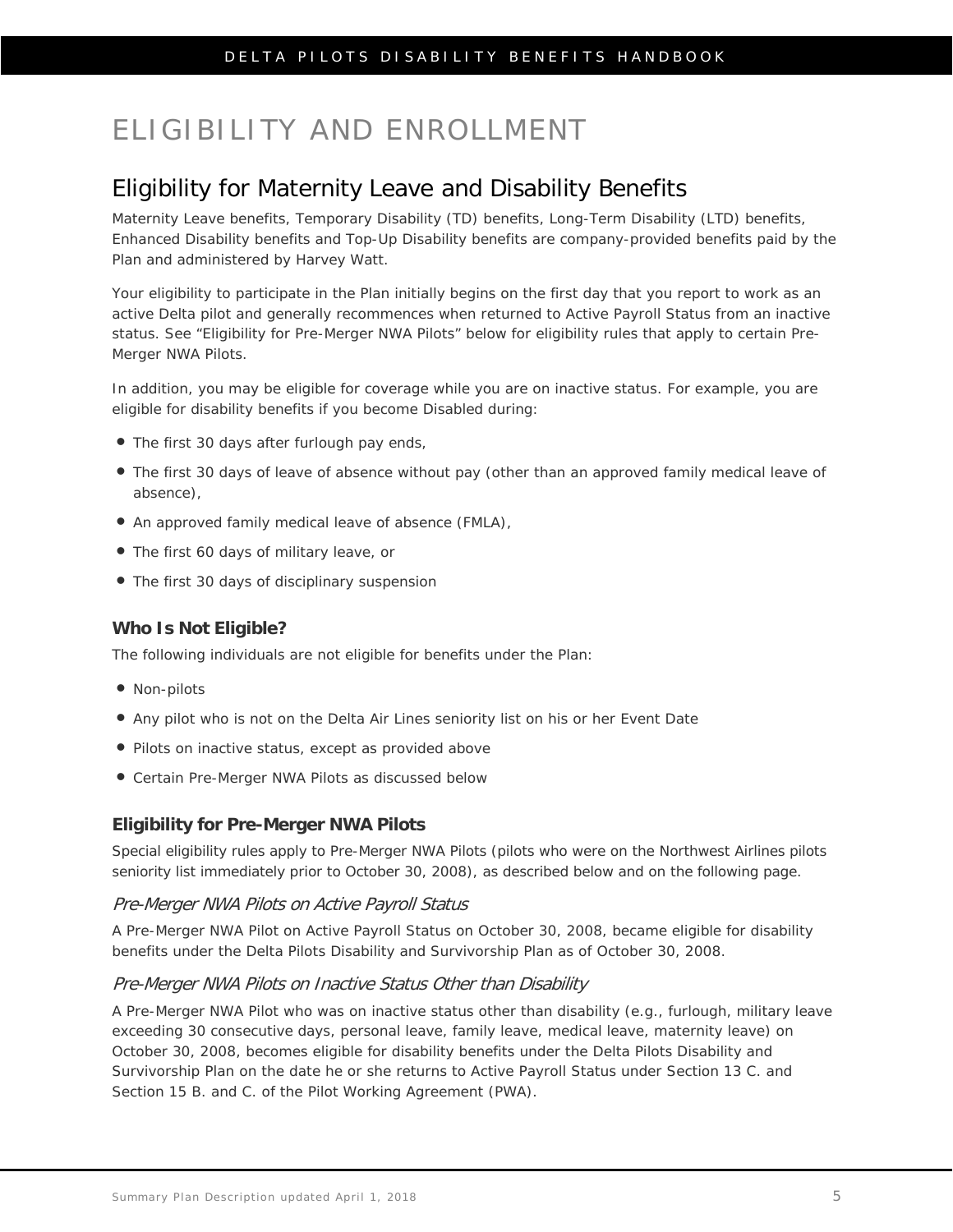### Pre-Merger NWA Pilots Who Began Sick Leave On or Before December 15, 2005

If you are a Pre-Merger NWA Pilot and began your sick leave from Northwest Airlines on or before December 31, 2005, you transitioned to disability benefits under the Northwest Airlines Pension Plan for Pilot Employees once you exhausted your sick time, provided all plan requirements were met. Information about your disability benefits is provided in the SPD for the Northwest Airlines Pension Plan for Pilot Employees. You are not eligible for benefits from the Delta Pilots Disability and Survivorship Plan while receiving disability retirement benefits from the Northwest Airlines Pension Plan for Pilot Employees.

If you recover from your disability and successfully complete qualification training, including Operational Experience (OE), and then again become sick or injured, you may become eligible for disability benefits under the Delta Pilots Disability and Survivorship Plan, depending on the cause of that disability and the length of time between your disability periods. However, if your disability benefits ended due to your attainment of age 60 and you subsequently recover, you may be eligible for disability benefits under the Delta Pilots Disability and Survivorship Plan upon presentment of a first-class medical certificate to the company and the company's determination that you meet the applicable physical standards in the PWA. For more information, see "If You Were a Disabled Pre-Merger NWA Pilot on October 30, 2008" on page 16 or 27.

### Pre-Merger NWA Pilots Who Began Sick Leave After December 31, 2005 and Before October 30, 2008

If you are a Pre-Merger NWA Pilot and began your sick leave from Northwest after December 31, 2005 and before October 30, 2008, you transitioned to disability benefits under the NWA LTD Plan when your sick leave from Northwest was exhausted, provided all NWA LTD Plan requirements were met. Information about your disability benefits under the NWA LTD Plan is provided in Appendix A of this handbook. You are not eligible for benefits from the Delta Pilots Disability and Survivorship Plan while receiving disability benefits from the NWA LTD Plan.

If you recover, present a first-class medical certificate to the company and the company determines that you meet the applicable physical standards as provided in the PWA, and then you again become sick or injured, you may become eligible for benefits under the Delta Pilots Disability and Survivorship Plan, depending on the cause of that disability and the length of time between your disability periods. For more information, see "If You Were a Disabled Pre-Merger NWA Pilot on October 30, 2008" on page 16 or 27.

**Please Note:** As outlined in the PWA, the NWA LTD Plan was merged into the Delta Pilots Disability and Survivorship Plan. The plan merger does not change the NWA LTD Plan terms or the amount of benefit payments from the NWA LTD Plan, as described in Appendix A of this handbook. When this handbook refers to the Delta Pilots Disability and Survivorship Plan, it is not referring to the NWA LTD Plan, unless it specifically so states.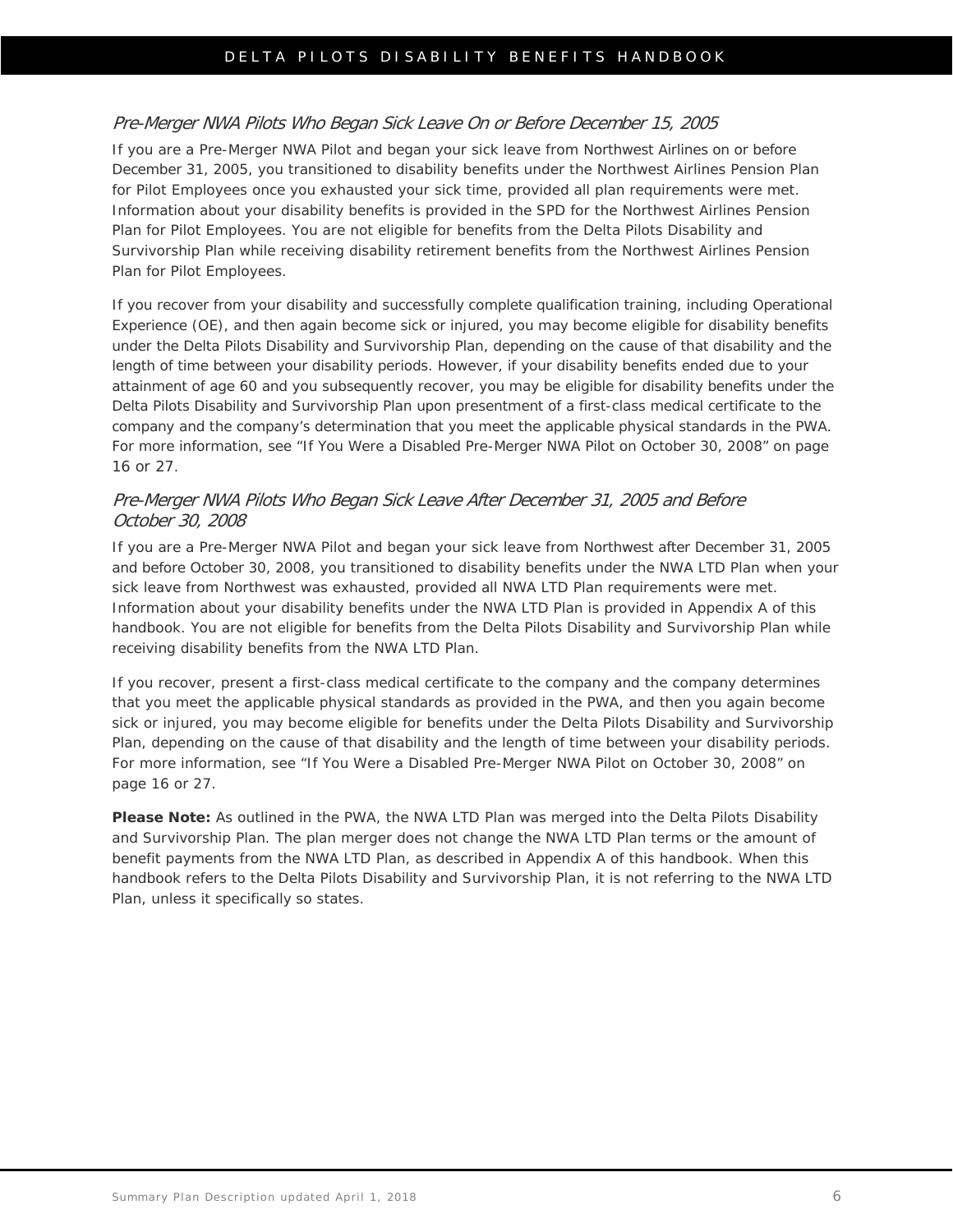# <span id="page-10-0"></span>Enrollment

You do not need to enroll to participate in the Plan. Since the Plan is company-provided, you are automatically a participant covered for disability benefits under the Plan when you meet the eligibility requirements.

### **Mandatory State Disability Plans**

Pilots based in California, Hawaii, New Jersey, New York, Rhode Island and Puerto Rico, which all require mandatory participation in their respective state (or commonwealth) disability plans, are automatically covered by such plan. Please refer to the ["State Disability Plans" section in this](#page-38-0)  [handbook](#page-38-0) for additional information on these mandatory state plans.

## <span id="page-10-1"></span>Cost of Coverage

Disability benefits under the Plan are funded entirely by Delta Air Lines, Inc. Delta's contributions for disability benefits are actuarially determined and are held in a trust for the exclusive benefit of the participants in the Plan.

Maternity Leave, TD and LTD benefits are considered taxable income. Federal Insurance Contributions Act (FICA) taxes are automatically deducted from these benefits until you are absent from work for six full calendar months on account of your disability. Federal income taxes are withheld by Delta according to your current W-4 withholding instructions.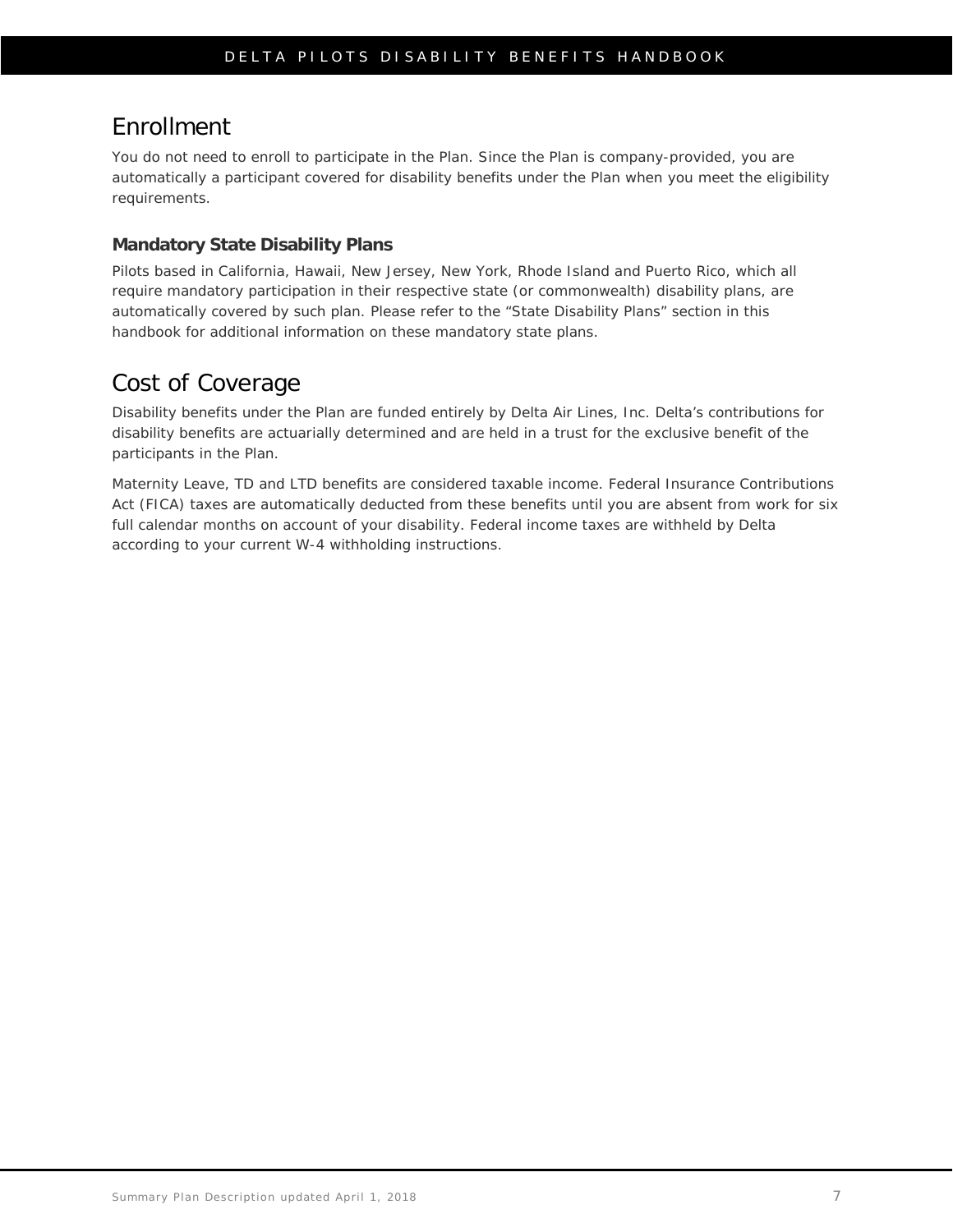# <span id="page-11-0"></span>MATERNITY LEAVE BENEFITS

If you are pregnant, you have the option to fly as long as you continue to be fit to do so, and as long as you comply with the notification and update requirements under Section 13.G.1 and 13.G.2 of the PWA. Once you provide an Initial Notification of Pregnancy form to your Chief Pilot, you can be released from duty upon your request.

Once released from duty, you will use Sick Leave until it is exhausted and, if you choose, unused earned vacation. Then you will be eligible to start Maternity Leave benefits.

If you have Sick Leave or unused earned vacation remaining when your child is born, you can elect to use that remaining Sick Leave and/or vacation prior to transitioning to Maternity Leave benefits, but note that you cannot receive Maternity Leave benefits any later than six weeks following vaginal delivery or eight weeks following delivery by Cesarean section. If you elect to use remaining Sick Leave and/or vacation once your baby is born, you must contact Pilot Leaves at 404-714-7591 or pltleaves@flightops@delta.com.

You receive Maternity Leave benefits for a period of six weeks for a normal birth or eight weeks for a Cesarean birth. You can receive one additional week (7 days) if your absence begins at least 7 days before giving birth. If your Maternity Leave benefits for a vaginal birth are fully paid prior to birth and you instead have a Cesarean section, you will be retroactively paid an additional two weeks of Maternity Leave benefits.

Maternity Leave benefits provide a semi-monthly benefit equal to one-half of 100% of your monthly Final Average Earnings (see the "Terms to Know" section for definition). Maternity Leave benefits are issued on the 15<sup>th</sup> day and the last day of each month. Your disability payments are provided to you in the same manner that you receive your active Delta pay: by check or through direct deposit. You can change your direct deposit account information for your Maternity Leave benefit payments online by logging on to Self Service on Deltanet.

Once you exhaust your Maternity Leave benefits, you may transition to TD benefits, and thereafter to LTD benefits, provided you continue to meet the eligibility requirements for these benefits under the Plan. Maternity Leave benefits count toward the maximum 26-week TD period. Eligibility for Maternity Leave benefits expires no later than six weeks following vaginal delivery or eight weeks following delivery by Cesarean section.

To apply for Maternity Leave benefits, follow the steps outlined under "Required Pilot Actions" in the "Temporary Disability" section (beginning on page 10).

For more information on Maternity Leave benefits, please refer to Deltanet at **[https://deltaairlines.sharepoint.com/company/FlightOperations/Admin/Pages/Maternity-](https://deltaairlines.sharepoint.com/company/FlightOperations/Admin/Pages/Maternity-Leave.aspx)[Leave.aspx](https://deltaairlines.sharepoint.com/company/FlightOperations/Admin/Pages/Maternity-Leave.aspx)**.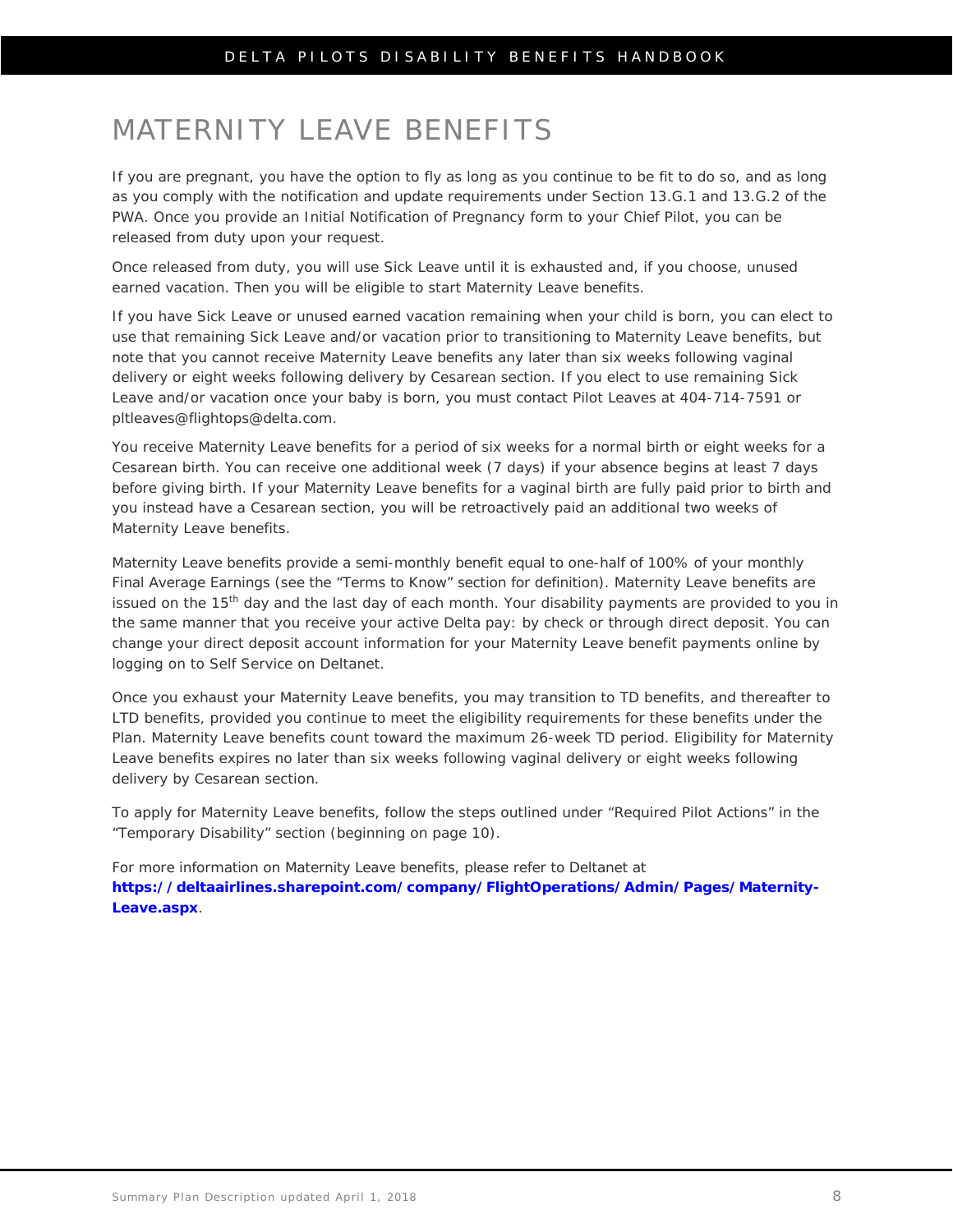### Additional Unpaid Leaves

- **Bonding Leave for Mothers and Fathers:** All mothers and fathers may take up to a 30-day unpaid bonding leave following the birth, adoption, guardianship or fostering of a child once medical leave (if applicable) and/or Family Medical Leave Act (FMLA) leave (if eligible) has been exhausted. These bonding leave days must be taken consecutively within the 12-month period following the birth, adoption, guardianship or fostering of the child. While on unpaid bonding leave, you maintain access to Delta travel benefits and can continue health benefits by paying active premium rates.
- **Personal Leave of Absence (PLOA) for Mothers:** Once Maternity Leave and bonding leave have been exhausted, new mothers may take an additional unpaid PLOA of up to one year following the birth of the child. While on unpaid PLOA, you maintain access to Delta travel.

For more information, please refer to Deltanet at

**[https://deltaairlines.sharepoint.com/company/FlightOperations/Admin/Pag](https://deltaairlines.sharepoint.com/company/FlightOperations/Admin/Pages/Maternity-Leave.aspx) [es/Maternity-Leave.aspx](https://deltaairlines.sharepoint.com/company/FlightOperations/Admin/Pages/Maternity-Leave.aspx)**.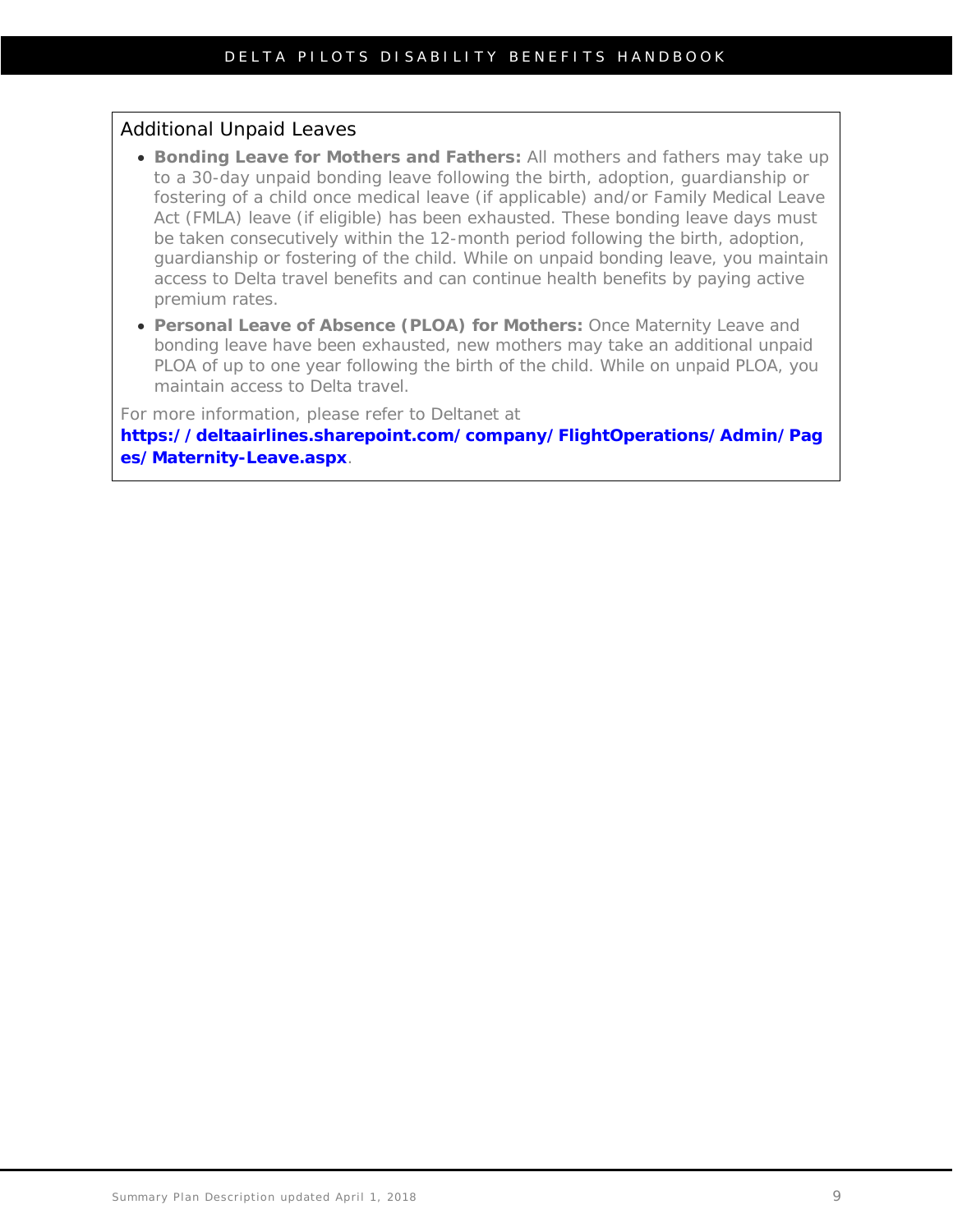# <span id="page-13-0"></span>TEMPORARY DISABILITY

When you are unable to perform your duties as a pilot solely because of injury, pregnancy, sickness or disease (including natural deterioration), you may be eligible for TD benefits.

# <span id="page-13-1"></span>How Temporary Disability Works

Your TD period begins on the date that you are prevented from performing the duties of your occupation solely because of injury, pregnancy, sickness or disease (including natural deterioration), provided that date occurs prior to or coincident with the cessation of your Earnings. This date becomes your Event Date for all purposes of that disability under the Plan.

Your maximum TD period is 26 weeks; however, no TD benefits are paid under the Plan during the first seven calendar days of TD. More important, no TD benefits are paid during the 26-week TD period while you are receiving pay from Delta, such as paid Accident Leave (also known as on-the-job-injury or OJI pay), paid Sick Leave, paid vacation or Maternity Leave benefits. However, these days still reduce the 26-week TD period.

TD benefits only begin once you exhaust your Accident Leave (if applicable), Sick Leave and Maternity Leave (if applicable) benefits. On the date you exhaust your Sick Leave (your SLOA date), your status changes from sick to medical leave of absence. TD benefits begin on your SLOA date (or if applicable, after Maternity Leave benefits end) if you are still within your TD period, which is the first 26 weeks after your Event Date. The period of time beginning from your Event Date counts toward your 26-week maximum TD period, even if you receive Accident Leave, paid Sick Leave, paid vacation or Maternity Leave benefits during that time.

### **Required Pilot Actions**

Before exhausting Sick Leave, you should obtain a copy of the Delta Pilot Disability Guide, which is available on Deltanet's Flight Operations homepage under the tab labeled "Pilot Leaves." The disability guide includes application forms.

**Note**: You must submit an application form to qualify for and receive TD or LTD benefits under the Plan.

Both you and your Qualified Health Professional must complete the required sections, and you must submit all required forms at least three weeks before the date you exhaust Sick Leave (your SLOA date) to avoid any delay in receiving TD benefits. You may determine your SLOA date by examining your monthly schedule and locating your status change from sick to SLOA. Send all completed forms and supporting documentation to Harvey Watt at the following address:

Harvey Watt & Company Attention: Delta Disability Claims P.O. Box 20787 Atlanta, GA 30320

The Plan has a claims filing deadline for TD benefits of 180 days after your Event Date. Any claim received after this date will not be valid, unless the Administrative Committee, in accordance with ERISA, determines that an extension of the deadline may be made in such case.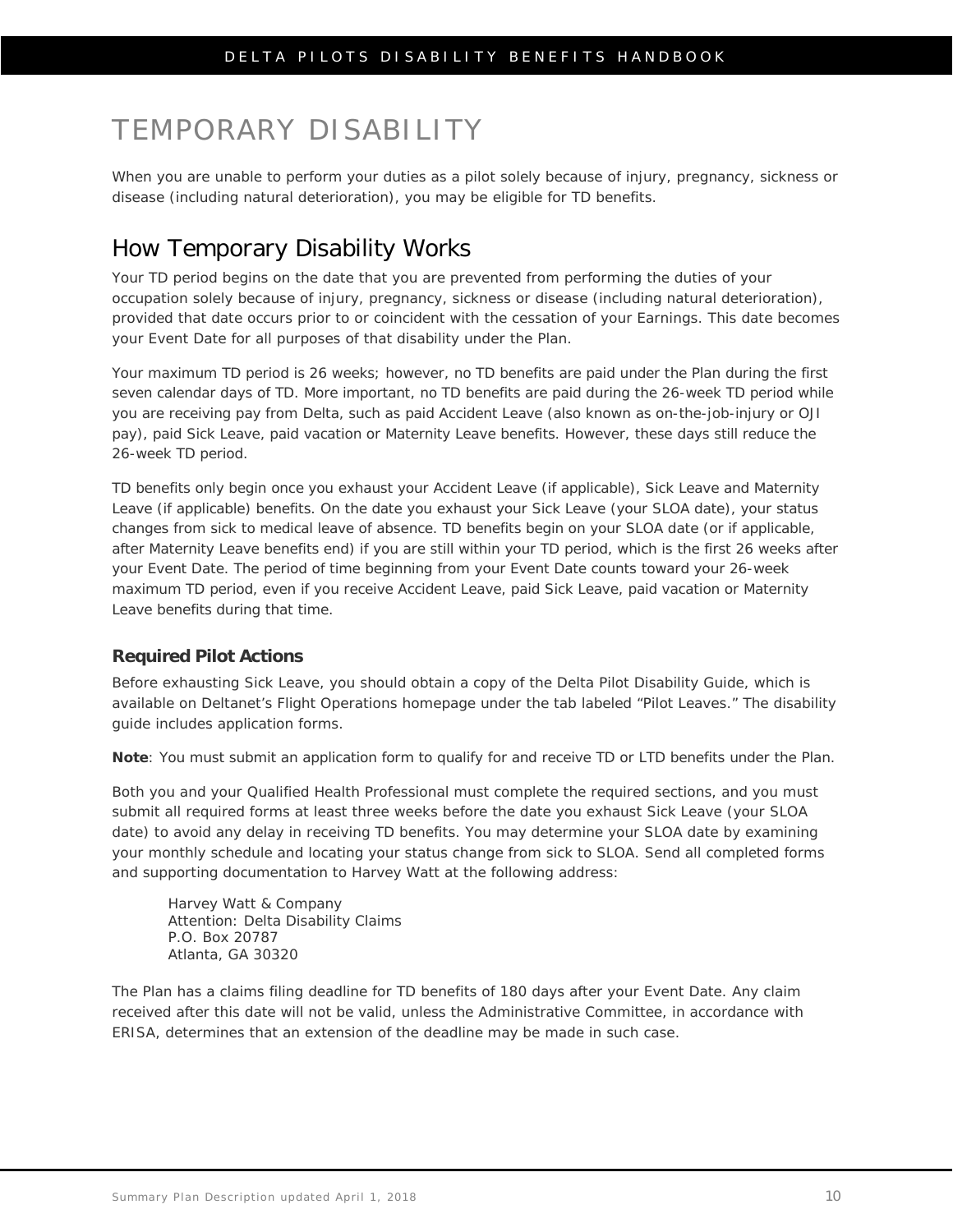#### **The Waiting Period**

TD benefits are not paid during the first seven days of your TD period, known as the Waiting Period. Instead, during that time, you may receive Accident Leave, Sick Leave and/or Maternity Leave benefits, if you qualify for any. Any period of pay for Accident, Sick or Maternity Leave — including during the seven-day Waiting Period — is considered to be part of your 26-week TD period.

#### **When TD Benefit Payments Begin**

TD benefit payments begin on the later of:

- The eighth day of your TD period, or
- The exhaustion of all Accident Leave (if applicable), Sick Leave and Maternity Leave (if applicable) benefits

#### **Special Rule for Invasive Procedures Required by the FAA**

TD benefits or Long-Term Disability (LTD) benefits, including Enhanced Disability and Top-Up Disability benefits, may be available for up to seven years from your Event Date if you elect not to undergo an invasive medical procedure required by the FAA for the issuance of your first-class medical certificate.

To be eligible to receive disability benefits due to your election not to undergo the FAA required invasive medical procedure, you must, for as long as you accept disability benefits from the Plan (including after you are no longer on the seniority list):

- Meet all other Plan requirements for disability benefits;
- Continue to undergo an FAA physical and reapply to the FAA every six months (or twelve months, if applicable for your age or category) for issuance of your first-class medical certificate, unless the Plan Administrator determines that such physicals and re-applications are not necessary or appropriate under the circumstances. The Company will reimburse your FAA physical expenses;
- Provide evidence satisfactory to the Plan Administrator after each FAA physical demonstrating that you made such application and timely completed all requirements imposed by the FAA for firstclass medical certificate issuance (other than undergoing the invasive medical procedure); and
- Promptly contact the Director Health Services (DHS) after each attempt to regain your first-class medical certificate to report that the FAA requires (or continues to require) that you undergo the invasive medical procedure in order to be issued a first-class medical certificate and permit the DHS to review all medical information and intervene on your behalf to be assured that the FAA's requirement for the invasive medical procedure is warranted under the circumstances and in light of developing medical technologies and protocols

No other provision or limitation of the Plan will supersede the above requirements.

### <span id="page-14-0"></span>How To Calculate Your TD Benefit

If you are eligible for TD, the Plan provides you with a semi-monthly benefit equal to one-half of 50% of your monthly Final Average Earnings. Final Average Earnings is the monthly average of your highest 12 consecutive months of normal Earnings out of the last 36 months while you are on Active Payroll Status (including Accident and Sick Leave and vacation). However, if the last 36 months that you are on Active Payroll Status contain a month when you were on inactive status for more than 15 days, then the month immediately following will not be counted in the 36 months. Instead, an additional month in the consecutive period preceding the first day you were absent will be included as part of the 36 month period of normal Earnings.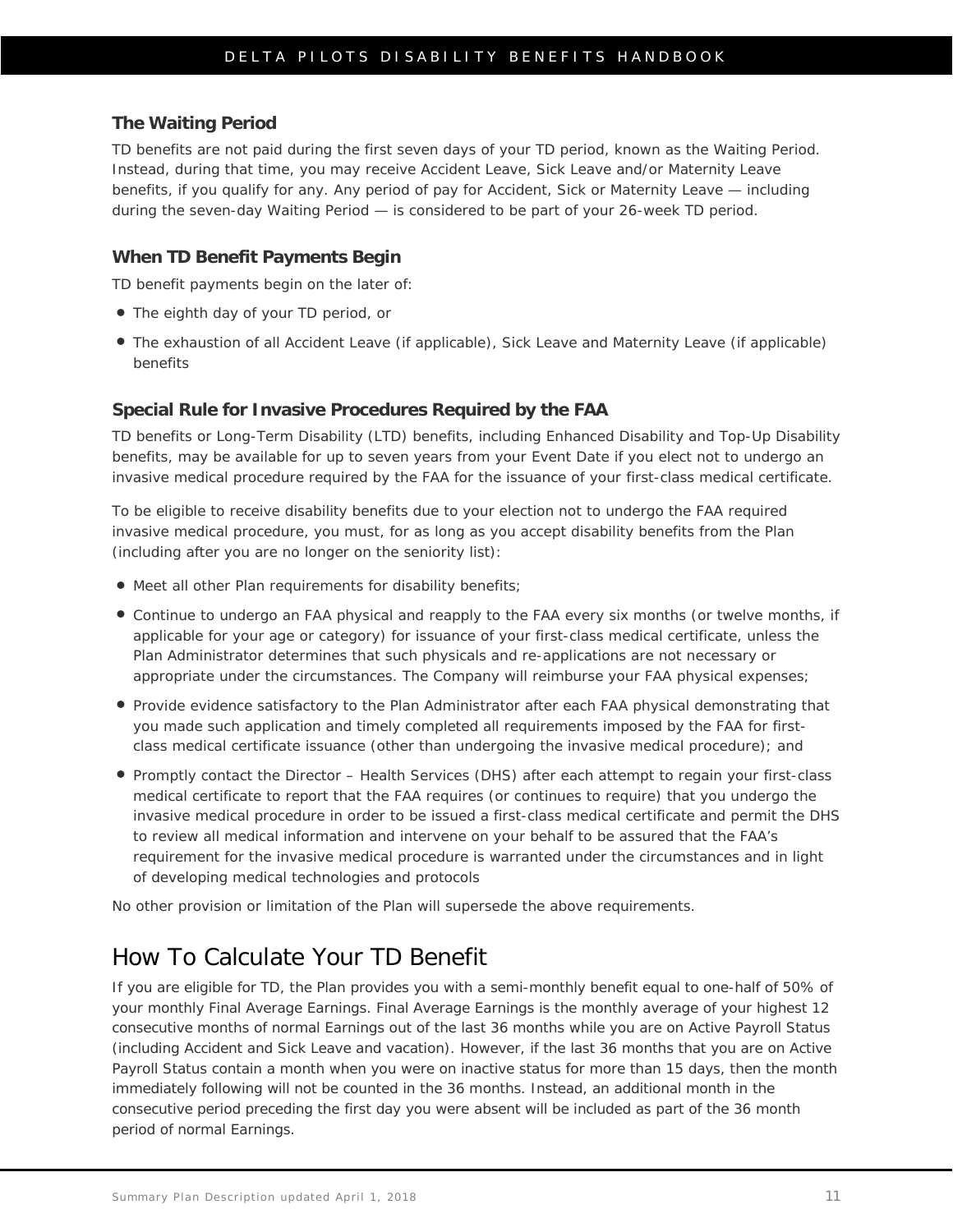### DELTA PILOTS DISABILITY BENEFITS HANDBOOK

Your TD benefit is then offset (reduced), dollar for dollar, by any Workers' Compensation payments payable on account of your employment with Delta, state disability income benefits, and benefits from certain Delta and Northwest pilot retirement plans. See "Offsets to TD Benefits" below for more details.

To calculate your TD benefit, follow the steps outlined below:

- **Step 1:** Divide your monthly Final Average Earnings by two
- **Step 2:** Multiply the result of Step 1 (your semi-monthly Final Average Earnings) by 50% to determine your semi-monthly TD benefit amount before any offsets

### **Example**

The following table shows how Final Average Earnings are used to calculate TD benefits. In this particular case, Final Average Earnings would be \$13,027.57. To determine the semi-monthly gross disability benefit, you would divide that number by two, making the gross monthly TD benefit amount \$6,513.79.

| <b>Months</b> | <b>Earnings</b><br><b>Month</b> | <b>Earnings</b> | 12 Month   | <b>Months</b>  | <b>Earnings</b><br><b>Month</b> | <b>Earnings</b> | 12 Month    |
|---------------|---------------------------------|-----------------|------------|----------------|---------------------------------|-----------------|-------------|
|               |                                 |                 | Average    |                |                                 |                 | Average     |
| 36            | Mar-08                          | \$7,125.22      | \$8,452.07 | 18             | $Sep-06$                        | \$7,999.02      | \$10,361.23 |
| 35            | Feb-08                          | \$6,987.45      | \$8,578.74 | 17             | Aug-06                          | \$6,689.23      | \$10,858.48 |
| 34            | Jan-08                          | \$6,998.66      | \$8,687.61 | 16             | Jul-06                          | \$5,879.98      | \$11,470.97 |
| 33            | Dec-07                          | \$8,543.99      | \$8,731.21 | 15             | Jun-06                          | \$6,886.76      | \$12,064.15 |
| 32            | <b>Nov-07</b>                   | \$7,543.23      | \$8,898.64 | 14             | May-06                          | \$11,345.34     | \$12,572.53 |
| 31            | Oct-07                          | \$10,876.76     | \$8,920.81 | 13             | Apr-06                          | \$9,870.43      | \$12,730.70 |
| 30            | $Sep-07$                        | \$11,125.76     | \$8,791.45 | 12             | Mar-06                          | \$10,589.33     | \$13,027.57 |
| 29            | Aug-07                          | \$6,794.09      | \$8,530.89 | 11             | Feb-06                          | \$11,732.23     |             |
| 28            | Jul-07                          | \$9,760.12      | \$8,522.15 | 10             | Jan-06                          | \$11,236.34     |             |
| 27            | <b>Jun-07</b>                   | \$8,089.12      | \$8,198.81 | 9              | Dec-05                          | \$12,681.12     |             |
| 26            | May-07                          | \$7,659.11      | \$8,098.61 | 8              | <b>Nov-05</b>                   | \$10,952.35     |             |
| 25            | Apr-07                          | \$9,921.32      | \$8,405.80 | 7              | Oct-05                          | \$18,472.65     |             |
| 24            | Mar-07                          | \$8,645.23      | \$8,401.55 | 6              | $Sep-05$                        | \$13,965.98     |             |
| 23            | Feb-07                          | \$8,293.89      | \$8,563.56 | 5              | Aug-05                          | \$14,039.14     |             |
| 22            | Jan-07                          | \$7,521.89      | \$8,850.09 | $\overline{4}$ | $Jul-05$                        | \$12,998.12     |             |
| 21            | Dec-06                          | \$10,553.21     | \$9,159.63 | 3              | <b>Jun-05</b>                   | \$12,987.34     |             |
| 20            | <b>Nov-06</b>                   | \$7,809.23      | \$9,336.95 | $\overline{2}$ | May-05                          | \$13,243.33     |             |
| 19            | Oct-06                          | \$9,324.44      | \$9,598.88 | 1              | Apr-05                          | \$13,432.89     |             |

### **Offsets to TD Benefits**

Your TD benefits are offset (reduced) dollar for dollar by amounts under certain other benefit programs. The following three types of offsets may apply.

### Offset for Workers' Compensation

Your TD benefits are offset by any payments made under an applicable Workers' Compensation law (including the Longshore and Harbor Workers' Compensation Act) that you receive on account of your employment with Delta (and also by Workers' Compensation benefits that you do not receive because you fail to apply for them). The offset for Workers' Compensation benefits is applied automatically; no action on your part is required. If you have an on-the-job-injury (OJI), you should file an OJI report and apply for Workers' Compensation benefits through the Chief Pilot Support Center.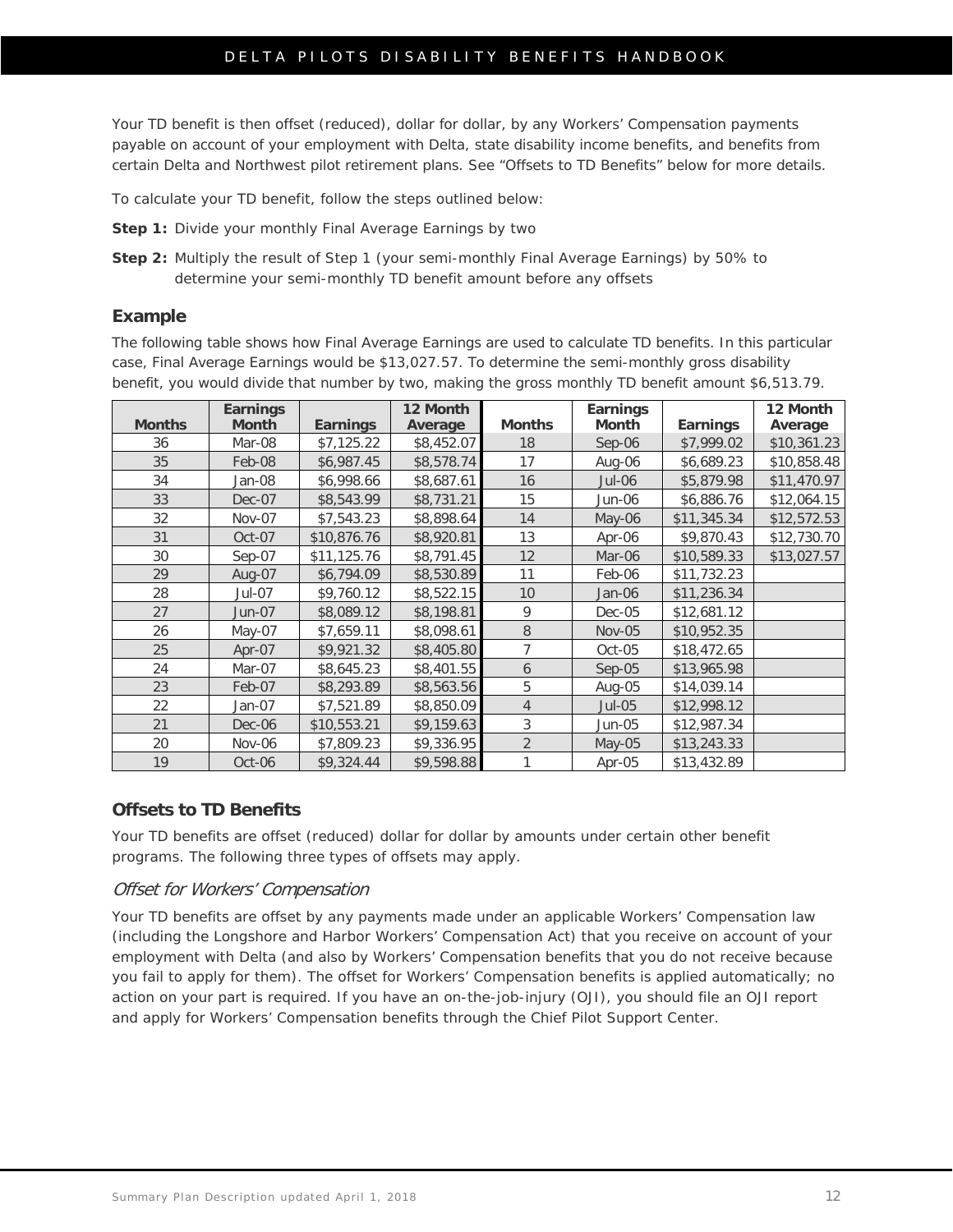### Offset for State Disability Income Benefits

Your TD benefits are offset by any state disability income benefits you receive (and also by state disability income benefits that you do not receive because you fail to apply for them). The offset for state disability income benefits is applied automatically; no action on your part is required. You should apply for any state disability income benefits for which you may qualify.

### Offset for Retirement Benefits

Your TD benefits are offset by certain retirement benefits stemming from your employment as a pilot.

 For Pre-Merger Delta Pilots, the single life annuity equivalent of benefits actually paid by the Pension Benefit Guaranty Corporation (PBGC) that are attributable to your benefit from the terminated Delta Pilots Retirement Plan (DPRP) is offset from the TD benefit. There is no offset for your account under the terminated Delta Pilots Defined Contribution Plan, the Delta Pilots Savings Plan (DPSP), or the terminated Delta Pilots Money Purchase Pension Plan (MPPP)

#### **OR**

 For Pre-Merger NWA Pilots, the gross amount of retirement benefits actually paid to or on account of the pilot from the Northwest Airlines Pension Plan for Pilot Employees and the Northwest Airlines Pension Excess Plan for Pilot Employees. If the benefit from these plans is paid in a form other than a single life annuity, the offset is based on the amount that would be payable as a single life annuity. There is no offset for your account under the Delta Pilots Savings Plan (DPSP), which includes your account from the Northwest Airlines Retirement Savings Plan for Pilot Employees (RSP) or for contributions made to the terminated Delta Pilots Defined Contribution Plan (DC Plan); however, TD benefits that started prior to January 1, 2014 were offset by the annuity equivalent of benefits paid after retirement from the Northwest Airlines Money Purchase Plan for Pilot Employees (NWA Money Purchase Plan) which was merged into the DC Plan

Offsets for retirement benefits are applied when you begin receiving the retirement benefits.

**Historical note for former pilots receiving disability benefits from the Plan who were not on the seniority list as of June 1, 2006:** The offset related to the DPRP is calculated based on the gross amount of retirement benefits that are paid to you (or on account of you) from the terminated DPRP (which may be adjusted from time to time) plus the single life annuity value of any lump sum benefit you received from the terminated DPRP; there is no offset on account of the Bridge Plan and Supplemental Annuity Plan since there is no payment from those plans. The offset for the Western Airlines D-Plan is the gross amount actually paid from that terminated plan (or annuity contracts) but only if that amount constitutes an offset to the benefit attributable to the terminated DPRP. The offset relating to the terminated Delta Pilots Money Purchase Pension Plan is based on the single life annuity value of your account when it was distributed in 2006 (or if earlier, at the time your benefit from that plan started).

### **Salary or Compensation from Delta While on TD**

If you receive salary or compensation from Delta while on TD, no TD benefits are paid during the time that you receive this salary or compensation.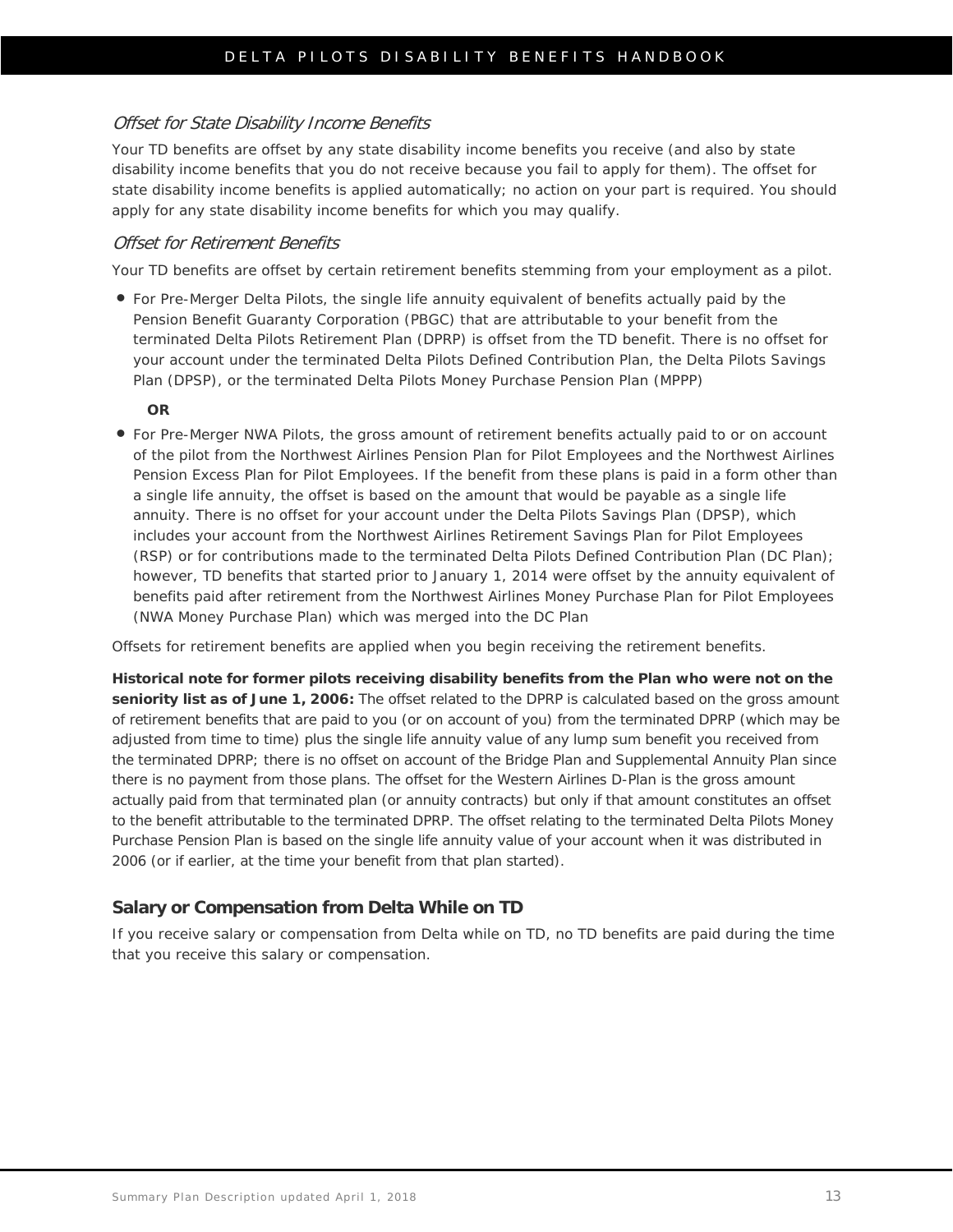### **EXAMPLES**

### HOW TO CALCULATE YOUR TD BENEFIT

#### Example 1

Paul suffered a broken hand in a car accident. After exhausting his Sick Leave, he becomes eligible to receive TD benefits, calculated as follows.

| Final Average Earnings                                                                  | \$13,026 |  |
|-----------------------------------------------------------------------------------------|----------|--|
| Paul's Final Average Earnings of \$13,026 / $2 = $6,513$ gross monthly TD benefit       |          |  |
| $\frac{1}{2}$ \$6,513 x 50% = \$3,256.50 semi-monthly TD benefit payable before offsets |          |  |

#### Example 2: State Disability Income Plan Offset

Since Paul is based in California, he also is eligible to receive state disability benefits. Therefore, his TD benefits under the Plan will be reduced by the full amount that he is eligible to receive from the California state disability income program, calculated as follows.

| <b>Final Average Earnings</b>                                                                                   | \$13,026 |  |
|-----------------------------------------------------------------------------------------------------------------|----------|--|
| <b>Monthly State Disability Benefits</b>                                                                        | \$3,973  |  |
| Paul's Final Average Earnings of \$13,026 / $2 = $6,513$ gross monthly TD benefit                               |          |  |
| \$6,513 x 50% = \$3,256.50 semi-monthly TD benefit payable before offsets                                       |          |  |
| $\mid$ \$3,256.50 - \$1,981.50 (\$3,973 monthly state disability benefit / 2) = \$1,275 semi-monthly TD Benefit |          |  |

### Example 3: Work-Related Illness or Injury

Jennifer is disabled by an on-the-job injury (OJI) and receives a maximum semi-monthly amount of \$1,083.33 from her state Workers' Compensation (W/C) program on account of her employment with Delta. Her TD benefit is calculated as follows.

| <b>Final Average Earnings</b>                                                                                                                                            | \$14,110   |  |
|--------------------------------------------------------------------------------------------------------------------------------------------------------------------------|------------|--|
| Semi-Monthly W/C Benefits                                                                                                                                                | \$1,083.33 |  |
| Jennifer's Final Average Earnings of \$14,110 / $2 = $7,055$ gross monthly TD benefit<br>$$7,055 \times 50\% = $3,527.50$ semi-monthly TD benefit payable before offsets |            |  |

\$1,083.33 is the maximum semi-monthly amount that Jennifer will receive from her state W/C program on account of her Delta employment

 $$3,527.50 - $1,083.33 = $2,444.17$  semi-monthly TD benefit

## <span id="page-17-0"></span>How Benefits Are Paid

TD benefit payments are issued on the 15<sup>th</sup> day and the last day of each month, and are paid from the Plan. Your disability payments are provided to you in the same manner that you receive your active Delta pay: by check or through direct deposit. You can change your direct deposit account information for your disability payment online by logging on to Self Service on Deltanet.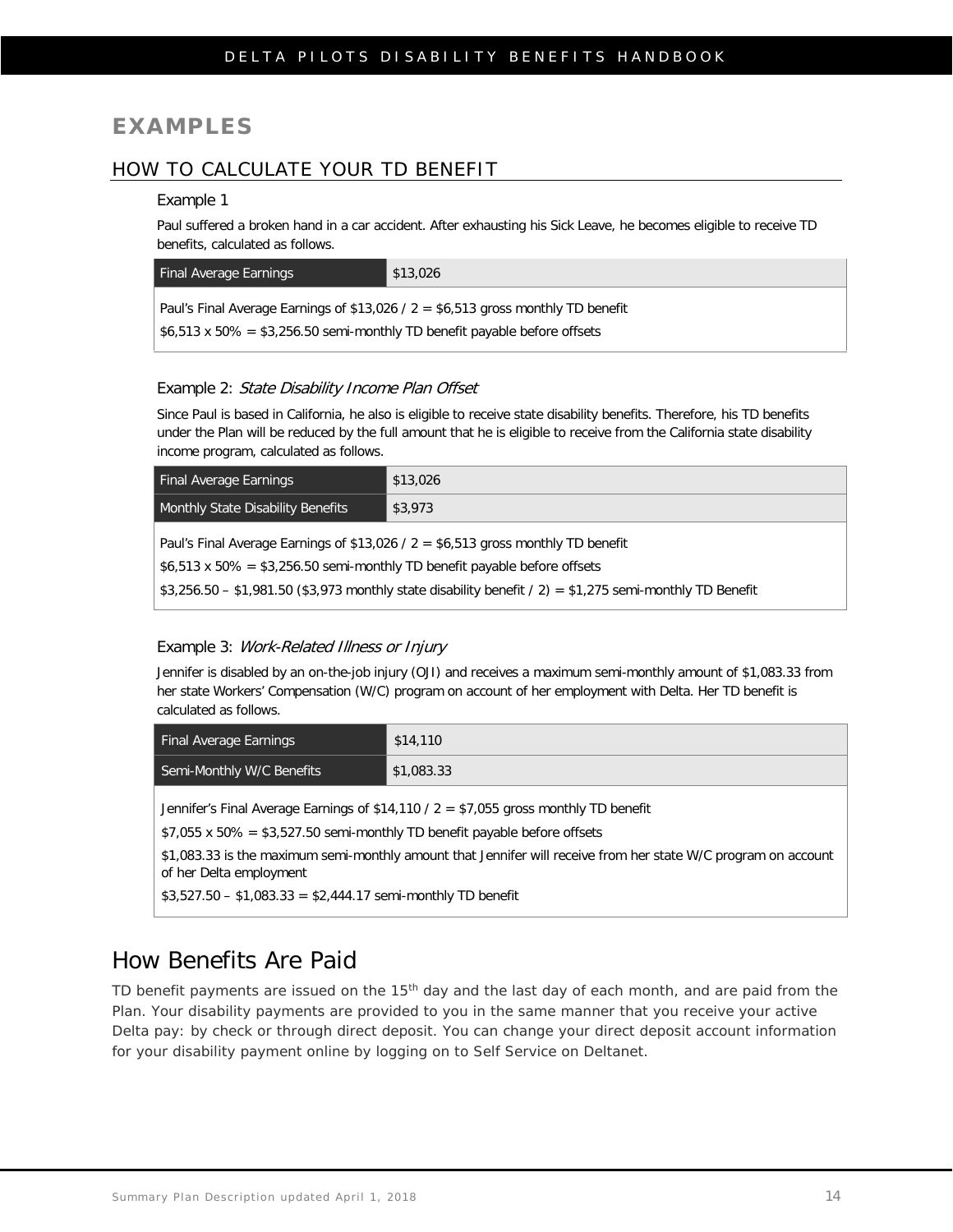# <span id="page-18-0"></span>Additional TD Provisions

### **Separate Periods of Disability**

If you experience a second disability after you have returned to Active Payroll Status, the cause and the length of time between the first and second disability determine whether the second disability is treated as a continuation of the first under the Plan, or as a separate, new disability unrelated to the first. See "If You Were a Disabled Pre-Merger NWA Pilot on October 30, 2008" at the end of this section, for the successive disability rules that apply for certain PMNW pilots.

#### Successive Disabilities

- Except as described in the next bullet, if you return to Active Payroll Status from a temporary disability and become Disabled again within two consecutive weeks of the day you return to Active Payroll Status due to the same or a related cause, you have a successive temporary disability claim
- If your Event Date for a disability for a psychiatric condition, alcoholism and/or drug abuse was on or after January 1, 2010 and you return to Active Payroll Status after July 1, 2012, you have a successive temporary disability claim if:
	- You become Disabled again due to the same or related psychiatric condition, alcoholism and/or drug abuse within two consecutive weeks of the day you return to Active Payroll Status or, if later, the date you complete required training to return to active duty, including Operational Experience (OE), or
	- You do not complete required training to return to active duty, including OE, before you are Disabled again due to a different psychiatric condition, alcoholism and/or drug abuse

If you have a successive disability:

- You are not required to file a new claim,
- You are not required to satisfy a new seven-day Waiting Period,
- You resume the TD period that was in effect during your first period of disability at the same point during the 26 weeks that it stopped,
- No TD benefits are paid for the time that you returned to Active Payroll Status between disability periods,
- Any limits applicable to a single period of disability apply to both periods of disability as if they were one, and
- The time you returned to Active Payroll Status between your separate periods of disability does not count toward the TD period, which must be exhausted before LTD benefits are payable under the Plan

#### **FXAMPIF**

#### SUCCESSIVE DISABILITIES

#### Jennifer

Jennifer is absent for five weeks of approved TD for a treatment of arthritis of the left knee. She returns to Active Payroll Status for seven calendar days. However, her knee problems worsen. She requires a left knee replacement and therefore is unable to perform her duties as a pilot. Jennifer notifies Harvey Watt of her inability to perform her duties as a pilot due to her medical condition.

Harvey Watt reviews her medical information and finds that her second period of disability is related to the first diagnosis of arthritis, and she is approved for a successive disability claim. The absence before and after those seven calendar days on Active Payroll Status are treated as one continuous absence for purposes of determining Jennifer's TD period. This means she has 20 weeks left in her TD period. If she returns to Active Payroll Status again before her TD period ends, she must work two consecutive weeks before she becomes eligible for a new TD period for that same condition.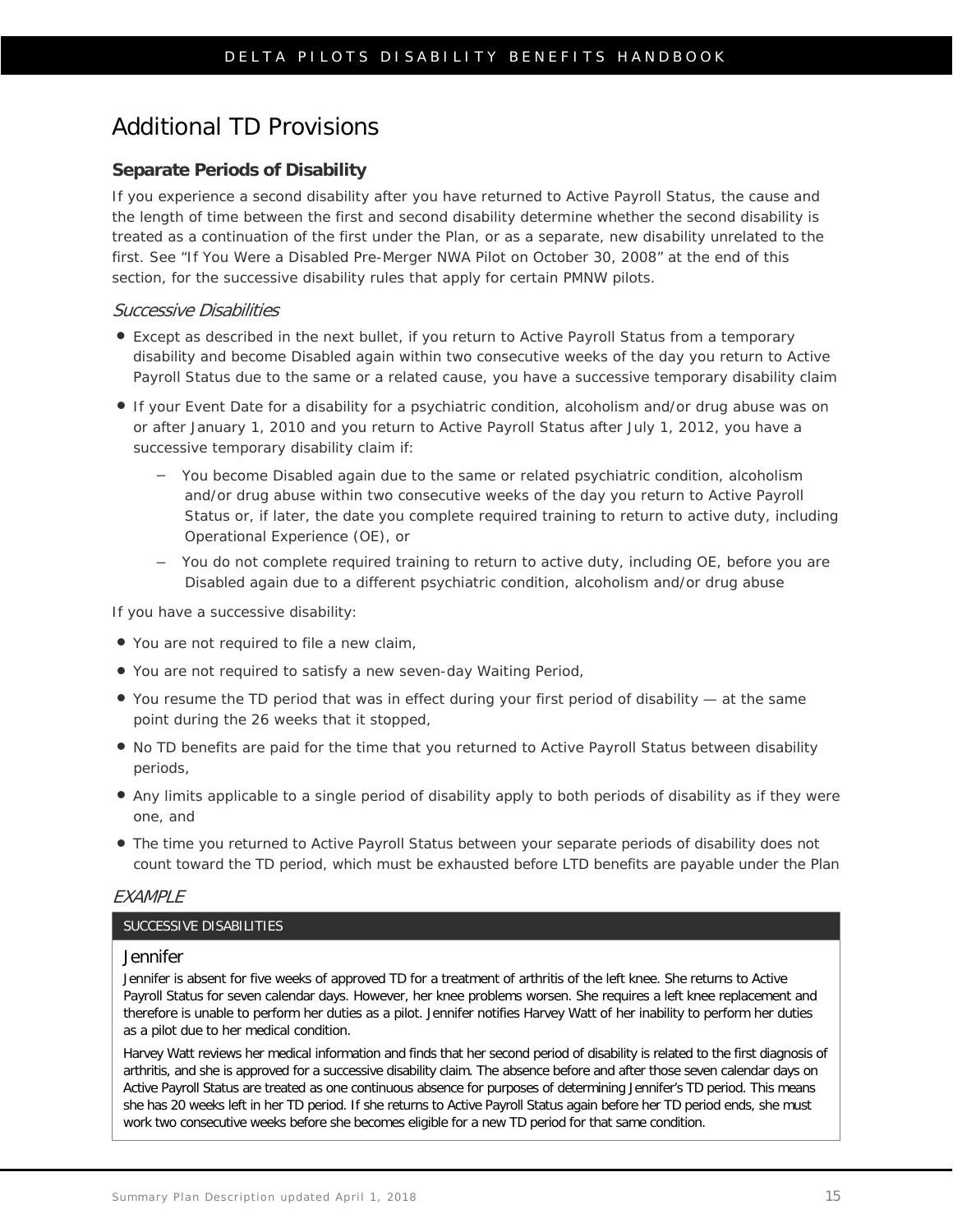#### New Disability Period

- Except as provided in the next bullet, your second period of disability is considered a separate disability requiring that you file a new claim for TD benefits if, after you return to Active Payroll Status from a temporary disability:
	- You are Disabled due to a different or unrelated cause than your first disability
	- You are Disabled due to the same or related cause as your first disability, but your periods of disability are separated by more than two consecutive weeks, or
- If your Event Date for a disability for a psychiatric condition, alcoholism and/or drug abuse was on or after January 1, 2010 and you return to Active Payroll Status on or after July 1, 2012, you have a new disability period if:
	- You become Disabled again due to the same or related psychiatric condition, alcoholism and/or drug abuse after two consecutive weeks or, if later, the date you completed required training to return to active duty, including OE, or
	- You complete required training to return to active duty, including OE, and are then Disabled again for a different psychiatric condition, alcoholism and/or drug abuse

If you have a new disability period:

- You must file a new claim and must satisfy the TD and LTD provisions of the Plan with respect to the new disability occurrence (including a new Waiting Period, new disability calculation based on updated earnings and a new 26-week TD period),
- Any limits applicable to a single period of disability apply to each period of disability separately, and
- No disability benefits are paid for the time that you returned to Active Payroll Status between disability periods

### **EXAMPLE**

#### UNRELATED DISABILITY

#### Jennifer

Jennifer is absent for five weeks of approved TD for treatment of arthritis in her left knee. She returns to Active Payroll Status for seven days. This time, however, after returning to Active Payroll Status for seven consecutive calendar days, she is unable to work due to chest pain. Jennifer is required to fulfill a new seven-day Waiting Period and will begin a new TD period for her new absence because her first and second periods of disability are unrelated.

### If You Were a Disabled Pre-Merger NWA Pilot on October 30, 2008

You will be eligible for benefits under the Delta Pilots Disability and Survivorship Plan if you:

- Are Disabled again for the same disability following 12 consecutive months of your return to work from PMNW disability status, or
- Become Disabled again for a different disabling condition after your return to work from PMNW disability status

If you return to work and become Disabled again for the same disability within 12 months of your return from PMNW disability status, you will be eligible for disability benefits under the terms of the NWA LTD Plan (described in Appendix A of this handbook).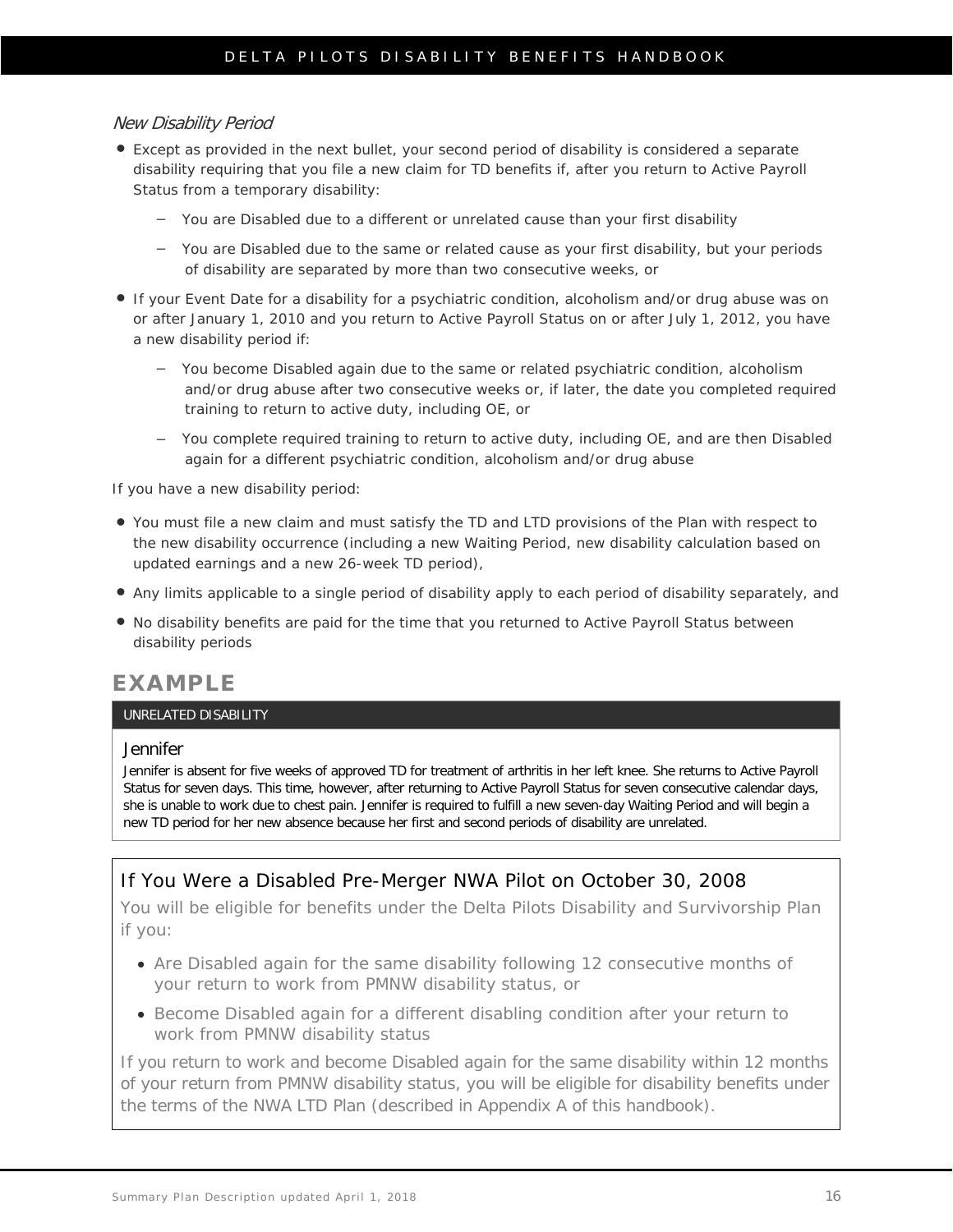## <span id="page-20-0"></span>When TD Benefit Payments End

As long as you continue to qualify, TD benefits are payable until the end of the 26-week TD period. All Accident, Sick and Maternity Leave counts toward the 26-week TD period (including the seven-day Waiting Period). Therefore, the period of time you receive TD benefits will be *no more than* 25 weeks (26 weeks less the seven-day Waiting Period, less any period you receive Accident Leave, Sick Leave or Maternity Leave benefits).

If your Accident and Sick Leave, plus Maternity Leave (if applicable), exceeds the 26-week TD period and you qualify for LTD benefits, you will start on LTD after exhaustion of your Accident Leave (if applicable), Sick Leave or Maternity Leave.

TD (and Maternity Leave) benefits are *not* paid under any of these circumstances:

 Until you see and are personally treated by your Qualified Health Professional for the disabling condition

**Note:** If you are no longer (or never were) under the care of a Qualified Health Professional for the disabling condition, you will be eligible for TD benefits if you meet all of Plan's requirements and:

- You are unable to return to Active Payroll Status due to the FAA's pending review of your application for or possession of your first-class medical certificate following your timely and good faith disclosure of your medical condition to the FAA, the Director – Health Services (DHS), and/or your Aviation Medical Examiner (AME), and
- You promptly contact the DHS to report the FAA's pending review of your application for or possession of your first-class medical certificate; submit information satisfactory to the DHS to show that you are proceeding promptly to regain your first-class medical certificate; are utilizing available resources provided by Delta, ALPA and/or other entities to assist you in regaining your first-class medical certificate; and are cooperating in a timely manner with all of the FAA's requests
- For any day you fail to comply with your Qualified Health Professional's recommended treatment for the disabling condition, as provided in writing to you (such as a statement, report, office notes or prescription). However, you are not considered out of compliance if you elect not to undergo a recommended treatment involving an invasive or experimental procedure
- For any day you receive salary or other compensation from Delta
- In respect of any period after your attainment of the FAA Mandatory Retirement Age
- During any period that you are incarcerated following your conviction for a felony. However, a benefit in the amount of each forfeited disability payment will be paid to your eligible dependents as defined by the Delta Pilots Medical Plan (DPMP), if any. Payment will first be made to your current spouse. If there is no current spouse, payment can be made to your other eligible dependents, in proportions determined by the Plan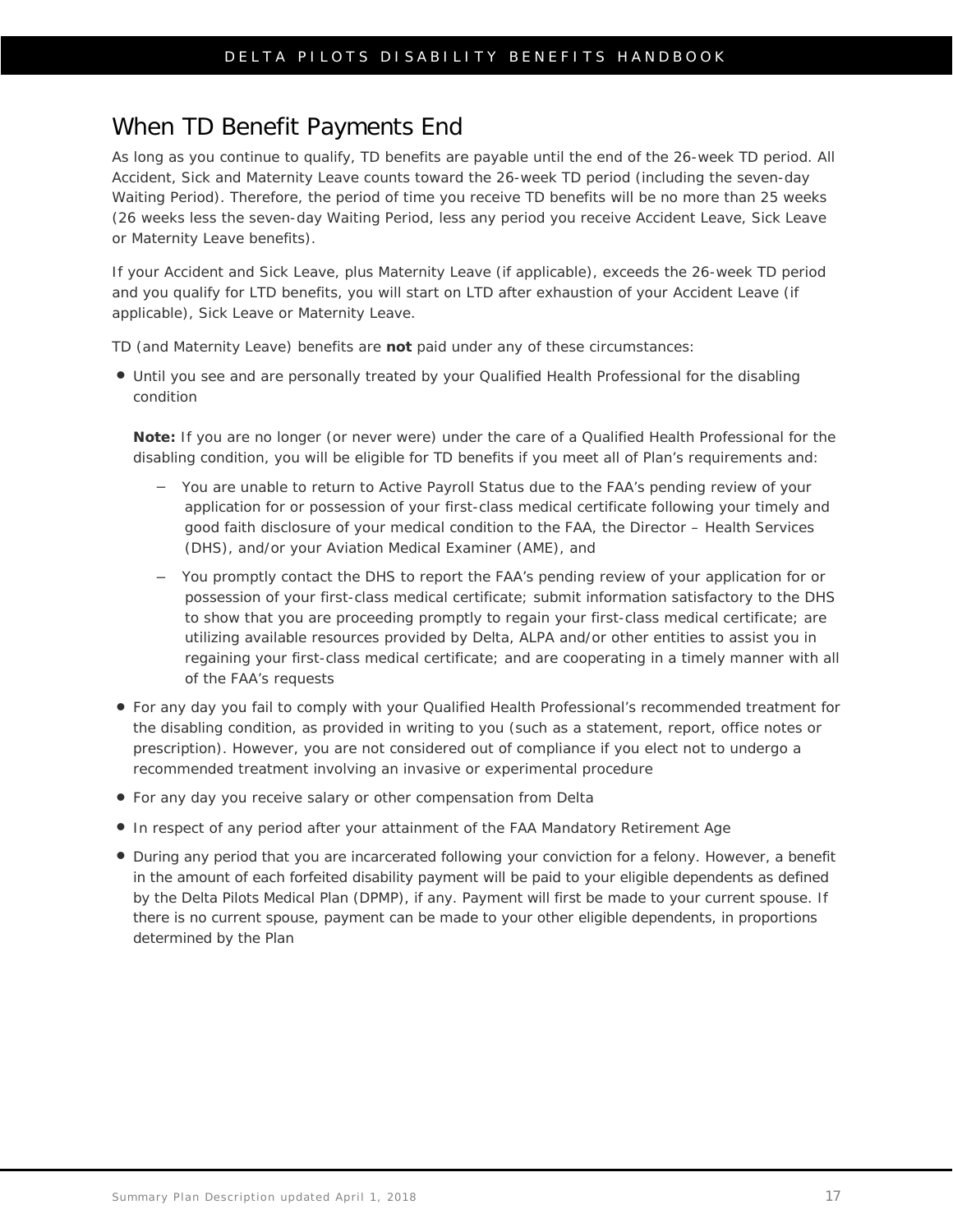### DELTA PILOTS DISABILITY BENEFITS HANDBOOK

TD (and Maternity Leave) benefits permanently cease when any of the following happen:

- You no longer meet the requirements for benefits under the Plan
- You reach the FAA mandatory retirement age
- You die
- You voluntarily request that your benefits cease and/or withdraw your application for benefits
- You fail to submit required evidence of continuing disability within a reasonable amount of time after requested by the Plan, including during any periods of incarceration following your conviction of a felony
- You reach any other Plan maximum, including the seven-year limit that is applied to a disability period when you elect not to undergo an invasive medical procedure required by the FAA for the issuance of your first-class medical certificate. [See "Special Rule for Invasive Procedures](#page-44-0) Required [by the FAA" earlier in this "Temporary Disability" section f](#page-44-0)or details
- You fail to provide information relating to offsets within a reasonable amount of time after requested by the Plan, including during any periods of incarceration following your conviction of a felony
- The Plan terminates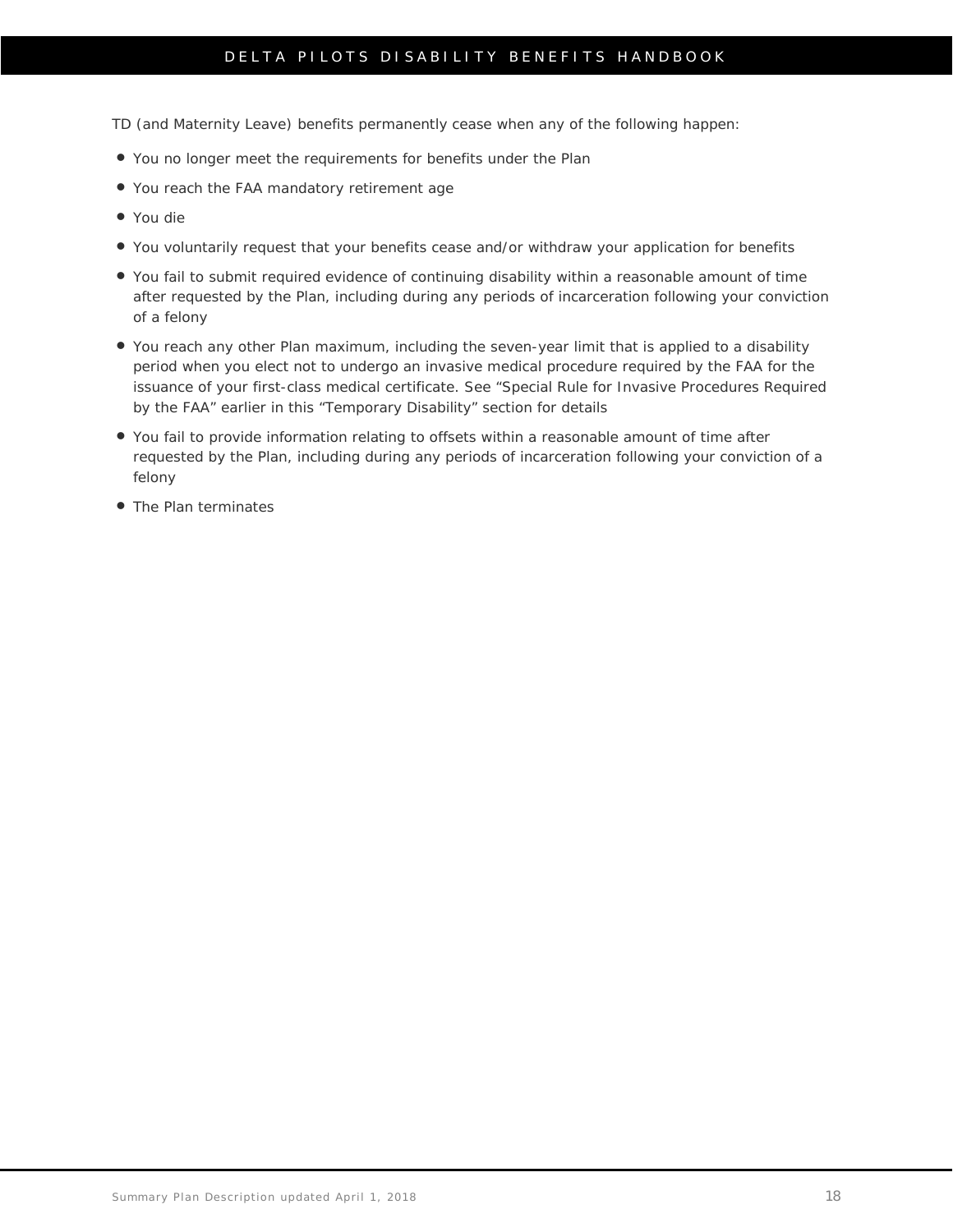# <span id="page-22-0"></span>LONG-TERM DISABILITY

## <span id="page-22-1"></span>How Long-Term Disability Works

You may be eligible for Long-Term Disability (LTD) benefits under the Plan. LTD benefits can provide you with much-needed income protection while you are dealing with a lengthy illness or injury.

You transition to monthly LTD benefits after exhausting your 26-week TD period. To qualify for LTD benefits, you must have met the requirements for TD benefits (whether or not you actually receive TD benefits) and not be eligible to exercise the privileges of your first-class medical certificate\*, as determined by the Plan Administrator and subject to the medical review process. Refer to the [later in this](#page-44-0)  [handbook](#page-44-0) for further details. You also are deemed eligible for LTD benefits if the company determines that you do not meet the standards established by the FAA for the issuance of a first-class medical certificate, including the FAA waiver and restriction policy.

**Note:** If you do not obtain a first-class medical certificate because you elect not to undergo an invasive medical procedure required by the FAA, but you meet all other requirements of the D&S Plan for LTD benefits, you may be eligible for long-term disability benefits for up to seven years from your Event Date. [See "Special Rule for Invasive Procedures](#page-44-0) Required by the FAA" later in this "Long-Term Disability" [section f](#page-44-0)or further details.

\* A pilot who is on medical leave on account of pregnancy who has not lost her first-class medical certificate, but who in the judgment of her physician and the Director-Health Services (or his designee) is medically disabled from performing flight duty and whose return to Active Payroll Status will be expedited by doing so, will be deemed to have lost her first-class medical certificate for purposes of LTD benefit eligibility under the Plan, for a period not to exceed six months.

### **Disability Determination**

Disability is determined by the Plan Administrator. On occasion, the Plan Administrator will require you to submit proof of continued disability, subject to the following conditions:

- When requested, your Qualified Health Professional must submit documentation to the Plan Administrator proving that you remain Disabled under the terms of the Plan. If you fail to cooperate when proof of continuing disability is requested, LTD benefit payments could be discontinued
- Proof of continuing disability is not required from you more than once a quarter during the first two years that you receive LTD benefits
- After that initial two-year period, proof of continuing disability is not required more than once per year for as long as you are on the seniority list
- Once you are removed from the seniority list, you may be asked to provide proof of continuing disability once a year for the first two years after removal from the seniority list

See ["Ongoing Proof of Continued Disability" later in this handbook](#page-41-0) for further details.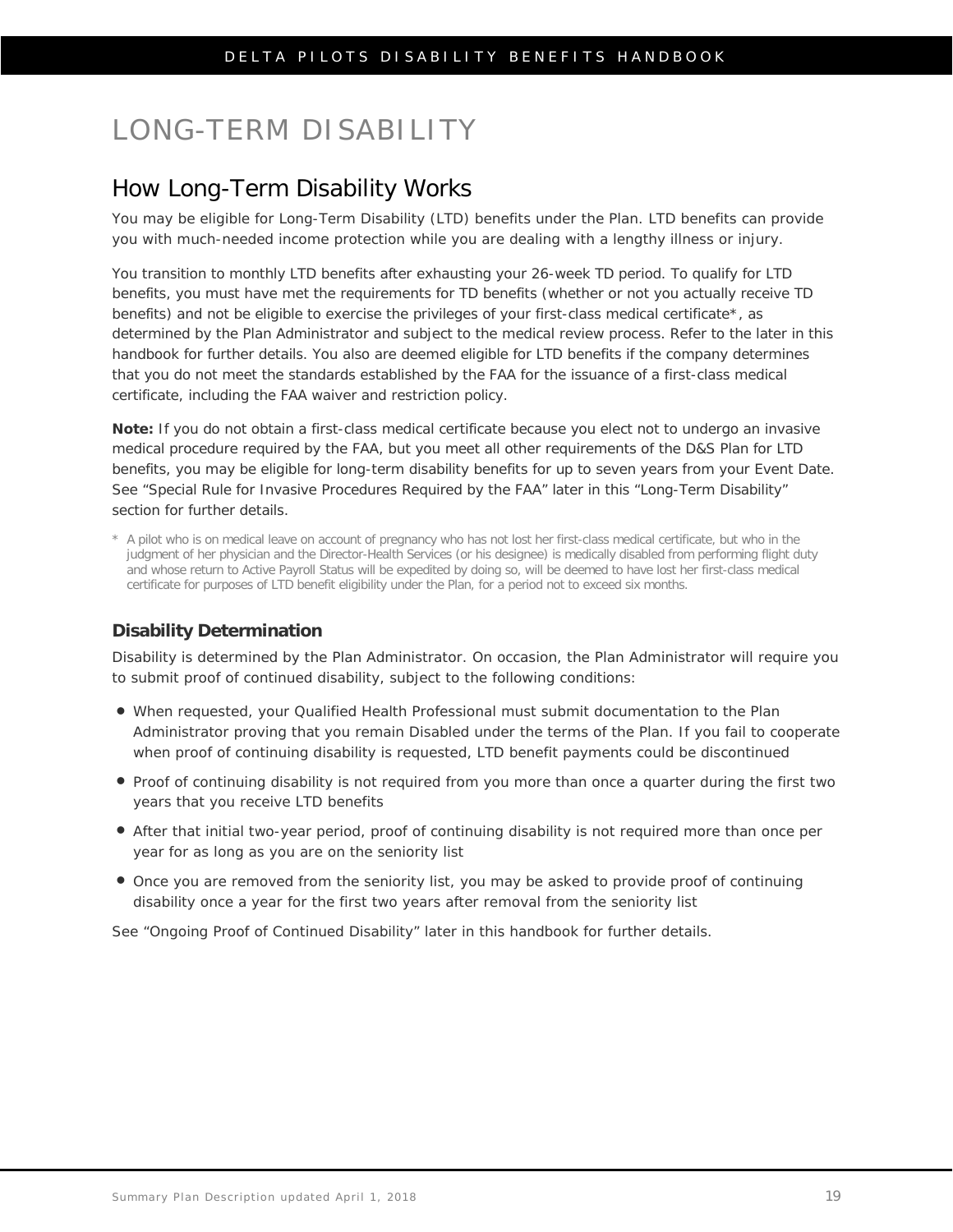#### **When Disability Payments Begin**

If you are eligible for LTD benefits, they become payable after the later of:

- The expiration of the 26-week TD period, or
- Exhaustion of your Accident Leave (if applicable) and Sick Leave

To receive LTD benefits, you should submit an Application for Disability Benefits before the end of your TD period. An application received more than 180 days after the end of the TD period is not valid, unless the Administrative Committee, in accordance with ERISA, determines that an extension of the deadline may be made in such case.

See ["Applying for Benefits" later in this handbook](#page-41-0) for further details.

#### **Special Rule for Invasive Procedures Required by the FAA**

Temporary Disability (TD) benefits or LTD benefits, including Enhanced Disability and Top-Up Disability benefits, may be available for up to seven years from your Event Date if you elect not to undergo an invasive medical procedure required by the FAA for the issuance of your first-class medical certificate.

To be eligible to receive disability benefits due to your election not to undergo the FAA required invasive medical procedure, you must, for as long as you accept disability benefits from the Plan (including after you are no longer on the seniority list):

- Meet all other Plan requirements for disability benefits;
- Continue to undergo an FAA physical and reapply to the FAA every six months (or twelve months, if applicable for your age or category) for issuance of your first-class medical certificate, unless the Plan Administrator determines that such physicals and re-applications are not necessary or appropriate under the circumstances. The Company will reimburse your FAA physical expenses;
- Provide evidence satisfactory to the Plan Administrator after each FAA physical demonstrating that you made such application and timely completed all requirements imposed by the FAA for firstclass medical certificate issuance (other than undergoing the invasive medical procedure); and
- Promptly contact the Director Health Services (DHS) after each attempt to regain your first-class medical certificate to report that the FAA requires (or continues to require) that you undergo the invasive medical procedure in order to be issued a first-class medical certificate and permit the DHS to review all medical information and intervene on your behalf to be assured that the FAA's requirement for the invasive medical procedure is warranted under the circumstances and in light of developing medical technologies and protocols

No other provision or limitation of the Plan will supersede the above requirements.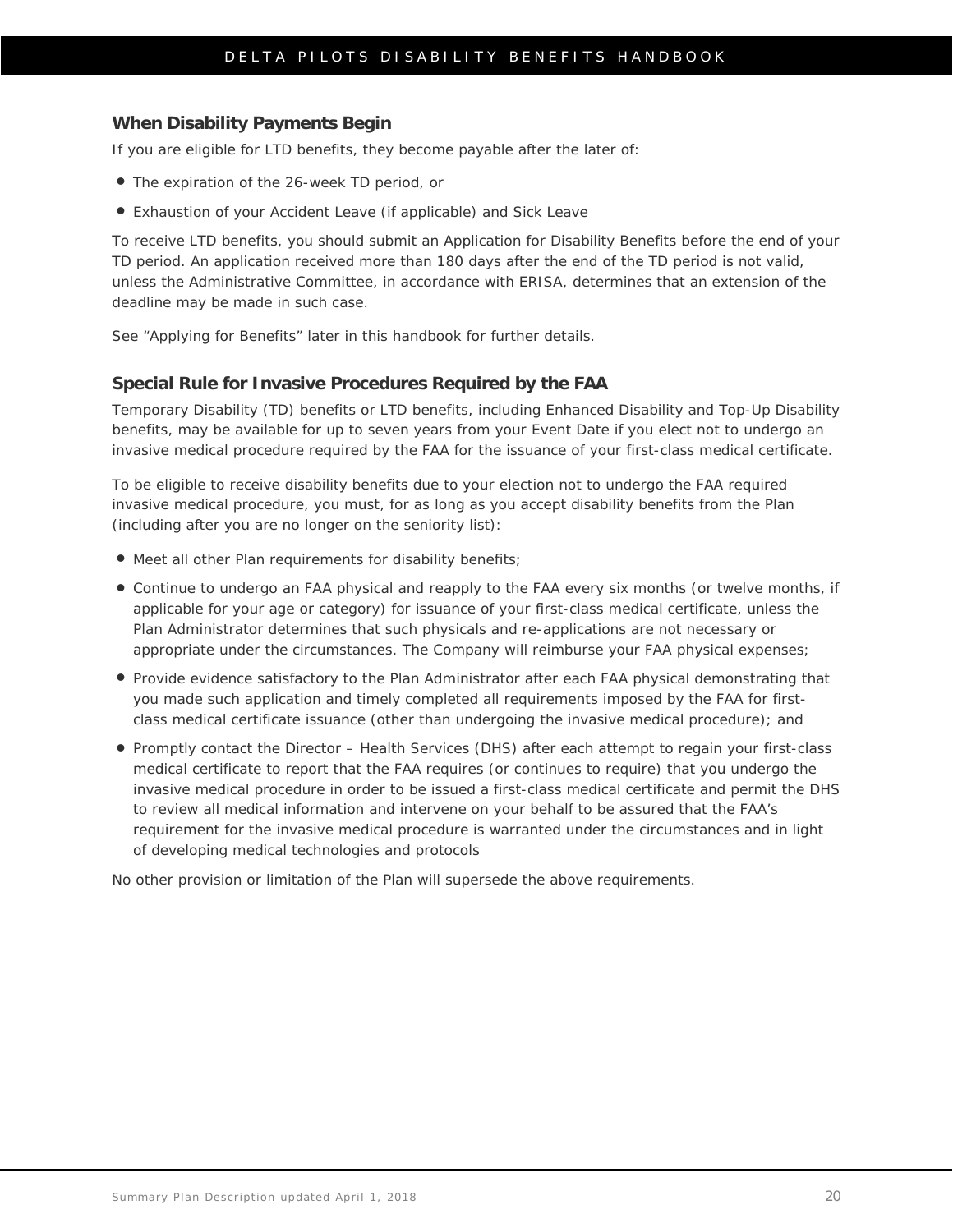#### **How To Calculate Your LTD Benefit**

Your monthly LTD benefits are equal to 50% of your Final Average Earnings. Final Average Earnings is the monthly average of your highest 12 consecutive months of normal Earnings out of the last 36 months while you are on Active Payroll Status (including Accident and Sick Leave and vacation). However, if the last 36 months that you are on Active Payroll Status contain a month when you were on inactive status for more than 15 days, then the month immediately following will not be counted in the 36 months. Instead, an additional month in the consecutive period preceding the first day you were absent will be included as part of the 36 month period of normal Earnings.

LTD benefits are offset (reduced), dollar for dollar, by Workers' Compensation payments (including payments under the Longshore and Harbor Workers' Compensation Act) payable on account of your employment with Delta, state disability income benefits, and benefits from certain Delta and Northwest pilot retirement plans. LTD benefits also may be offset for Earned Income. See ["Offsets to](#page-24-0)  [Long-Term Disability Benefits" in this handbook](#page-24-0) for more details, including reporting procedures for the Earned Income offset.

To calculate your LTD benefit, follow the steps outlined below:

- **Step 1:** Determine your monthly Final Average Earnings
- **Step 2:** Multiply the result of Step 1 (your monthly Final Average Earnings) by 50% to determine your monthly LTD benefit amount before offsets

**Historical note if your disability Event Date was before November 12, 2004:** Your LTD benefits are based on 50% of the average of your highest 12 consecutive months of normal Earnings during your last 36 months on Active Payroll Status.

<span id="page-24-0"></span>**Historical note if your disability Event Date was after November 12, 2004 and before July 1, 2012:** Your monthly LTD benefits are equal to the lesser of 50% of your Final Average Earnings or 50% multiplied by [80 hours x composite hourly pay rate in effect on your Event Date]. The composite hourly pay rate is determined by the position you held on your Event Date, or if you did not hold a position on that date, it is the composite hourly rate for the position you most recently held).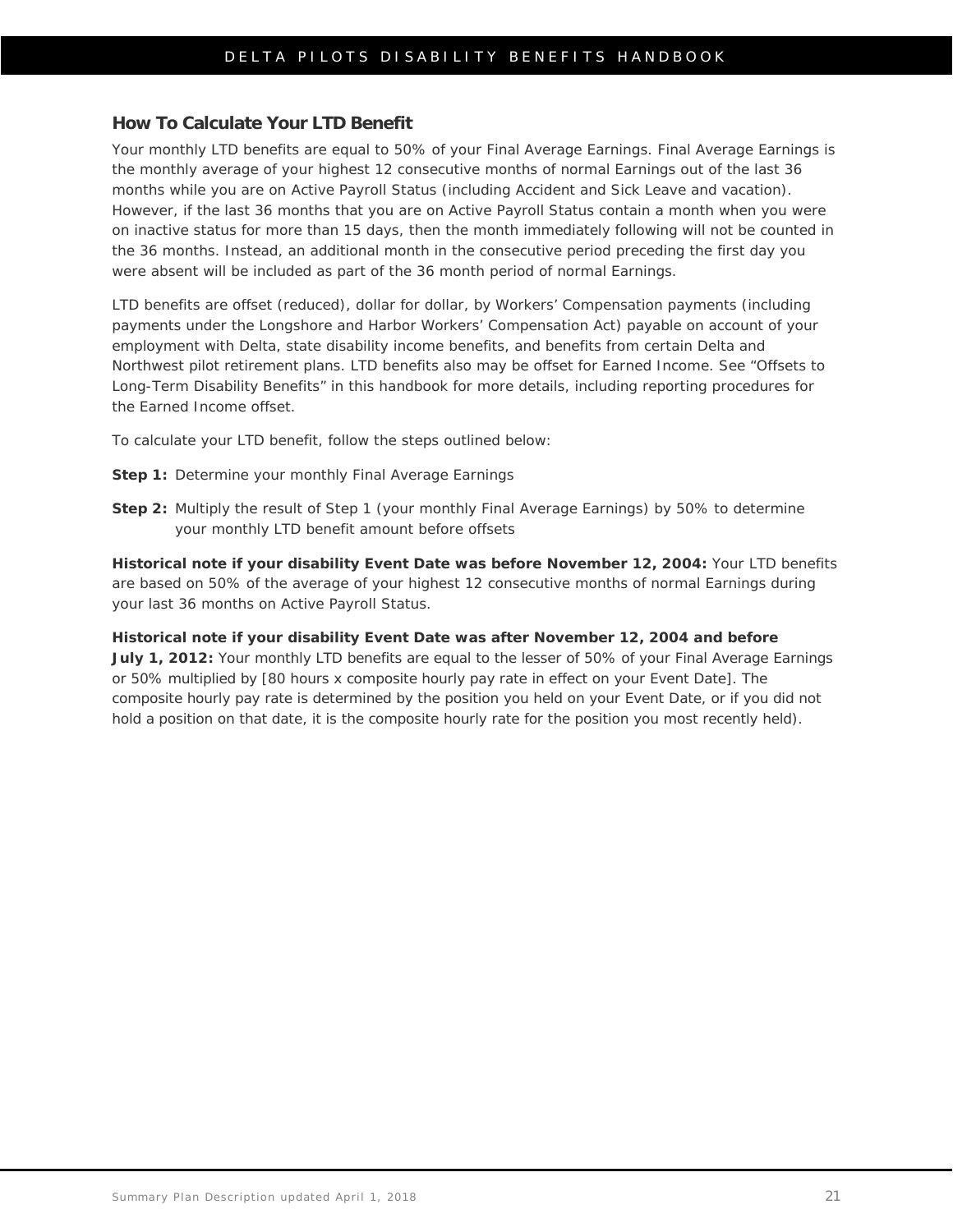### **Offsets to Long-Term Disability Benefits**

Your LTD benefits are offset (reduced) dollar for dollar by amounts under certain other benefit programs. Your LTD benefits also are offset by a portion of the income you earn from employment and self-employment. The following four types of offsets may apply.

#### Offset for Workers' Compensation

Your LTD benefits are offset by any payments under an applicable Workers' Compensation law (including the Longshore and Harbor Workers' Compensation Act) that you receive on account of your employment with Delta (and also by Workers' Compensation benefits that you do not receive because you fail to apply for them). The offset for Workers' Compensation benefits applies only if you are on the seniority list on or after June 1, 2006.

The offset for Workers' Compensation benefits is applied automatically; no action on your part is required. If you have an on-the-job-injury (OJI), you should file an OJI report and apply for Workers' Compensation benefits through the Chief Pilot Support Center.

#### Offset for State Disability Income Benefits

Your LTD benefits are offset by any state disability income benefits you receive (and also by state disability income benefits that you do not receive because you fail to apply for them). This offset applies only if you are on the seniority list on or after June 1, 2006.

The offset for state disability income benefits is applied automatically; no action on your part is required. You should apply for any state disability income benefits for which you may qualify.

#### Offset for Earned Income

For the first 36 months that you receive LTD benefits, your LTD benefits are offset if you have Earned Income in excess of your LTD benefit. The amount of this offset is equal to the amount of your Earned Income that exceeds your LTD benefit amount. For an example of the offset for Earned Income, please see Example 2 at the end of this section.

This offset applies only if you are on the seniority list on or after June 1, 2006 and to LTD benefits payable on or after October 1, 2007. Further, effective December 1, 2016, this offset will apply only to the first 36 months that LTD benefits are paid, whether the event date was before or after December 1, 2016.

For purposes of applying this offset to your LTD benefits:

- Your LTD benefit is the benefit amount before any other offsets are applied and after any adjustment for the variable portion of your LTD benefit. (See "How Benefits Are Paid" in this handbook for information on the variable portion of your LTD benefit.)
- Earned Income includes: Any salary or pay you receive from any employer, including overtime, vacation pay, bonuses, severance pay or similar payments. If you are self-employed, Earned Income is your net profit from working or managing your own business. Net earnings from selfemployment are shown on your Schedule SE. Generally, all income subject to federal employment taxes or self-employment income is considered Earned Income. It is reported on any W-2 statement issued by your employer or on Schedule SE if you are self-employed. You are not required to report any income you received before you began receiving LTD benefits
- Earned Income excludes (unless received in the course of your trade or business): Any income reported on a Form 1099, such as annuities, pensions, veterans benefits and military retirement pay, withdrawals from 401(k) plans, unemployment compensation, interest and dividends from savings accounts, stocks, personal loans, home mortgages, insurance proceeds, gifts, inheritances,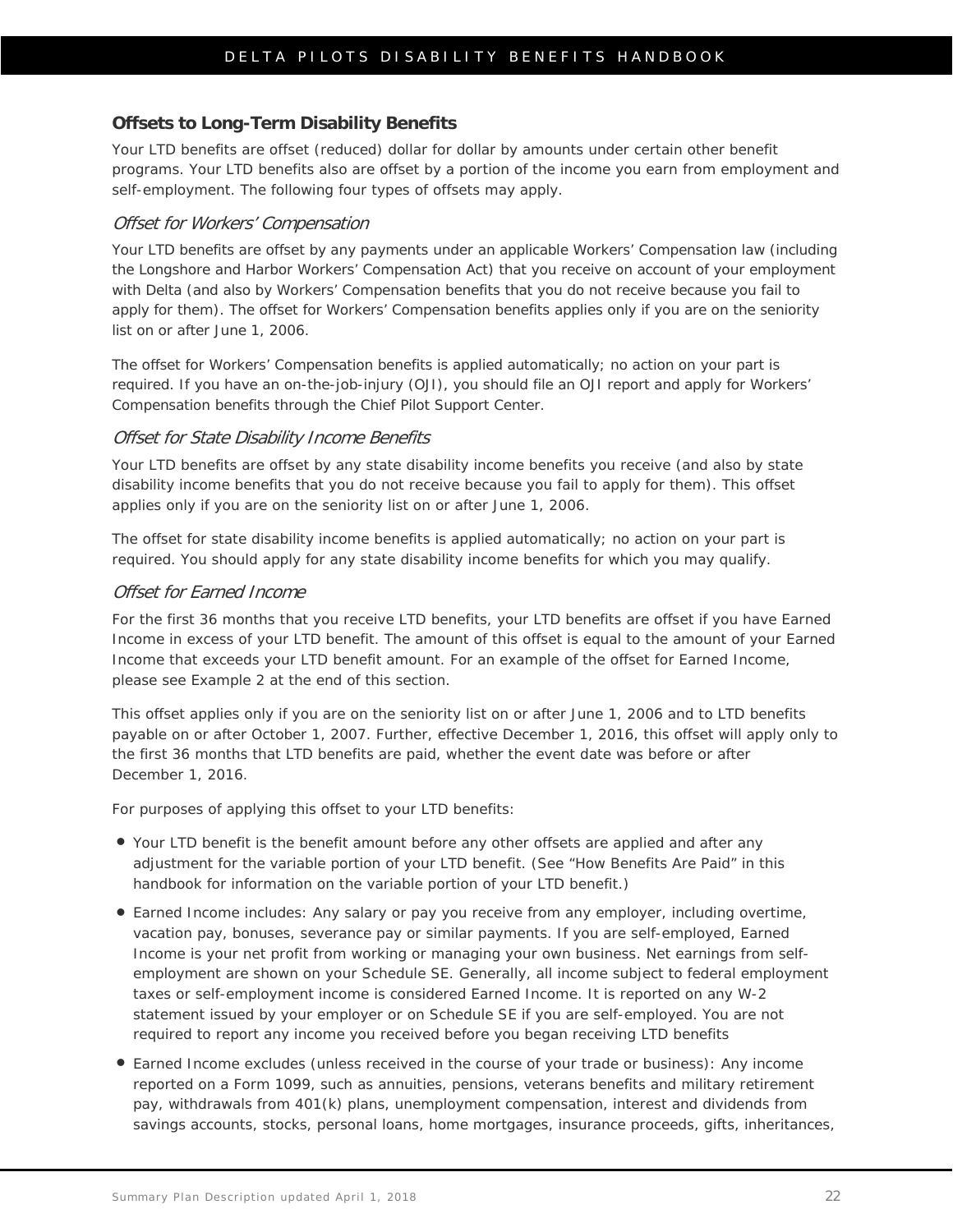estates, trusts, endowments, prizes, awards, gambling or lottery winnings, alimony/child support, scholarships or fellowships, pay for jury duty, capital gains from the sale of personal property, amounts received in court actions, and rents or royalties

The offset for Earned Income is not applied automatically. You must report your Earned Income to the Plan Administrator. See ["Procedure for Pilots to Report Earned Income" in this handbook](#page-26-0) for details.

#### Offset for Retirement Benefits

<span id="page-26-0"></span>Your LTD benefits are offset by certain retirement benefits stemming from your employment as a pilot.

 For Pre-Merger Delta Pilots, the single life annuity equivalent of benefits actually paid by the Pension Benefit Guaranty Corporation (PBGC) that are attributable to your benefit from the terminated Delta Pilots Retirement Plan (DPRP) is offset from your LTD benefit. LTD benefits that started before January 1, 2014, and were being offset by the annuity equivalent of the Delta Pilots Defined Contribution Plan (DC Plan) account on December 31, 2013 will continue to be offset by this amount after the DC Plan termination on December 31, 2013. There is no offset for your account under the Delta Pilot Savings Plan (DPSP) or the terminated Delta Pilots Money Purchase Pension Plan (MPPP)

**OR**

 For Pre-Merger NWA Pilots, the gross amount of retirement benefits actually paid to or on account of the pilot from the Northwest Airlines Pension Plan for Pilot Employees and the Northwest Airlines Pension Excess Plan for Pilot Employees. If the benefit from these plans is paid in a form other than a single life annuity, the offset is based on the amount that would be payable as a single life annuity. LTD benefits that started before January 1, 2014 and were being offset by the annuity equivalent of the benefit paid from the Northwest Airlines Money Purchase Plan for Pilot Employees or by the annuity equivalent of the Delta Pilots Defined Contribution Plan (DC Plan) account on December 31, 2013 will continue to be offset by this amount after the DC Plan termination on December 31, 2013. There is no offset for your account under the Delta Pilot Savings Plan (DPSP), which includes your account from the Northwest Airlines Retirement Savings Plan for Pilot Employees (RSP)

The offsets for retirement benefits are applied when you begin receiving the retirement benefits. For an example of the offset for retirement benefits, please see Example 1 on the following page.

**Historical note for former pilots receiving disability benefits from the Plan who were not on the seniority list as of June 1, 2006:** The offset related to the DPRP is based on the gross amount of retirement benefits that are paid to you (or on account of you) from the terminated DPRP (which may be adjusted from time to time) plus the single life annuity value of any lump sum benefit you received from the terminated DPRP; there is no offset on account of the Bridge Plan and Supplemental Annuity Plan since there is no payment from those plans. The offset for the Western D-Plan is the gross amount actually paid from that terminated plan (or annuity contracts) but only if that amount constitutes an offset to the benefit attributable to the DPRP. In addition, if your Event Date is after November 11, 2004, your LTD benefits are offset by the annuity equivalent of your account under the Delta Pilots Defined Contribution Plan (DC Plan) at the time the first distribution is actually paid to you after retirement. There is no offset for your account under the Delta Pilot Savings Plan (DPSP). The offset relating to the MPPP is based on the annuity value of your account when it was distributed in 2006 (or if earlier, at the time your benefit from that plan started).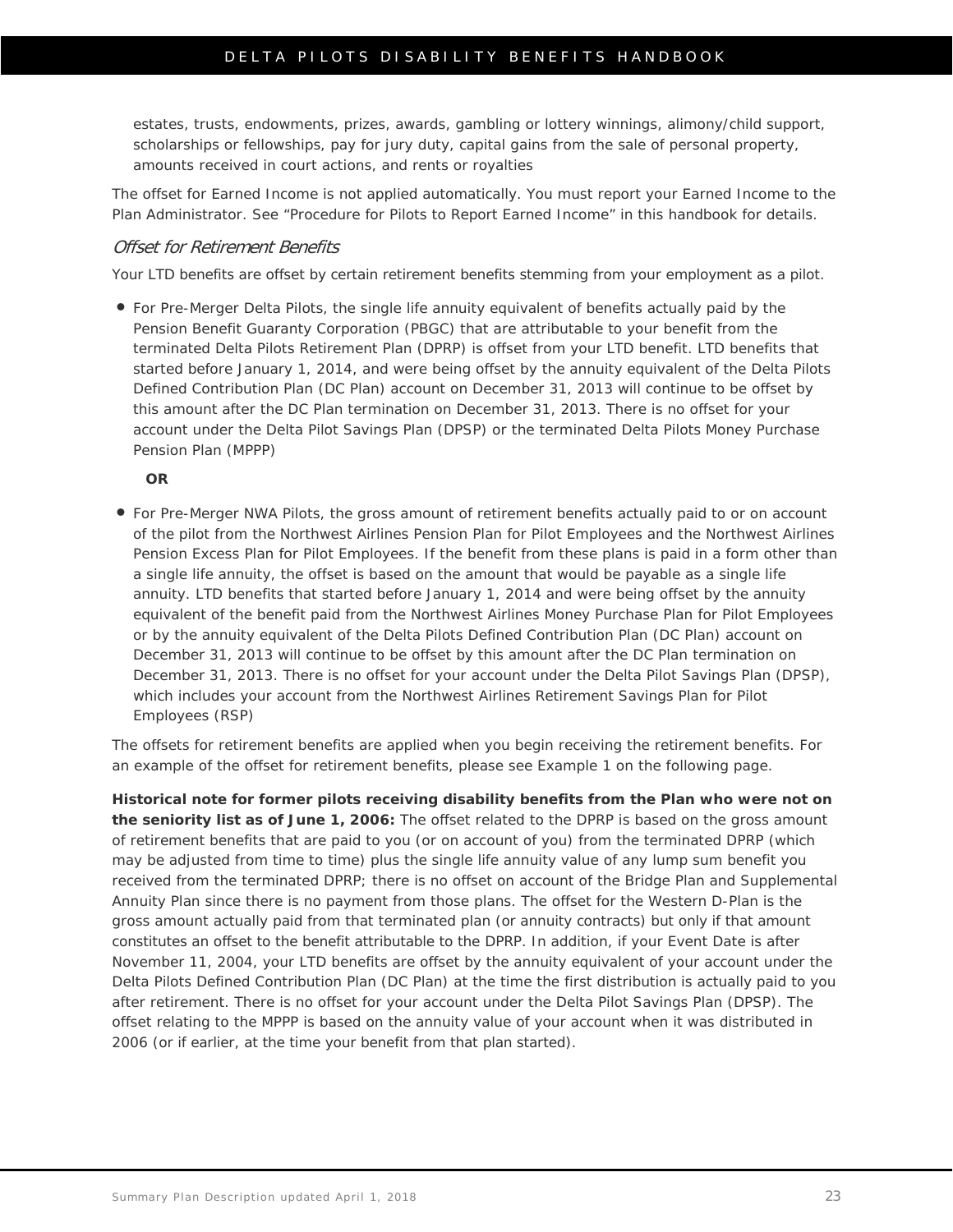### **EXAMPLES**

### OFFSETS TO YOUR LTD BENEFIT

#### Example 1: Retirement Offset

Let's pick back up with our example for Margo from Example 1 in "How to Calculate Your LTD Benefit". In that example, we determined that Margo's LTD benefit payable before offsets was \$5,293.50.

While Margo has not been able to regain her first-class medical certificate, she has been able to obtain a teaching position at a local community college and earns \$3,900 per month. She also decided to retire and receives \$2,000 per month from the PBGC (in the form of a single life annuity) that is attributable to the terminated Delta Pilots Retirement Plan.

Margo's earnings from her teaching position do not exceed the amount she receives in LTD benefits (\$5,293.50 as determined in Example 1). As a result, there is no offset to her LTD benefits based on the Earned Income offset. However, her LTD benefit will be reduced by the amount of the gross benefit paid by the PBGC on account of the terminated Delta Pilots Retirement Plan.

| <b>Final Average Earnings</b>                                        | \$10,587 |
|----------------------------------------------------------------------|----------|
| Earned Income                                                        | \$3,900  |
| <b>PBGC Monthly Retirement Benefit</b>                               | \$2,000  |
| $$10,587 \times 50\% = $5,293.50$ LTD benefit payable before offsets |          |

\$5,293.50 – \$2,000= \$3,293.50 monthly LTD benefit

#### Example 2: Earned Income Offset – Applies to first 36 months of LTD benefits only

Trevor, a Captain on a B-777 with 27 years of service, is eligible for the following benefits while on LTD. Trevor became unable to work in 2015. Trevor decided that, while he is unable to hold a first-class medical certificate due to his medical condition, he is going to launch a motorcycle sales business. As a result, he now earns an average of \$9,200 per month.

| Final Average Earnings                                                                                                                                   | \$16,256 |  |
|----------------------------------------------------------------------------------------------------------------------------------------------------------|----------|--|
| Earned Income                                                                                                                                            | \$9,200  |  |
| $$16,256 \times 50\% = $8,128$ LTD benefit payable before offsets<br>$$8,128 - $1,072$ (\$9,200 earned income $-$ \$8,128) = \$7,056 monthly LTD benefit |          |  |

### <span id="page-27-0"></span>Procedure for Pilots to Report Earned Income

For the first 36 months that you receive LTD benefits, you must report whether or not you had Earned Income and the amount of your Earned Income to the Plan Administrator. This enables the Plan Administrator to apply the Earned Income offset. You must repay the Plan if you receive disability benefits that should have been — but were not — subject to offsets.

The procedures for reporting Earned Income require you to send in reports up to twice per year. When you become eligible to receive LTD benefits, a completed Periodic Report of Disability Offset Income Form must be part of your application for LTD benefits. This form will be included in your Disability Benefit Package. You must submit the completed form no later than 30 days after you start receiving LTD benefits (even if you have no Earned Income to report). In addition, you are required to submit this form to report any expected changes in your estimated Earned Income amount.

In addition to the Periodic Report of Disability Offset Income Form, each year you must submit an Annual Report of Disability Offset Form. This Annual Report must be filed no later than May 31 of each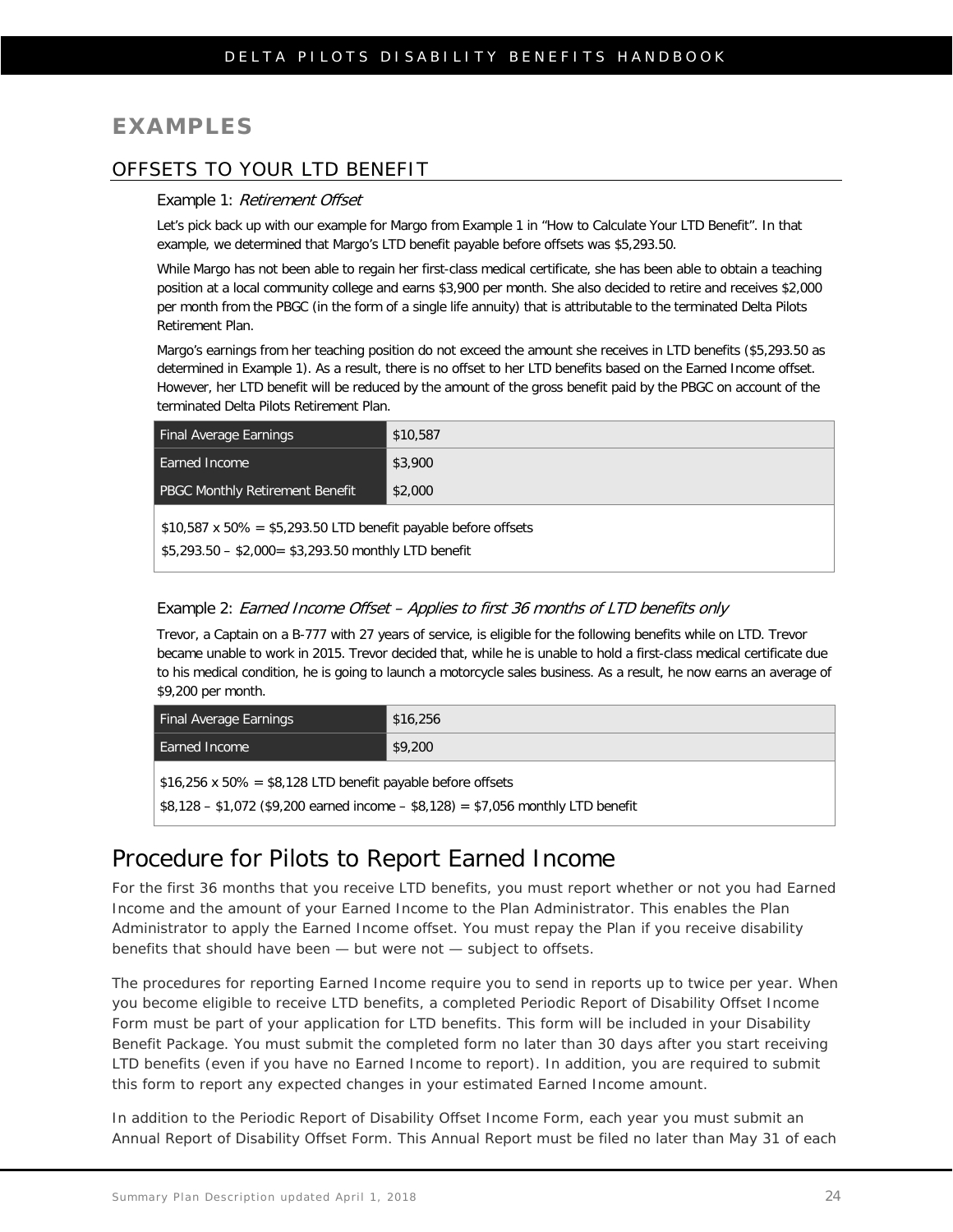year, for the previous tax year. If you are receiving LTD benefits, you will receive a copy of the Annual Report in early April. If you report Earned Income on that form, you must submit copies of your W-2s and Schedule SE, as applicable.

The actual and estimated Earned Income that you report must be accurate to the best of your knowledge and belief at the time. You must sign an affidavit certifying that your estimates are correct to the best of your knowledge. If you do not return the form on time, your LTD benefit payments may be affected. If your Earned Income situation changes, you should submit an updated Periodic Report of Disability Offset Income Form to ensure that your LTD benefits are adjusted as appropriate.

### **Employment and LTD**

You may take a job and still receive LTD benefits as long as you continue to qualify for LTD under the terms of the Plan. You must report your Earned Income as described in the previous section.

## <span id="page-28-0"></span>How Benefits Are Paid

Your LTD benefits are paid as both fixed and variable payments. Once the amount of your benefit is determined, initially, one-half is paid as a fixed benefit and one-half is paid as a variable benefit. The variable portion is adjusted annually on April 1, using a formula based on the investment experience of the Plan's assets for the preceding five calendar years. The variable portion of your benefit is adjusted up or down, based on that formula, but never below the initial amount.

For example, if your LTD benefit is initially determined as \$5,000/month, \$2,500 will be paid as a fixed benefit and \$2,500 will be paid as a variable benefit. As of the next April 1, your variable portion will be adjusted, pursuant to the formula. If the adjustment is a positive 5%, your new variable amount will be \$2,625 (\$2,500 x 1.05) and your total monthly LTD benefit will be \$5,125. If the adjustment the following April 1 were a negative 10%, your variable portion would be reduced to \$2,500, since your benefit cannot be reduced below its initial level.

LTD benefits are paid on the last day of each month, for the current month. If you are paid via direct deposit as of the payday preceding your first day of disability, your LTD benefit payments also are paid via direct deposit.

# <span id="page-28-1"></span>New Disabilities While Continuously Receiving LTD Benefits

If, while you are continuously receiving LTD benefits from the Plan, you have a subsequent, unrelated disability that would also qualify for the Plan's LTD benefits, you will continue to be eligible for LTD benefits for the subsequent disability even after the initial disabling condition is resolved, provided that you continue to meet all Plan provisions with respect to LTD benefits and subject to any applicable limitations in the Plan.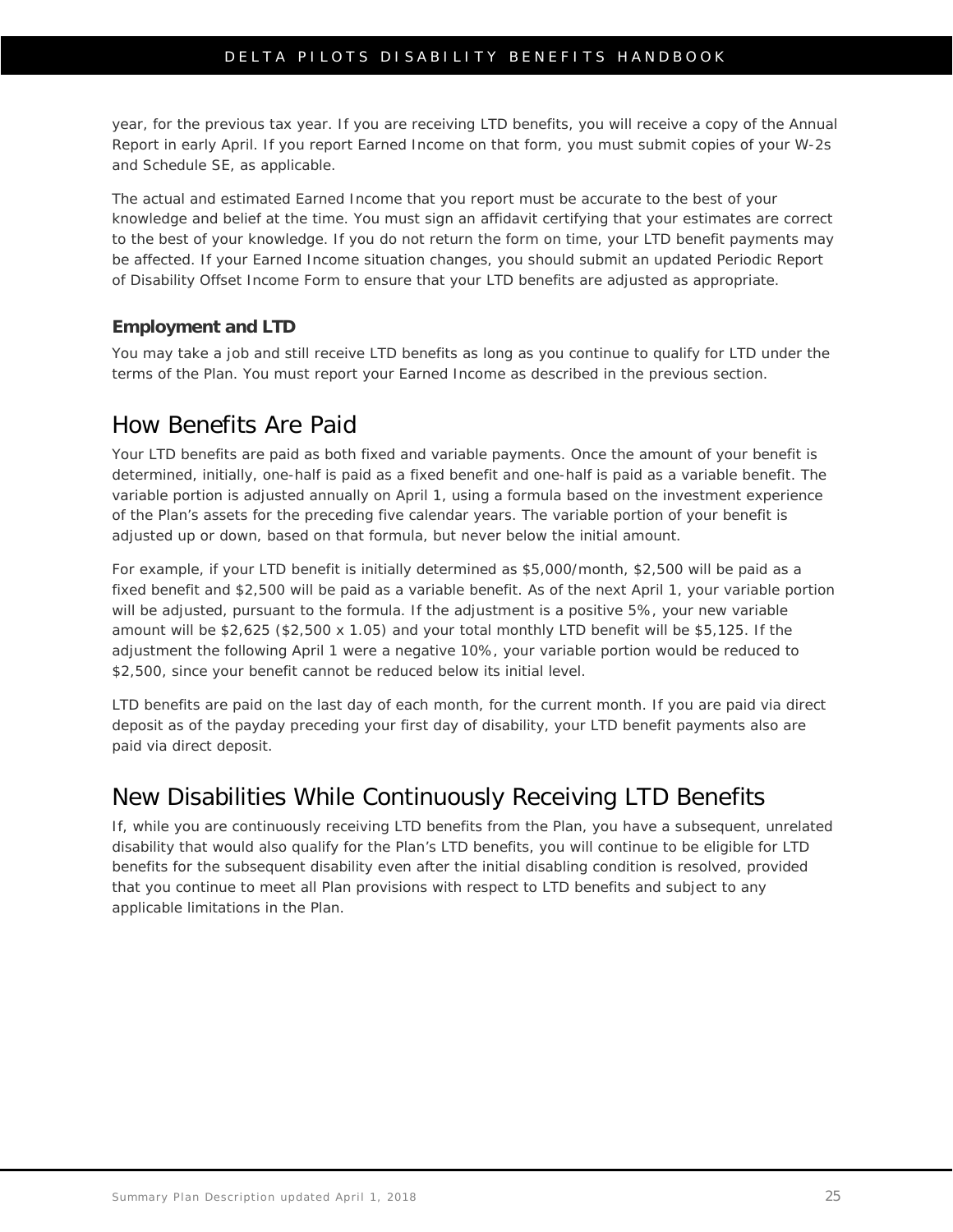# <span id="page-29-0"></span>Separate Periods of Disability

If you experience a second disability after you have returned to Active Payroll Status, the cause and the length of time between the first and second disability determine whether the second disability is treated as a continuation of the first, or a separate disability unrelated to the first. See "If You Were a Disabled Pre-Merger NWA Pilot on October 30, 2008" at the end of this section, for the successive disability rules that apply for certain PMNW pilots.

### **Successive Disabilities**

- Except as provided in the next bullet, if you return to Active Payroll Status from a long-term disability and you are Disabled again for the same or related disability within 12 consecutive months (including days due to paid "non-sick" time off, such as holidays or vacation) after the date you return to Active Payroll Status, you have a successive long-term disability claim
- If your Event Date for a disability for a psychiatric condition, alcoholism and/or drug abuse was on or after January 1, 2010 and you return to Active Payroll Status after July 1, 2012, you have a successive long-term disability claim if:
	- You become Disabled again due to the same or related psychiatric condition, alcoholism and/or drug abuse within 12 consecutive months (including days due to paid "non-sick" time off, such as holidays or vacation) of your return to Active Payroll Status or, if later, the date you complete required training to return to active duty, including Operational Experience (OE), or
	- You do not complete required training to return to active duty, including OE, before you are Disabled again for a different psychiatric condition, alcoholism and/or drug abuse

If you have a successive disability:

- You are not required to file a new claim for TD benefits,
- You are not required to satisfy a new 26-week TD period,
- You will be paid the same LTD benefit as during your first period of disability,
- Any limits applicable to a single period of disability apply to both periods of disability as if they were one, and
- No LTD benefits are paid for the time that you returned to Active Payroll Status between disability periods

### **EXAMPLE**

### SUCCESSIVE DISABILITIES

#### John

John is absent for 30 weeks and receiving disability benefits as a result of treatment for chronic back pain. He returns to work and to Active Payroll Status for two months. However, his back problems worsen. He requires surgery on a herniated disc and is, again, unable to work. John notifies Harvey Watt of his inability to continue work due to his disability.

Harvey Watt reviews John's medical information and finds that his second period of disability occurred within 12 months of his return to work from the first disability and it is for the same disability. As a result, John is approved for a successive disability claim. Because John's second disability occurred within 12 months of his return to work, he does not have to satisfy a new 26-week TD period. He will be paid the same LTD disability amount that he was paid for his previous disability.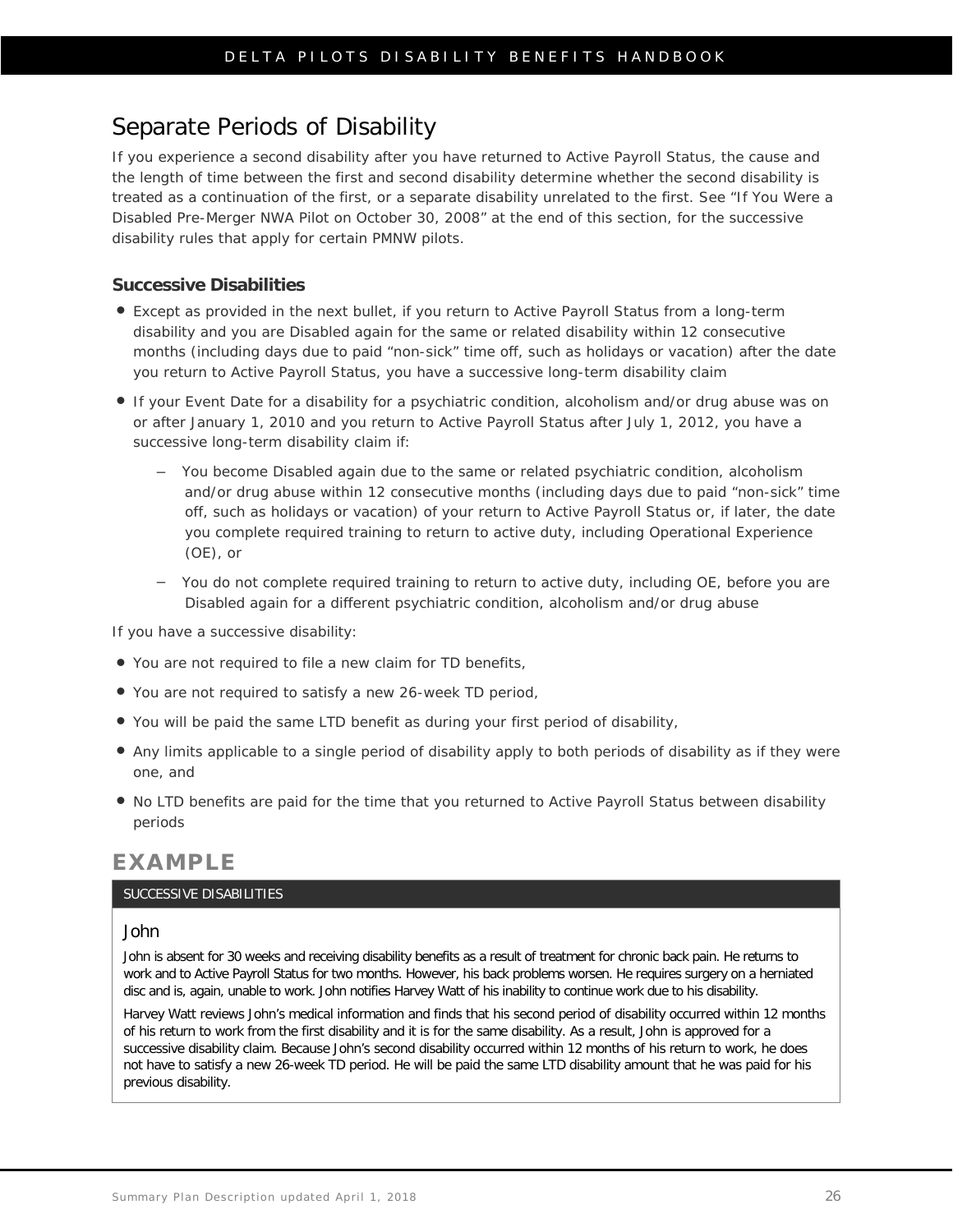### **New Disability Period**

- Except as provided in the next bullet, you have a new disability period if you return to Active Payroll Status from a long-term disability and:
	- You become Disabled again for the same disability *more than 12 consecutive months after your return to Active Payroll Status* (including days due to paid "non-sick" time off, such as holidays or vacation), or
	- You become disabled after one day of being on Active Payroll Status for a new disabling condition
- If your Event Date for a disability for a psychiatric condition, alcoholism and/or drug abuse was on or after January 1, 2010 and you return to Active Payroll Status from this long-term disability on or after July 1, 2012, you have a new disability period if:
	- You become Disabled again due to the same or related psychiatric condition , alcoholism and/or drug abuse *more than twelve consecutive months after your return to Active Payroll Status* (including days due to paid "non-sick" time off, such as holidays or vacation) or, if later, the date you complete required training to return to active duty, including Operational Experience (OE), or
	- You complete required training to return to active duty, including OE, and are then Disabled again for a different psychiatric condition, alcoholism and/or drug abuse

If you have a new disability period:

- You must file a new claim and must satisfy the TD and LTD provisions of the Plan with respect to the new disability occurrence (including a new Waiting Period, new disability calculation based on updated earnings and a new 26-week TD period),
- Any limits applicable to a single period of disability apply to each period of disability separately, and
- No disability benefits are paid for the time that you returned to Active Payroll Status between disability periods

### **EXAMPLE**

### UNRELATED DISABILTY

#### John

John is absent for 30 weeks of approved disability for treatment of chronic back pain. He returns to work and to Active Payroll Status for 14 months. However, after working 14 consecutive months, he is unable to work due to the same back pain. John is required to satisfy a new 26-week TD period for his new absence because his first and second periods of disability are separated by more than 12 consecutive months. In addition, his new disability will be based on the plan's disability formula without regard to the disability payment for which he was previously eligible.

### If You Were a Disabled Pre-Merger NWA Pilot on October 30, 2008

You will be eligible for benefits under the Delta Pilots Disability and Survivorship Plan if you:

- Are Disabled again for the same disability following 12 consecutive months of your return to work from PMNW disability status, or
- Become Disabled again for a different disabling condition after your return to work from PMNW disability status

If you return to work and become Disabled again for the same disability within 12 months of your return from PMNW disability status, you will be eligible for disability benefits under the terms of the NWA LTD Plan (described in Appendix A of this handbook).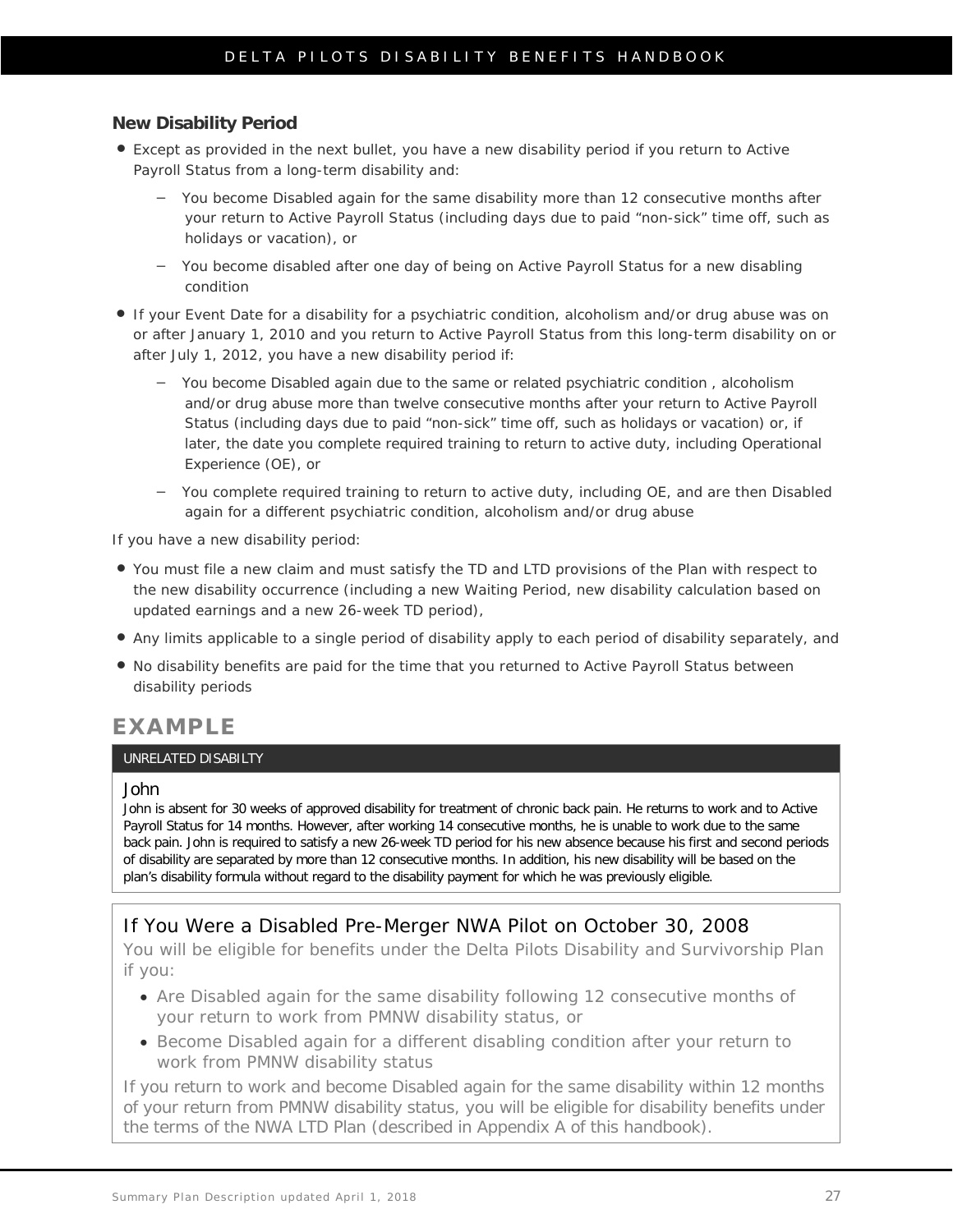## <span id="page-31-0"></span>When LTD Benefit Payments End

Generally, you continue to receive LTD benefits for as long as you qualify. However:

 LTD benefits for disabilities resulting from one or more psychiatric conditions, alcoholism and/or drug abuse are limited to a lifetime maximum of 54 months, combined, for all psychiatric, alcoholism or drug abuse conditions. This limit does not apply if you also have a physical disability that runs concurrent with a disability due to psychiatric conditions, alcoholism and/or drug abuse and that physical disability alone would qualify you for LTD benefits.

For Event Dates between November 11, 2004 and July 1, 2012, where LTD benefits for disabilities resulting from one or more psychiatric conditions, alcoholism or drug abuse are continuing as of July 1, 2012, all months of disability benefits received both before and after July 1, 2012 will count toward the 54-month lifetime maximum

 LTD benefits for any one disability period due to one or more psychiatric conditions, alcoholism and/or drug abuse are limited to 30 months. This applies to Event Dates on or after July 1, 2012, and Event Dates that occurred between January 1, 2010 and July 1, 2012, where LTD benefits continue as of July 1, 2012. This limit does not apply if you also have a physical disability that runs concurrent with a disability due to psychiatric conditions, alcoholism and/or drug abuse and that physical disability alone would qualify you for LTD benefits.

**Note:** LTD benefits for psychiatric conditions, alcoholism and/or drug abuse can be extended for up to three months after you reach the 30-month per disability claim or 54-month lifetime maximum if you filed your initial application for the reinstatement of your first-class medical certificate prior to the end of the applicable period of disability and are waiting for the FAA's determination on that initial application. However, to qualify for this extension, you must promptly contact the Director – Health Services (DHS) to report the FAA's pending review of your application for your first-class medical certificate; submit information satisfactory to the DHS to show that you are proceeding promptly to regain your first-class medical certificate; are utilizing available resources provided by Delta, ALPA and/or other entities to assist you in regaining your first-class medical certificate; and are cooperating in a timely manner with all of the FAA's requests. This potential extension applies to Event Dates on or after July 1, 2012, and Event Dates that occurred between January 1, 2010 and July 1, 2012, where LTD benefits continue as of July 1, 2012.

- If you receive LTD benefits because Delta determines that you do not meet the standards established by the FAA for the issuance of a first-class medical certificate (including the FAA waiver and restriction policy), your LTD benefits stop if Delta reverses this decision
- LTD benefits are not paid until you see and are personally treated for the disabling condition by your Qualified Health Professional

**Note:** If you are no longer (or never were) under the care of a Qualified Health Professional for the disabling condition, you will be eligible for LTD benefits if you meet all of Plan's requirements and:

- You are unable to return to Active Payroll Status due to the FAA's pending review of your application for or possession of your first-class medical certificate following your timely and good faith disclosure of your medical condition to the FAA, the Director – Health Services (DHS), and/or your Aviation Medical Examiner (AME), and
- You promptly contact the DHS to report the FAA's pending review of your application for or possession of your first-class medical certificate; submit information satisfactory to the DHS to show that you are proceeding promptly to regain your first-class medical certificate; are utilizing available resources provided by Delta, ALPA and/or other entities to assist you in regaining your first-class medical certificate; and are cooperating in a timely manner with all of the FAA's requests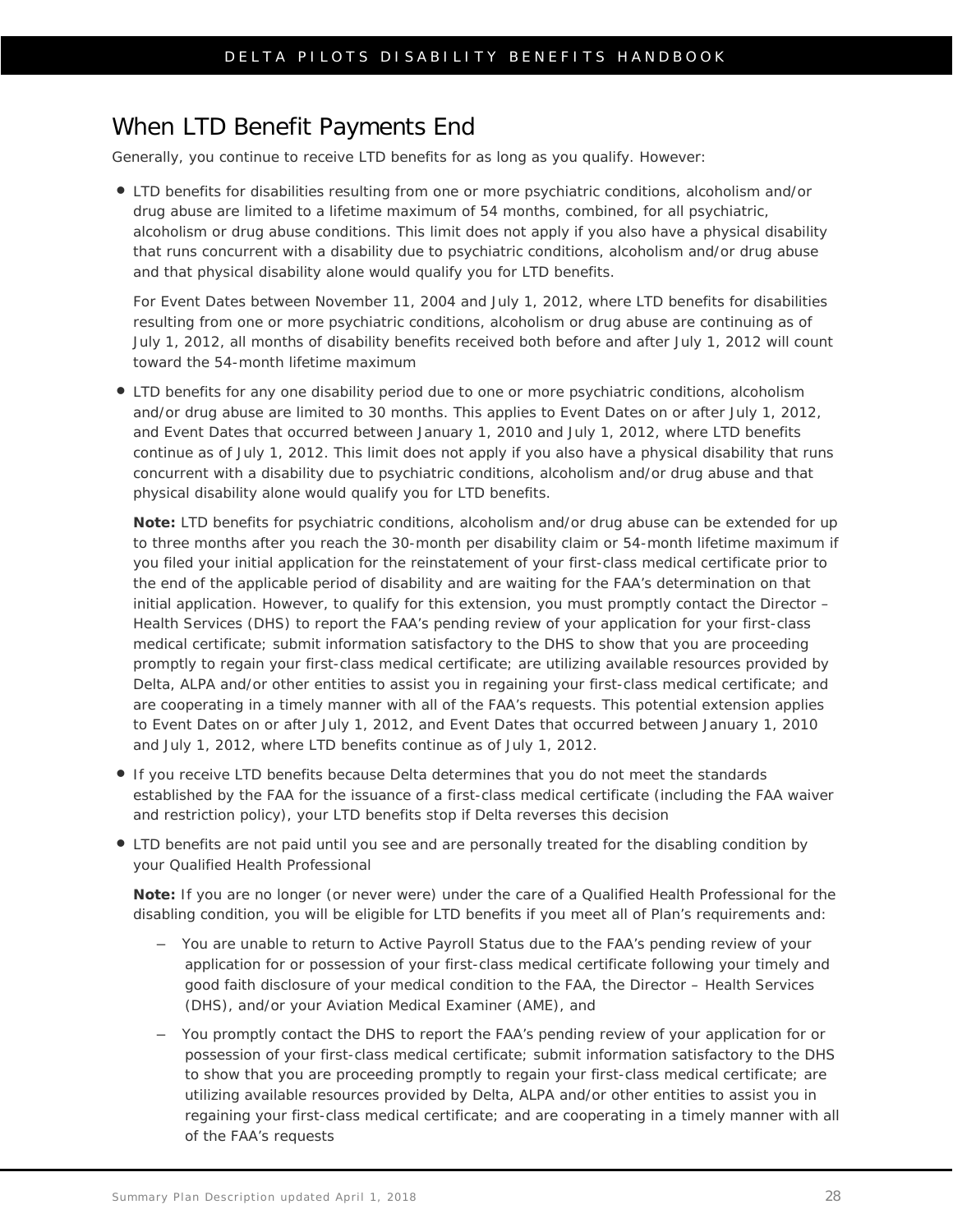### DELTA PILOTS DISABILITY BENEFITS HANDBOOK

- LTD benefits are suspended during any period of time that you are not in compliance with your Qualified Health Professional's recommended treatment for your disabling condition, as provided in writing to you via statement, report, office notes or prescription. However, you are not considered out of compliance if you elect not to undergo a recommended treatment involving an invasive or experimental procedure
- LTD benefits are not paid in respect of any period after your attainment of the FAA Mandatory Retirement Age
- During any period that you are incarcerated following your conviction for a felony, if your Event Date is on or after July 1, 2012. However, a benefit in the amount of each forfeited disability payment will be paid to your eligible dependents as defined by the Delta Pilots Medical Plan (DPMP), if any. Payment will first be made to your current spouse. If there is no current spouse, payment can be made to your other eligible dependents, in proportions determined by the Plan
- As explained on page 19, a pilot may be *deemed* to have lost her first-class medical certificate while on medical leave on account of pregnancy. In this situation, LTD benefits will be provided for no more than six months

LTD benefits permanently cease when any of the following occur:

- You no longer meet the requirements for benefits under the Plan
- You reach the FAA mandatory retirement age (if you are on the seniority list on or after June 1, 2006)
- You die
- You voluntarily request that your benefit ceases and/or withdraw your application for benefits
- You fail to submit required evidence of continuing disability within a reasonable time requested by the Plan, including during any periods of incarceration following your conviction of a felony
- You reach any other Plan maximum, including the seven year limit that is applied to a disability period when you elect not to undergo an invasive medical procedure required by the FAA for the issuance of your first-class medical certificate. [See "Special Rule for Invasive Procedures](#page-44-0) Required [by the FAA" earlier in this "Long-Term Disability" section f](#page-44-0)or details
- You fail to provide required information relating to offsets within a reasonable time requested by the Plan, including during any periods of incarceration following your conviction of a felony
- **The Plan terminates**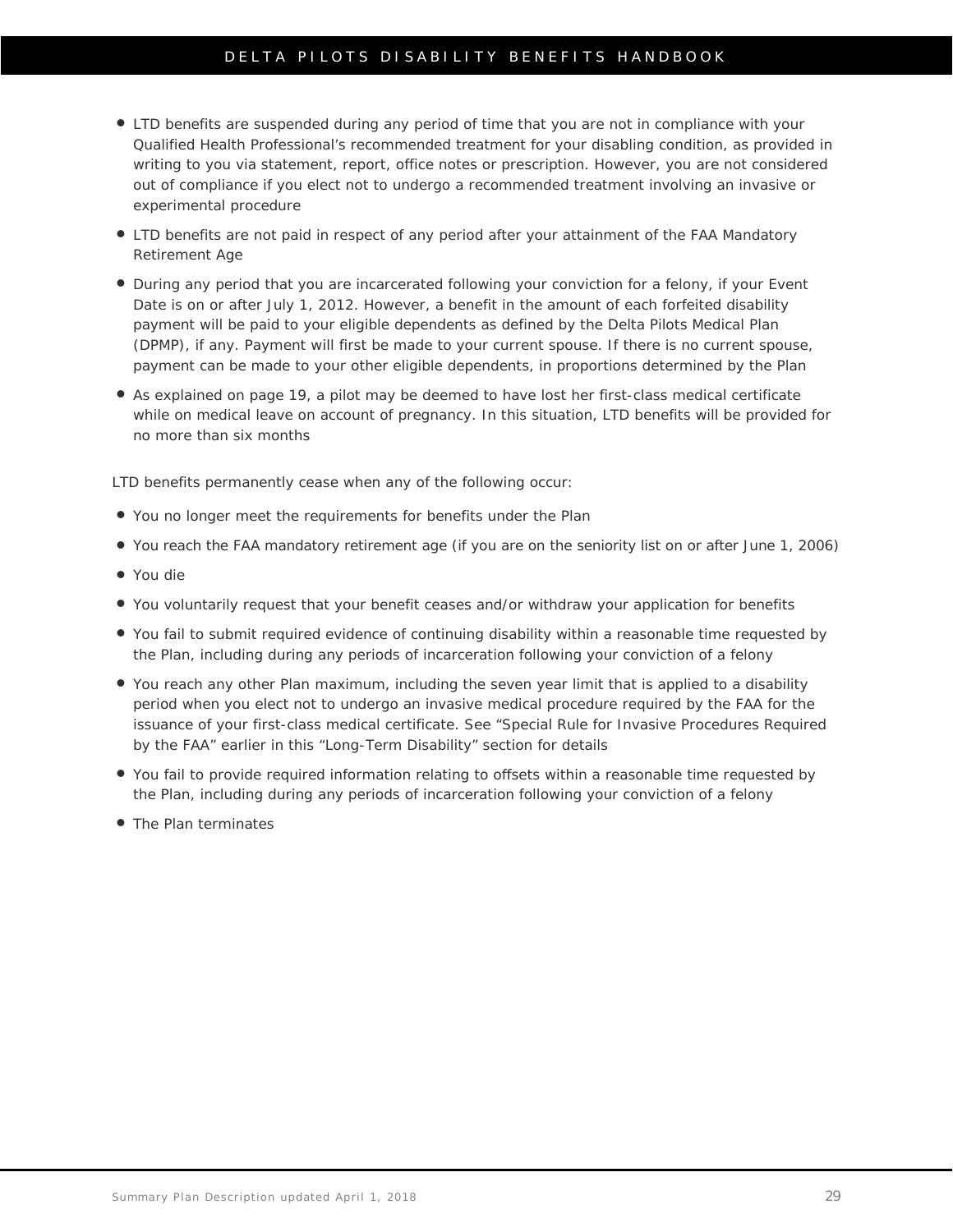# <span id="page-33-0"></span>ENHANCED DISABILITY BENEFITS

You may also be eligible for an Enhanced Disability benefit from the Plan. You must still meet all of the other criteria for disability benefits under the Plan in order to qualify for the Enhanced Disability benefit. This is an additional amount of disability benefit, but is only paid if you are Disabled under the Plan. It is not paid independently of the Plan disability benefits.

# <span id="page-33-1"></span>Eligibility for Enhanced Disability Benefits

You are eligible for Enhanced Disability benefits if you meet all of the following requirements:

- You are qualified for TD or LTD benefits from the Plan,
- You remain Disabled following the later of:
	- The date you exhaust your sick leave,
	- If you are a member of the Delta Pilots Mutual Aid (DPMA), the date you exhaust DPMA program benefits,
	- If you are not a member of the DPMA, the date that is 12 full months following the date you exhaust your sick leave (does not apply if you were a member of the DPMA until you exhausted the DPMA maximum lifetime benefits), or
	- The date you exhaust Top-Up Disability benefits if you are a Pre-Merger NWA Pilot eligible under the Plan, and
- Your Enhanced Disability account is greater than zero

# <span id="page-33-2"></span>Enhanced Disability Account

Beginning with the sick leave year ending May 31, 2017, for each sick leave year that you use less than 80 sick leave credit hours, your Enhanced Disability benefit account will be credited with the number of hours equal to:

50% multiplied by

[80 hours — the number of sick leave hours used], up to 40 hours per sick leave year

There is no limit on the total number of hours that may accumulate in your Enhanced Disability benefit account.

For each hour paid under the Enhanced Disability benefit, an hour will be subtracted from your Enhanced Disability benefit account balance. This means that during each month that you receive Enhanced Disability benefits, up to a maximum of 80 hours will be subtracted from your Enhanced Disability benefit account. For partial months, your account will be reduced on a prorata basis.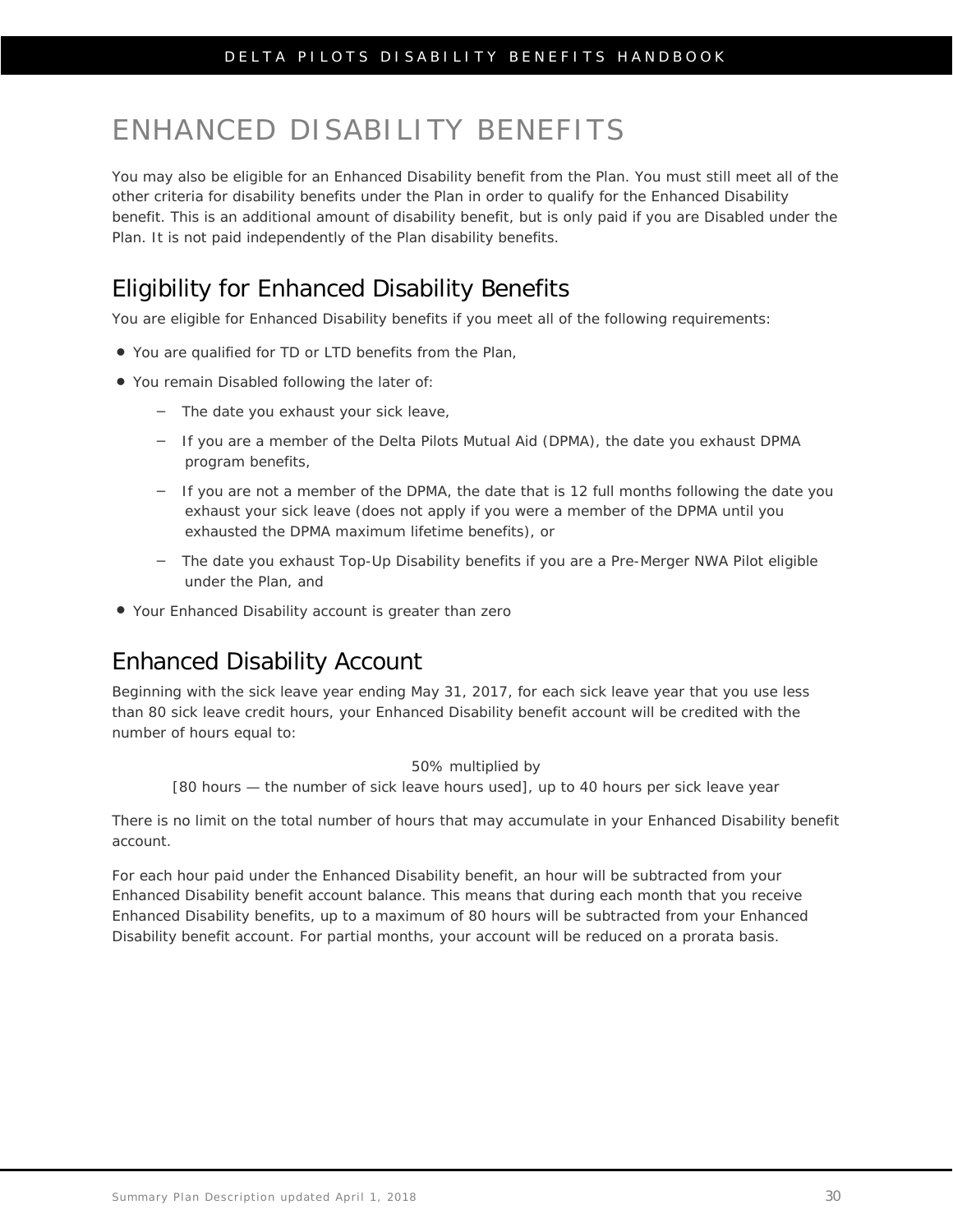# <span id="page-34-0"></span>How to Calculate Your Enhanced Disability Benefit

Once you exhaust the sick leave, DPMA or Top-Up Disability benefits as outlined above and if you meet all of the other eligibility requirements described above, you will receive monthly Enhanced Disability benefits in addition to your LTD benefits.

Your additional monthly Enhanced Disability benefit is equal to:

#### 50% multiplied by

[Up to 80 hours x composite hourly pay rate on the date you exhaust sick leave benefits]

# <span id="page-34-1"></span>When Enhanced Disability Benefits Payments End

You continue to receive Enhanced Disability benefits until the earlier of the date you:

- No longer qualify for TD or LTD benefits under the Plan due to recovery, reaching age 65 or any other Plan limit,
- Exhaust your Enhanced Disability account, or
- Retire or otherwise terminate employment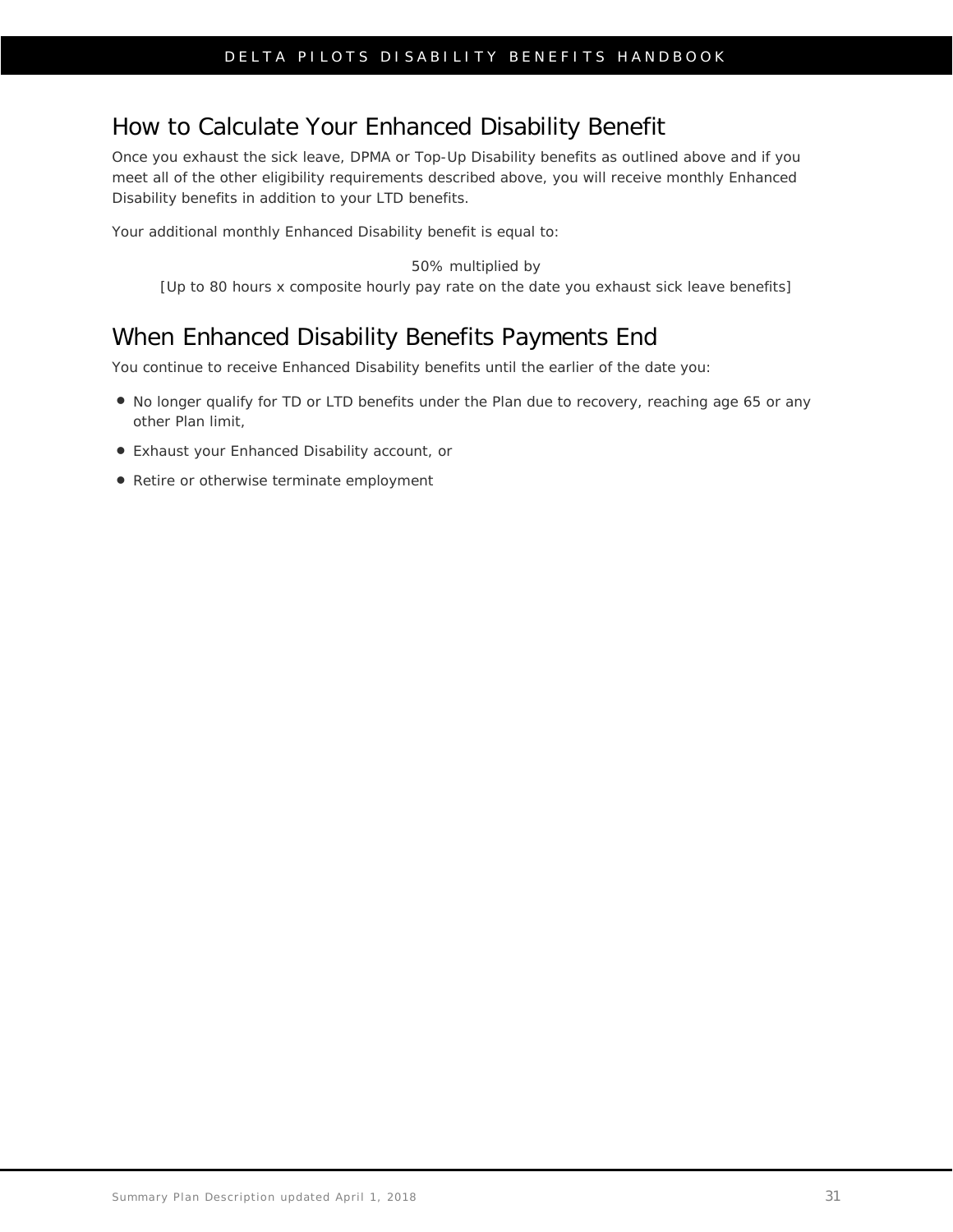# <span id="page-35-0"></span>TOP-UP DISABILITY BENEFITS FOR PRE-MERGER NWA PILOTS

If you are a Pre-Merger NWA Pilot eligible under the Plan and are enrolled in the voluntary Delta Pilots Mutual Aid (DPMA) program, you may also be eligible for an additional Top-Up Disability benefit from the Plan.

The Top-Up Disability does just that – tops up the amount of your disability benefit by as much as an additional 50%. You must still meet all of the other criteria for disability benefits under the Plan in order to qualify for the Top-Up Disability benefit. This is an additional amount of disability benefit, but is only paid if you are Disabled under the Plan. It is not paid independently of the Plan disability benefits.

# <span id="page-35-1"></span>Eligibility for Top-Up Disability Benefits

You are eligible for Top-Up Disability benefits if you meet all of the following requirements:

- You are approved for and are receiving TD or LTD benefits from the Plan,
- You elected DPMA membership when you were first eligible to do so and have maintained DPMA membership continuously,
- You remain Disabled after reaching the DPMA benefit duration guidelines, and
- Your NWA sick bank hours are greater than zero

### <span id="page-35-2"></span>NWA Sick Bank Hours

For purposes of determining your eligibility for Top-Up Disability benefits, your NWA sick bank hours must be above zero. Your NWA sick bank hours are equal to your Initial NWA Sick Bank minus each Delta sick leave credit hour you use after June 1, 2009; however, when your NWA sick bank hours are 1,200 or less, then only those Delta sick leave credit hours you use in excess of 60 hours a year are subtracted from your NWA sick bank hours. Also, during each month that you receive DPMA benefits or Top-Up Disability Benefits, 80 hours are subtracted from your NWA sick bank hours.

# <span id="page-35-3"></span>How to Calculate Your Top-Up Disability Benefit

Once you exhaust the DPMA benefits, if you have remaining NWA sick bank hours and meet all of the other eligibility requirements described above, you will receive monthly Top-Up Disability benefits in addition to your LTD benefits.

Your additional monthly Top-Up Disability benefit is equal to:

50% multiplied by [80 hours x composite hourly pay rate]

The composite hourly pay rate is the composite hourly rate of the position you held on your Event Date. If you did not hold a position on your Event Date, the composite hourly rate is the composite hourly rate in effect on your Event Date for the position you most recently held.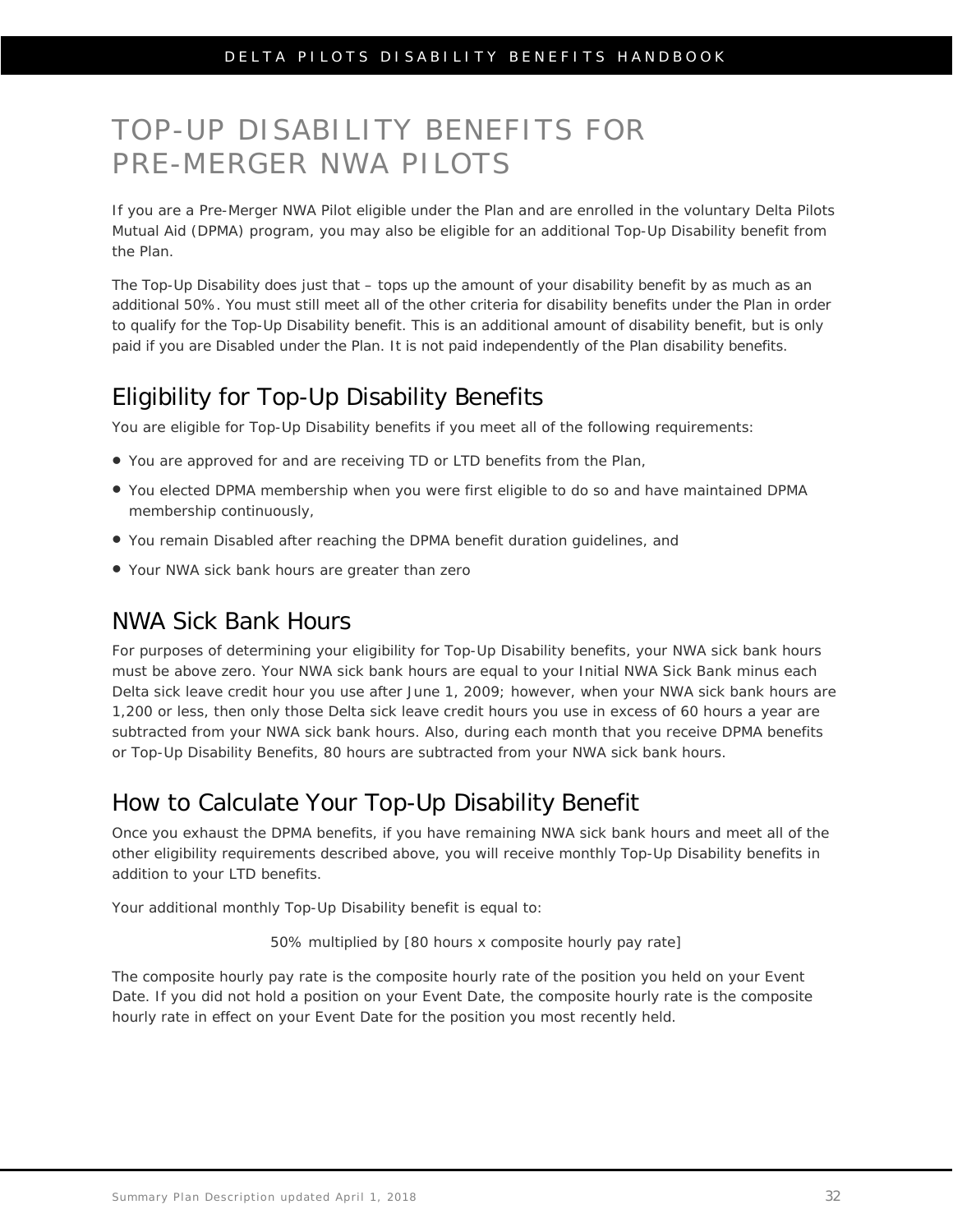### When Top-Up Disability Benefits Payments End

You continue to receive Top-Up Disability benefits until the earlier of the date you:

- Reach zero NWA sick bank hours,
- No longer qualify for LTD benefits under the Plan,
- Retire or otherwise terminate employment, even if you have remaining NWA sick bank hours at that time, or
- Receive a total of 24 months of combined DPMA benefits and Top-Up Disability benefits (see exception below)

#### **Extension of Top-Up Disability Benefits**

You are only eligible to receive a combined maximum of 24 months of DPMA benefits and Top-Up Disability benefits, unless your Initial NWA Sick Bank was greater than 1,920 hours.

While this exception will extend the potential maximum months of combined DPMA and Top-Up Disability benefits beyond 24 months, it does not guarantee this longer period of payment because you must still qualify by having remaining NWA sick bank hours and meeting the other Top-Up Disability benefit eligibility requirements during this extended period, as described above.

If your Initial NWA Sick Bank was over 1,920 hours, then your maximum combined DPMA and Top-Up Disability benefit from the Plan will be extended beyond 24 months, based on the following formula:

Initial NWA Sick Bank – 1,920 hours

 $\frac{1}{2}$  ick Bank – 1,920 hours  $\frac{1}{2}$  and Top-Up Disability benefits and Top-Up Disability benefits

For example, if your Initial NWA Sick Bank was 2,080 hours, you would be eligible for an additional maximum combined months of DPMA and Top-Up Disability benefits as follows:

2,080 – 1,920 hours<br>80 hours

80 hours <sup>=</sup> 2 additional months of combined DPMA and Top-Up Disability benefits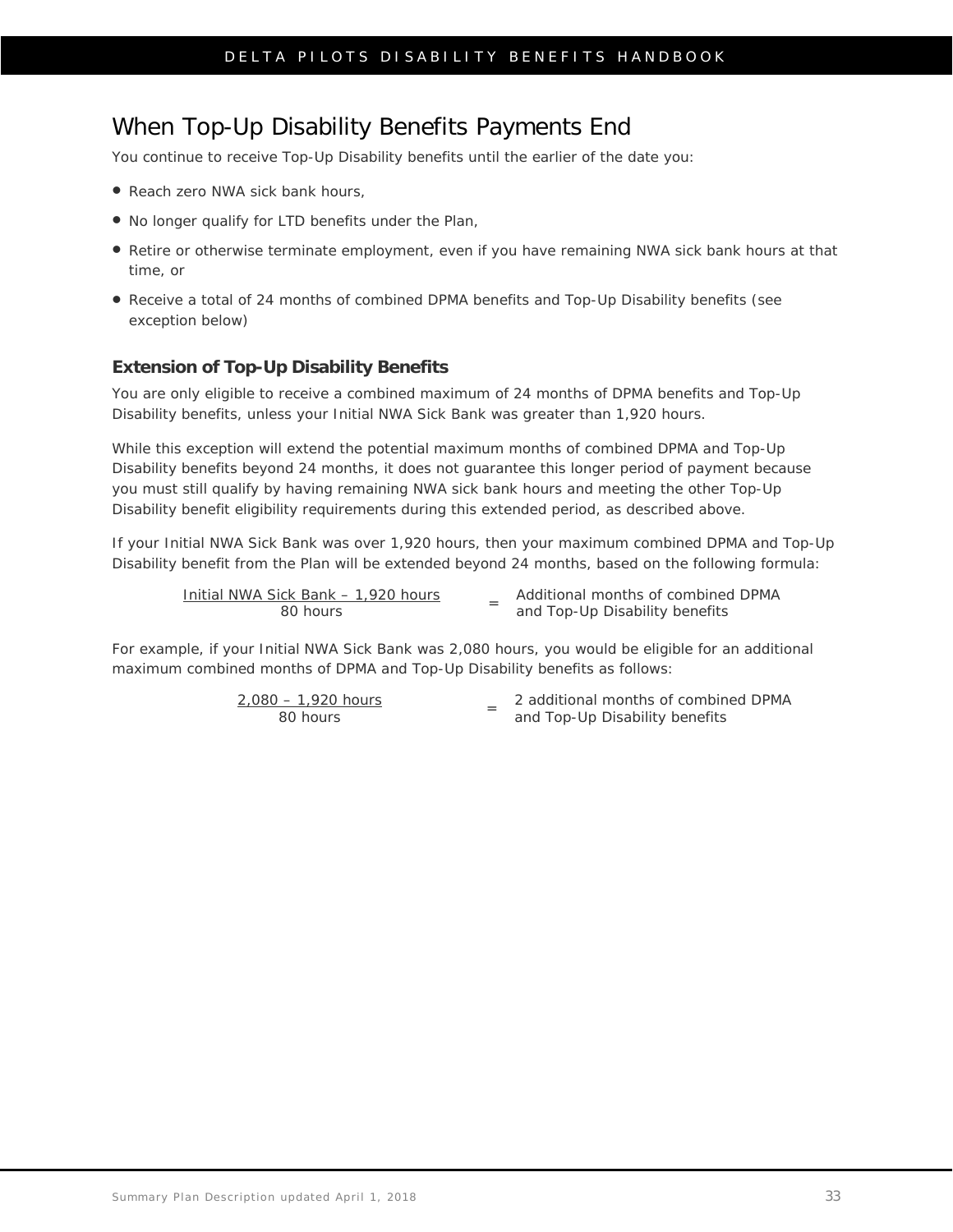# BENEFIT LIMITATIONS

Maternity Leave, TD and LTD benefits (including Enhanced Disability benefits and Top-Up Disability benefits) are not payable under the Plan:

- For disabilities caused or contributed to by war or invasion while you are engaged in military service or operations (unless you are actively employed and paid by Delta during such service, or you are in military service while on a leave of absence from the Company for a maximum of 60 days in any 12-month period)
- As a result of any disability that results directly or indirectly from an intentionally self-inflicted injury or disease
- For disabilities arising from crop dusting, spraying or seeding

TD benefits are not payable for any day on which you receive salary or other compensation from Delta.

If your Event Date falls on or after November 12, 2004, and your disability is due to one or more psychiatric conditions, alcoholism or drug abuse , no LTD benefits are payable under the Plan for the period that exceeds the 54-month lifetime maximum (combined for all psychiatric conditions, alcoholism and drug abuse), or for a disability period that began on or after January 1, 2010, a 30 month per disability maximum. See "When LTD Benefit Payments End" in the "Long-Term Disability" section of this handbook for more information.

No disability benefits are payable under the Plan for a period that exceeds seven years from your Event Date if you elect not to undergo an invasive medical procedure required by the FAA for the issuance of your first-class medical certificate. See "Special [Rule for Invasive Procedures](#page-44-0) Required by [the FAA" in the "Temporary Disability" or "Long-Term Disability" sections o](#page-44-0)f this handbook for details.

In addition, if you are on the seniority list on or after June 1, 2006, TD and LTD benefits stop when you reach the FAA Mandatory Retirement Age.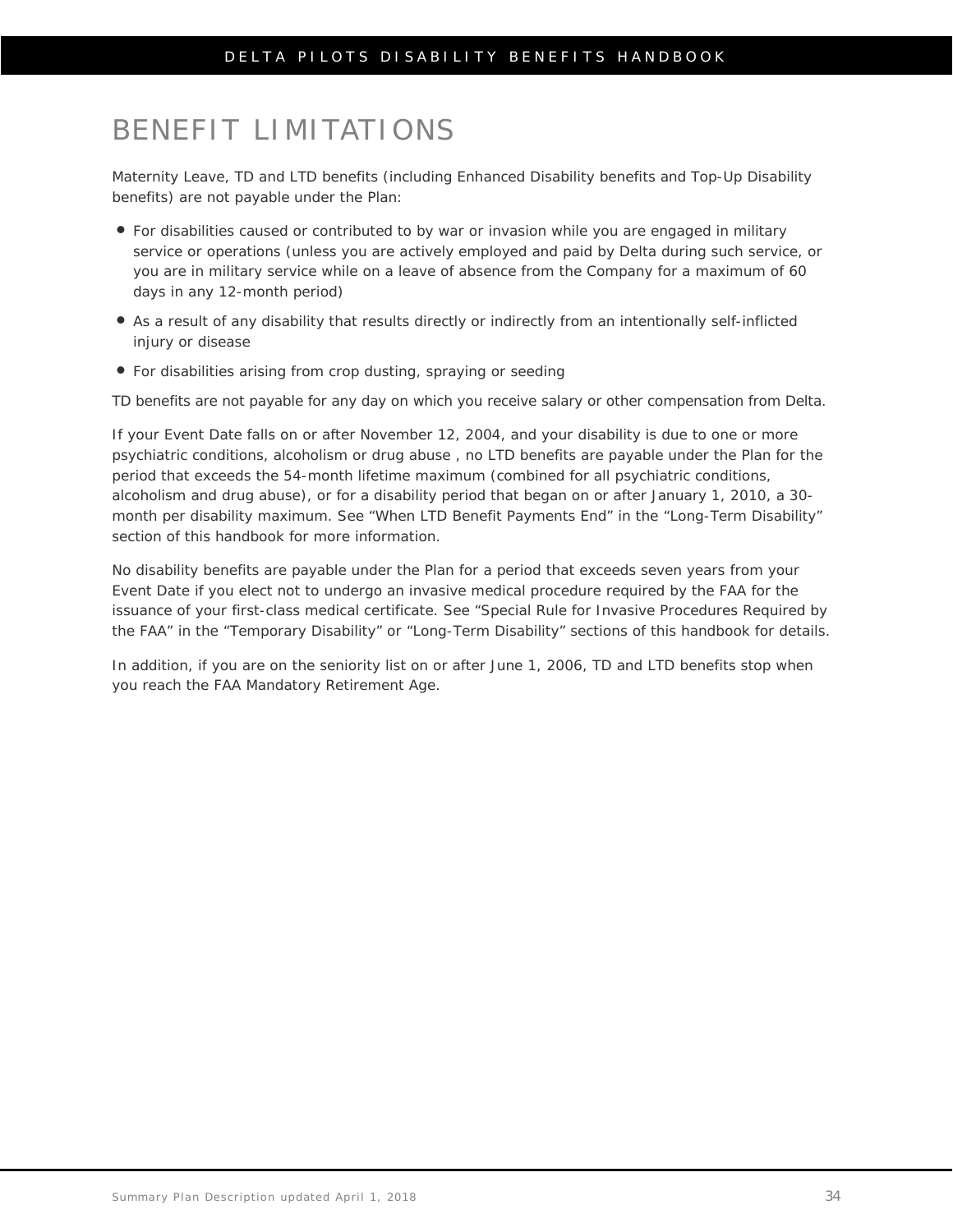# STATE DISABILITY PLANS

Pilots based in California, Hawaii, New Jersey, New York, Rhode Island and Puerto Rico are automatically enrolled in their state's (or commonwealth's) mandatory state disability plan; no action is required. You must pay the applicable premiums for this coverage through post-tax payroll deductions.

Any disability income received from a state disability plan will offset any TD and LTD benefits payable under the Plan.

The chart below provides a summary of the information available on the mandatory state disability plans at the time of publication for this handbook.

| Program                 | <b>Employee Contributions</b>                                                                                                            | <b>Disability Benefit</b>                                                                                                                                                                                                                                                                                                                                                                                                                                                                | <b>Maximum</b><br><b>Benefit</b><br><b>Period</b> |
|-------------------------|------------------------------------------------------------------------------------------------------------------------------------------|------------------------------------------------------------------------------------------------------------------------------------------------------------------------------------------------------------------------------------------------------------------------------------------------------------------------------------------------------------------------------------------------------------------------------------------------------------------------------------------|---------------------------------------------------|
| California<br>2018      | 1.0% of annual gross earnings up to<br>\$114,967 (\$1,149.67/year max)<br>*Includes Paid Family Leave                                    | If you earn one-third or more of the<br>State's Average Quarterly Wage<br>(\$5,229.96): 60% of average weekly<br>earnings from the highest quarter in the<br>last 12-month period, to a maximum<br>\$1,216 and a minimum of \$50 per week<br>If you earn less than one-third of the<br>State's Average Quarterly Wage<br>(\$5,229.96): 70% of average weekly<br>earnings from the highest quarter in the<br>last 12-month period, to a maximum<br>\$1,216 and a minimum of \$50 per week | 52 weeks                                          |
| Hawaii<br>2018          | The lesser of 0.5% of average weekly<br>earnings or \$5.34 per week (Must not<br>exceed half the cost of this state<br>mandated program) | 58% of average weekly earnings, to a<br>weekly maximum of \$620 and a<br>minimum of \$14 per week                                                                                                                                                                                                                                                                                                                                                                                        | 26 weeks                                          |
| New Jersey<br>2018      | 0.19% of first \$33,700 of annual earnings<br>(\$64.03/year max)                                                                         | 66 2/3% of the average weekly wage, to<br>a weekly maximum of \$637                                                                                                                                                                                                                                                                                                                                                                                                                      | 26 weeks                                          |
| New York<br>2018        | 0.5% of the first \$120 of weekly wage<br>(\$6,240 annual earnings) up to a max of<br>\$0.60/week (\$31.20/year)                         | 50% of average weekly wage; maximum<br>weekly benefit is \$170                                                                                                                                                                                                                                                                                                                                                                                                                           | 26 weeks                                          |
| Rhode<br>Island<br>2018 | 1.1 % of first \$69,300 of annual earnings<br>(\$762.30/year max)                                                                        | 4.62% of total high quarter wages in the<br>base period, to a weekly maximum of<br>\$831 and a minimum of \$94<br>If you have dependent children younger<br>than 18 or handicapped children, you<br>may be entitled to a dependency<br>allowance. The dependency allowance is<br>limited to five dependents and equal to<br>the greater of \$10 or 7% of your weekly<br>benefit rate                                                                                                     | 30 weeks                                          |
| Puerto Rico<br>2018     | 0.3% of the first \$9,000 of annual<br>earnings                                                                                          | 65% of weekly earnings, to a weekly<br>maximum of \$113 and a minimum of \$12                                                                                                                                                                                                                                                                                                                                                                                                            | 26 weeks                                          |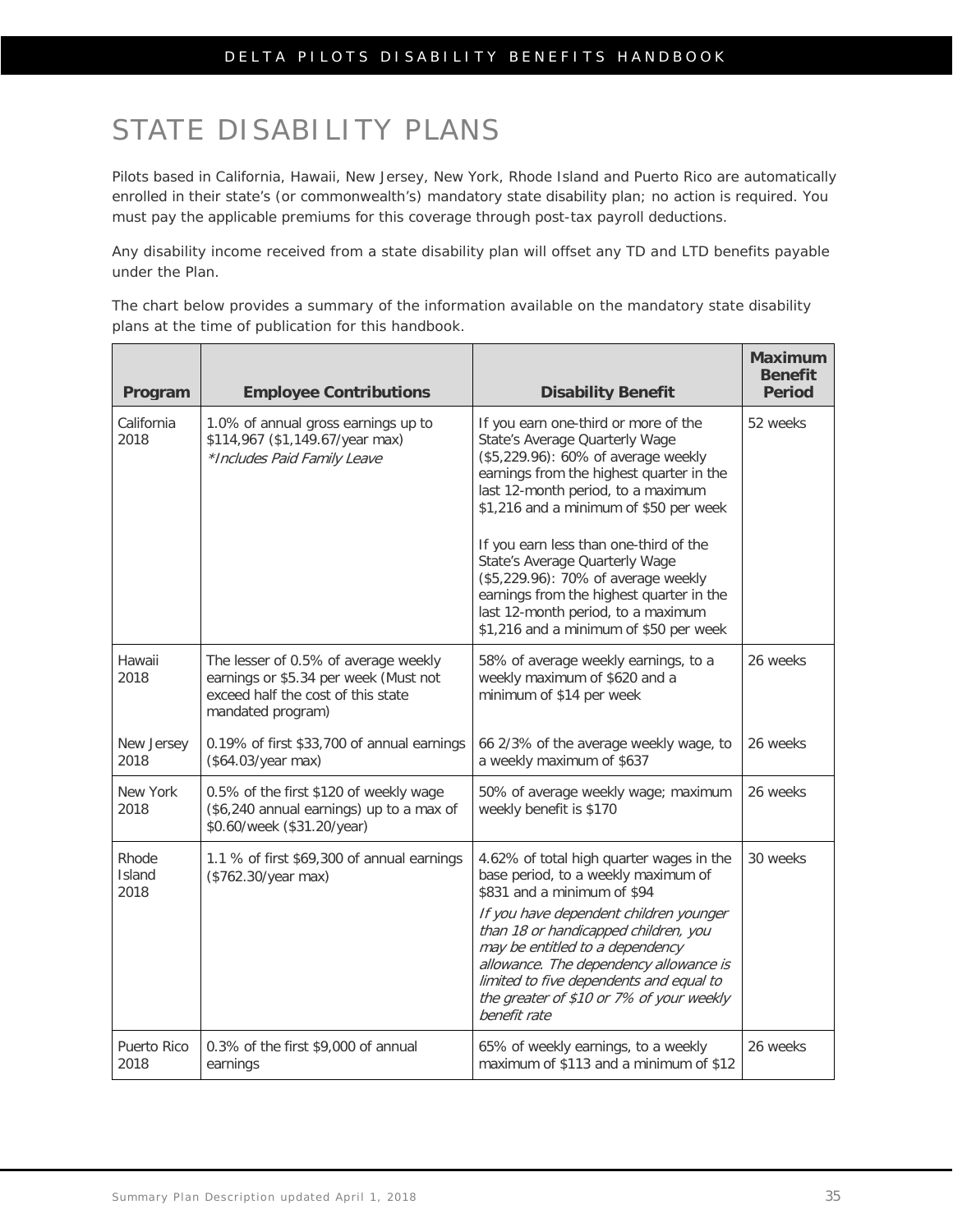**For additional details and the most current information, please visit the State Disability Plans on Deltanet.** Additional information is available online:

- California **[www.edd.ca.gov](http://www.edd.ca.gov/)**
- Hawaii **– <http://hawaii.gov/labor>**
- New Jersey h**[ttp://lwd.state.nj.us/labor/index.html](http://lwd.state.nj.us/labor/index.html)**
- New York **[www.wcb.ny.gov](http://www.wcb.ny.gov/)**
- Rhode Island **[www.dlt.ri.gov](http://www.dlt.ri.gov/)** or **[www.dlt.state.ri.us](http://www.dlt.state.ri.us/)**
- Puerto Rico **[www.trabajo.pr.gov](http://www.trabajo.pr.gov/)**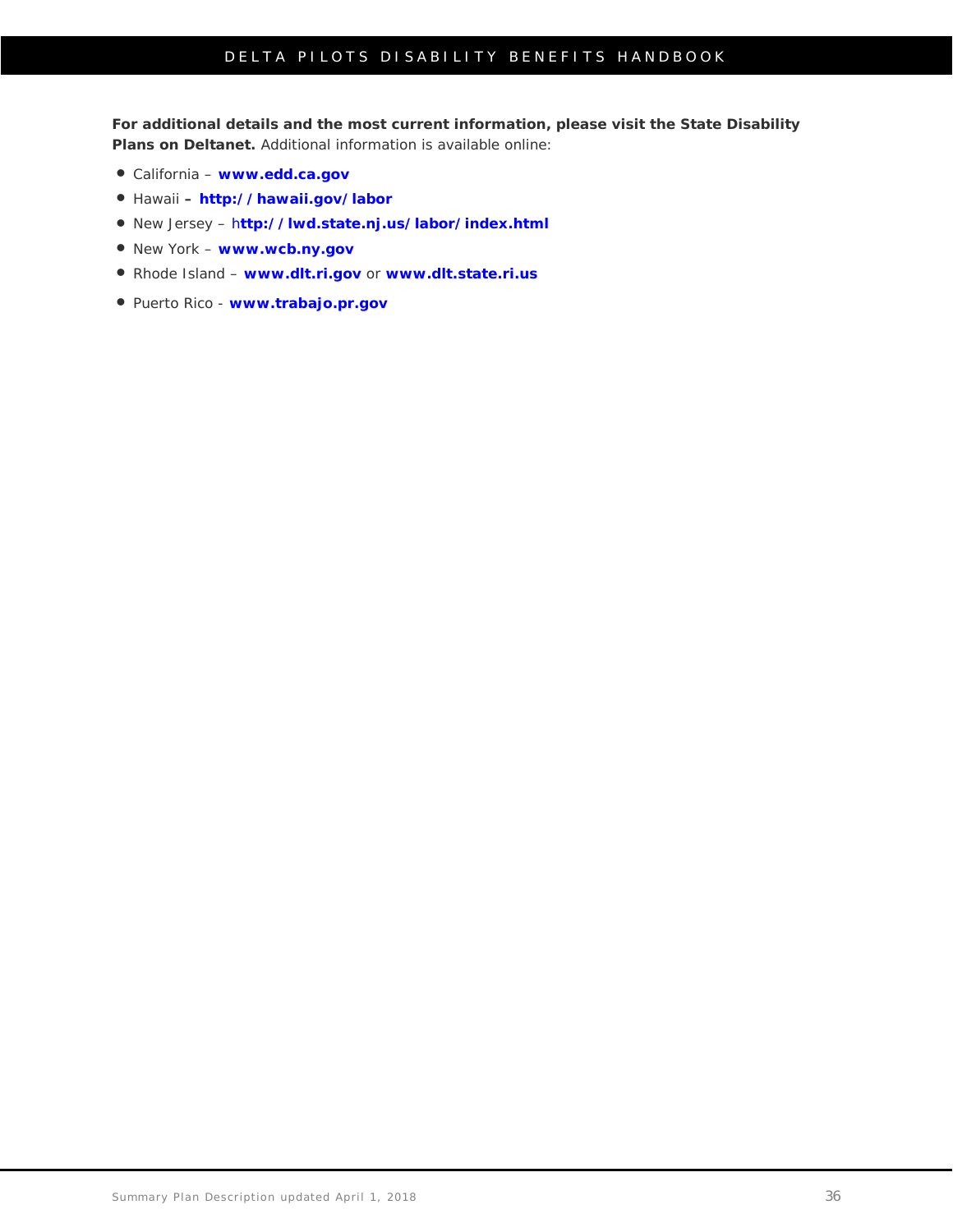# RECOVERY OF OVERPAYMENTS

On occasion, you may receive more benefits than you are entitled to under the Plan. For example, overpayments may result from any of the following:

- Harvey Watt's determination that you are no longer Disabled, in which case you are not entitled to receive benefit payments
- An error in calculating your benefit
- Fraud
- Late application of offset amounts, such as state disability income benefits, Workers' Compensation on account of your employment with Delta and Earned Income that should offset the disability benefits to which you are entitled
- Adjustment(s) for retirement benefits that offset the disability benefit

If the Plan Administrator determines that the Plan overpaid Maternity Leave, TD or LTD benefits to you, the Plan Administrator will send you a letter informing you of the overpayment and notifying you that you must reimburse the Plan the entire overpayment amount.

For overpayments discovered after July 1, 2012, the Plan Administrator will not request repayment of any overpayments made more than 48 months before the date of the letter informing you of the overpayment, with the exception of overpayments made due to the Plan's incorrect offset for retirement benefits payable by the PBGC or due to you making an erroneous statement or omitting material facts when applying for and providing information requested by the Plan regarding your disability claim.

For the overpayment to be reimbursed to the Plan, you may elect to make either a lump sum repayment or, if you respond within 45 days of the date of the letter informing you of the overpayment, you may make periodic repayments during a period of up to 48 months. If you do not respond within the 45-day period, the Plan will recoup the overpayment in equal installments over the next six months by reducing your future benefits from the Plan. If there are insufficient monthly benefit payments from which to recoup the overpayment, you must pay the difference by sending a check to the Plan each month for the shortfall amount. If you default on a payment, the entire amount will become due and payable immediately, and the Plan may pursue collection of the amount (including interest and collection fees) to the fullest extent permitted by law.

Conversely, if the Plan Administrator determines that you were underpaid for any reason, the Plan will make a lump sum payment to you to correct the shortfall.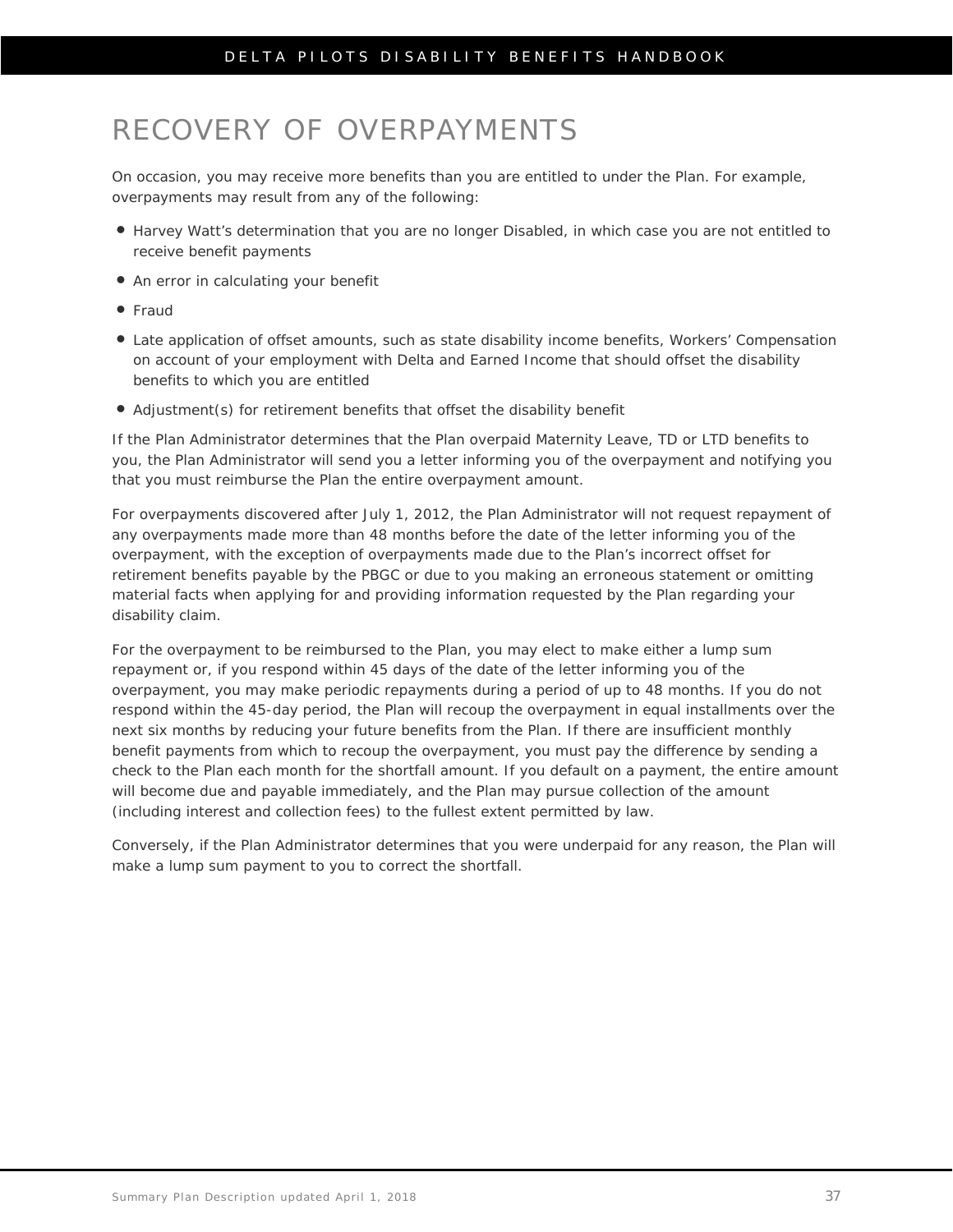# APPLYING FOR BENEFITS

If you are getting close to exhausting all of your Accident Leave (if applicable) and Sick Leave, and you think you might qualify for Maternity Leave or disability benefits, contact Harvey Watt at **800-241-6103** or **404-767-7501** to request a Disability Benefit Package. This package contains the forms you need for Maternity Leave, TD and LTD benefits. These forms are also available online at Deltanet

**[https://deltaairlines.sharepoint.com/company/FlightOperations/Admin/Documents/Pilot](https://deltaairlines.sharepoint.com/company/FlightOperations/Admin/Documents/Pilot%20Disability%20Guide.pdf) [%20Disability%20Guide.pdf](https://deltaairlines.sharepoint.com/company/FlightOperations/Admin/Documents/Pilot%20Disability%20Guide.pdf)**.

To be valid:

- Maternity Leave and TD claims must be filed within 180 days of the Event Date, and
- LTD claims must be filed within 180 days of the expiration of the TD period (26 weeks from the Event Date)

Properly completed and signed claim forms, along with copies of the required supporting documents, should be sent to:

Harvey Watt & Company Attention: Delta Disability Claims P.O. Box 20787 Atlanta, GA 30320

**All properly completed forms and requested documents must be received before your claim can be considered. If a claim is not received within the 180-day claims filing periods discussed above, the claim will not be valid, unless the Administrative Committee, in accordance with ERISA, determines that an extension of the deadline may be made in such case.** 

## Temporary Disability

Within 180 days of your Event Date, file the properly completed Statement for TD, which is included in the Disability Benefits Package, with Harvey Watt & Company at the address listed above. Although you have 180 days after your Event Date to file for Maternity Leave or TD benefits, you are urged to file before you exhaust your Accident Leave (if applicable) and Sick Leave to avoid an interruption in income.

Also, ask your Qualified Health Professional to complete the Physician's Statement of Disability to indicate the:

- Illness or injury causing your disability
- Dates and nature of treatment actually rendered, and
- Inclusive dates of your disability.

If a claim is not filed within the 180-day claims filing period discussed above, the claim will not be valid, unless the Administrative Committee, in accordance with ERISA, determines that an extension of the deadline may be made in such case.

If you are not able to return to work on the date your Qualified Health Professional indicated, you must submit additional certification from your Qualified Health Professional specifying the expected length of your disability. Certification must be submitted for further consideration to be given to your claim.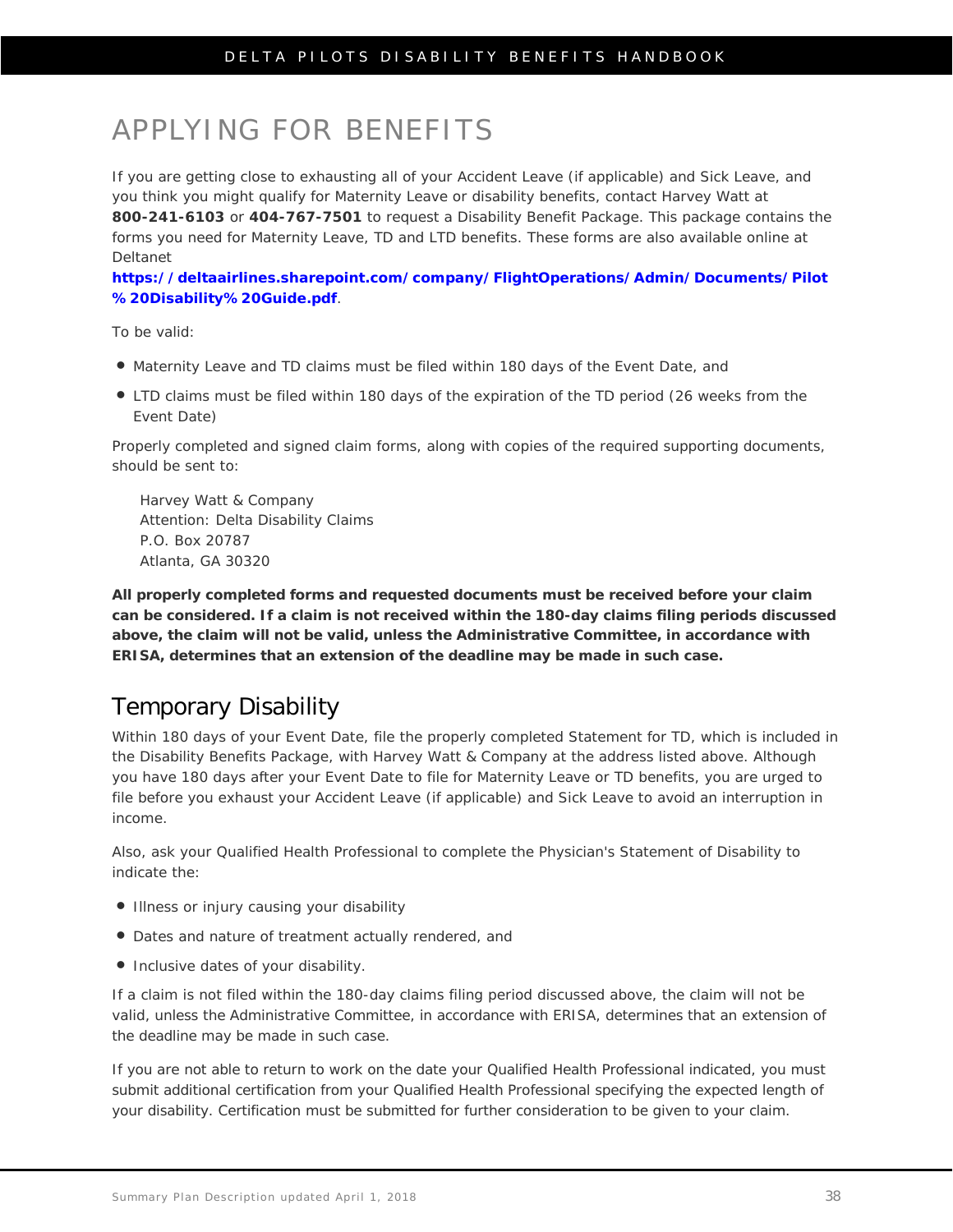If you are able to return to work, you or your local Chief Pilot must notify the Disability Benefits department of your return to work date.

Generally, TD benefits are not paid if you are not under a Qualified Health Professional's care. However, if you are no longer (or never were) under the care of a Qualified Health Professional for the disabling condition, you will be eligible for TD benefits if you meet all of Plan's requirements and:

- You are unable to return to Active Payroll Status due to the FAA's pending review of your application for or possession of your first-class medical certificate following your timely and good faith disclosure of your medical condition to the FAA, the Director – Health Services (DHS), and/or your Aviation Medical Examiner (AME), and
- You promptly contact the DHS to report the FAA's pending review of your application for or possession of your first-class medical certificate; submit information satisfactory to the DHS to show that you are proceeding promptly to regain your first-class medical certificate; are utilizing available resources provided by Delta, ALPA and/or other entities to assist you in regaining your first-class medical certificate; and are cooperating in a timely manner with all of the FAA's requests

If your disability extends beyond the TD period, you must apply and qualify for LTD benefits (as described below) for your disability benefits to be continued. If you remain disabled, you will be required to submit ongoing medical proof of your disability to continue to receive disability benefits. Please refer to the ["Proof of Continued Disability and Medical Review Process" section in this handbook](#page-43-0) for additional information on this process.

### Long-Term Disability

Within 180 days of the expiration of your TD benefit period, file the properly completed and signed Application For Disability Benefits, which is included in the Disability Benefits Package, along with copies of the required supporting documents, with Harvey Watt & Company at the address listed on the previous page. Although you have 180 days after expiration of your TD benefit period to file for LTD, you are urged to file before expiration of your TD benefit period to avoid an interruption in income.

All properly completed forms and requested supporting documents must be received before your claim will be considered to be filed. If a claim is not filed within the 180-day claims filing period discussed above, the claim will not be valid, unless the Administrative Committee, in accordance with ERISA, determines that an extension of the deadline may be made in such case.

Generally, LTD benefits are not paid if you are not under a Qualified Health Professional's care. However, if you are no longer (or never were) under the care of a Qualified Health Professional for the disabling condition, you will be eligible for LTD benefits if you meet all of Plan's requirements and:

- You are unable to return to Active Payroll Status due to the FAA's pending review of your application for or possession of your first-class medical certificate following your timely and good faith disclosure of your medical condition to the FAA, the Director – Health Services (DHS), and/or your Aviation Medical Examiner (AME), and
- You promptly contact the DHS to report the FAA's pending review of your application for or possession of your first-class medical certificate; submit information satisfactory to the DHS to show that you are proceeding promptly to regain your first-class medical certificate; are utilizing available resources provided by Delta, ALPA and/or other entities to assist you in regaining your first-class medical certificate; and are cooperating in a timely manner with all of the FAA's requests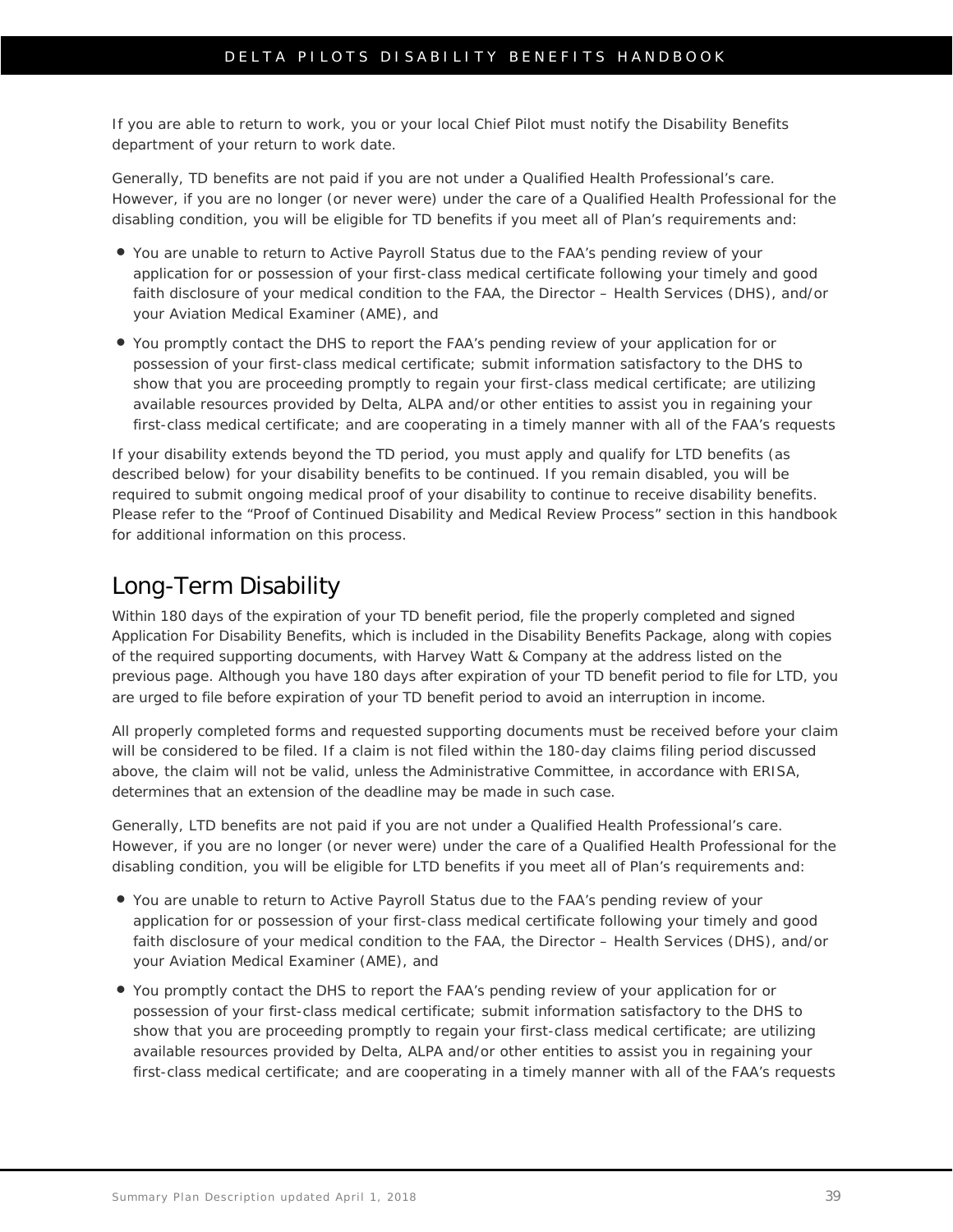### Claims Review

The Plan Administrator makes an initial determination within 45 days after receiving your claim, unless special circumstances require additional review of the claim, which may extend the claims decision period an additional 30 days.

If a second extension is necessary, you will receive written notice before the end of the first extension period. This notice provides the reasons that another extension is needed, the date you can expect a decision, the basis for making a determination regarding your benefit, issues that are delaying the decision, and the additional information needed to resolve those issues. You have at least 45 days to provide the additional information.

In some cases, you may be asked to submit to an independent medical examination or other testing, provide medical information that is in your control, or provide releases that permit the Administrative Committee to obtain medical information. Refusal to cooperate with such requests is grounds for denying your claim.

## Initial Approval Process

Once you notify Harvey Watt of your absence, you are assigned a claims examiner to help you apply for any benefits for which you may be eligible. Your claims examiner contacts your Qualified Health Professional to obtain medical documentation that details the exact nature of your illness or injury. Harvey Watt uses this information to determine whether you are Disabled under the terms of the Plan. Harvey Watt also speaks with your Qualified Health Professional about your ability to return to work based on medically supported recovery guidelines, and considers those durations as it certifies your claim for a specific period of time.

If your claim is denied, in whole or in part, you may appeal the decision. Refer to the ["Appeals"](#page-51-0)  [section later in this handbook](#page-51-0) for details.

#### <span id="page-43-0"></span>**Proof of Continued Disability and Medical Review Process**

Once you begin to receive LTD benefits, the Plan Administrator may require you to submit periodic proof of your continued disability to confirm that you remain eligible for benefits. In addition to requiring proof of continued disability, the Plan Administrator may direct a medical review process if you are receiving LTD benefits.

#### Ongoing Proof of Continued Disability

How often the Plan Administrator may require you to provide proof of your continued disability depends on the timing of your Event Date and the date your name is removed from the seniority list, among other things:

*Event Date on or after September 1, 2001:*

The Plan Administrator may require you to provide proof of your continued disability quarterly for the first two years while you are receiving LTD benefits, and once annually thereafter, for up to 10 years after your Event Date or until you are removed from the seniority list, whichever occurs first. In addition:

- If you are on the seniority list on or after October 1, 2002, the Plan Administrator also may require you to provide proof of your continued disability annually for the first two years after you are removed from the seniority list
- If you are on the seniority list on or after June 1, 2006, you also may be subject to the medical review and neutral doctor process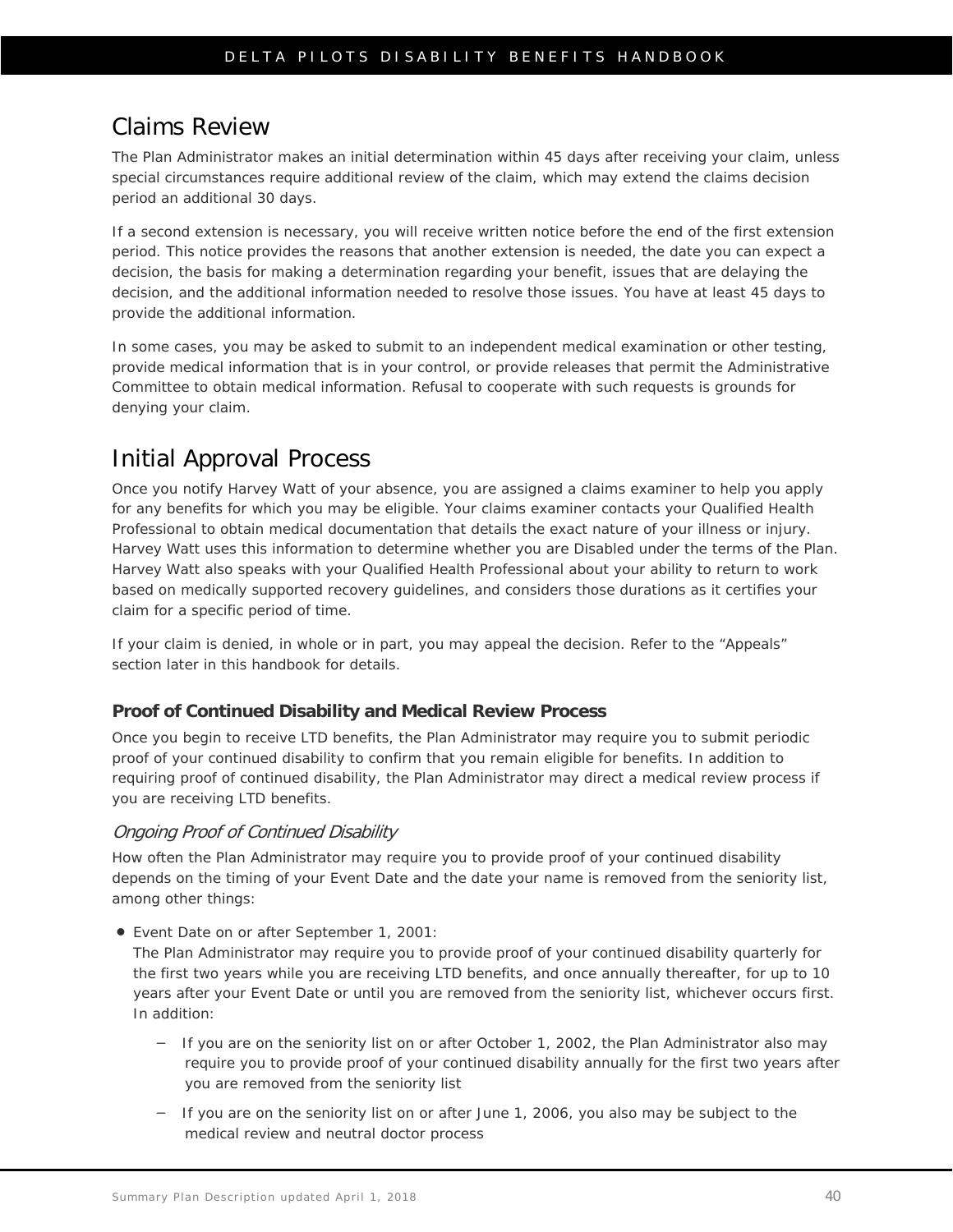*Event Date before September 1, 2001*:

The Plan Administrator may require you to provide proof of your continued disability once annually while you are receiving LTD benefits, until you are removed from the seniority list. If you are on the seniority list on or after June 1, 2006, you also may be subject to the medical review and neutral doctor process

#### <span id="page-44-0"></span>Medical Review and Neutral Doctor Process

If you are on the seniority list on or after June 1, 2006, whenever you are receiving LTD benefits, the Plan Administrator may direct a medical review if it has a good faith belief that you may no longer qualify for LTD benefits. Procedures for medical reviews are set forth in the PWA, in MOU #2, "Neutral Doctor Process Amendment to the D&S Plan," and summarized here.

The Plan Administrator may not direct a medical review more than once annually.

If your Aviation Medical Examiner (AME) determines that you are not eligible to exercise the privileges of your first-class medical certificate, the Plan Administrator may ask to review your medical records. You must make your medical records available.

The Plan Administrator also may require you to undergo a medical evaluation. Before sending you for that evaluation, the Plan Administrator and the ALPA Aeromedical Advisor confer on the choice of a medical evaluator (if you release the pertinent medical information to the ALPA Aeromedical Advisor).

The Plan Administrator selects the plan medical examiner (PMX) to evaluate you on behalf of the Plan. You must provide requested medical records to the Plan Administrator, and the Plan Administrator forwards pertinent medical records to the PMX. The PMX must notify you of his or her determination in writing.

If the PMX determines that you are not eligible to exercise the privileges of a first-class medical certificate, then your LTD benefits continue. However, if the PMX finds that you are eligible to exercise the privileges of a first-class medical certificate, then you may request further review of your case. The request is filed with the Plan Administrator. The filing deadline to request further review is the 30<sup>th</sup> day after you receive the PMX's written determination; if you do not file by then, your LTD benefits stop on the filing deadline.

If you request further review, you must choose and retain a pilot medical examiner (PME) who is qualified to conduct a similar medical evaluation. You must initially bear the expenses of retaining this PME. However, the Plan reimburses your PME expenses if your case proceeds to a neutral medical examiner (NME) and the NME finds that you are not eligible to exercise the privileges of a first-class medical certificate. Your PME expenses also are reimbursed if you are found eligible but the FAA declines to issue you a first-class medical certificate after your appeal.

If your PME concurs with the PMX that you are eligible to exercise the privileges of a first-class medical certificate, then your eligibility for disability benefits ends on the date of your PME's determination. No further review of your case is then authorized. However, your LTD benefits continue while your application for a first-class medical certificate is pending.

If your PME disagrees with the PMX, you may request a further review of your case by a neutral medical examiner (NME). You file this request with the Plan Administrator. The filing deadline for a neutral review is the 30<sup>th</sup> day after you receive your PME's written determination; if you do not file by then, your LTD benefits end on the filing deadline.

If you initiate a neutral review, an NME is selected by agreement between the PMX and the PME. The NME must determine whether you are eligible to exercise the privileges of a first-class medical certificate.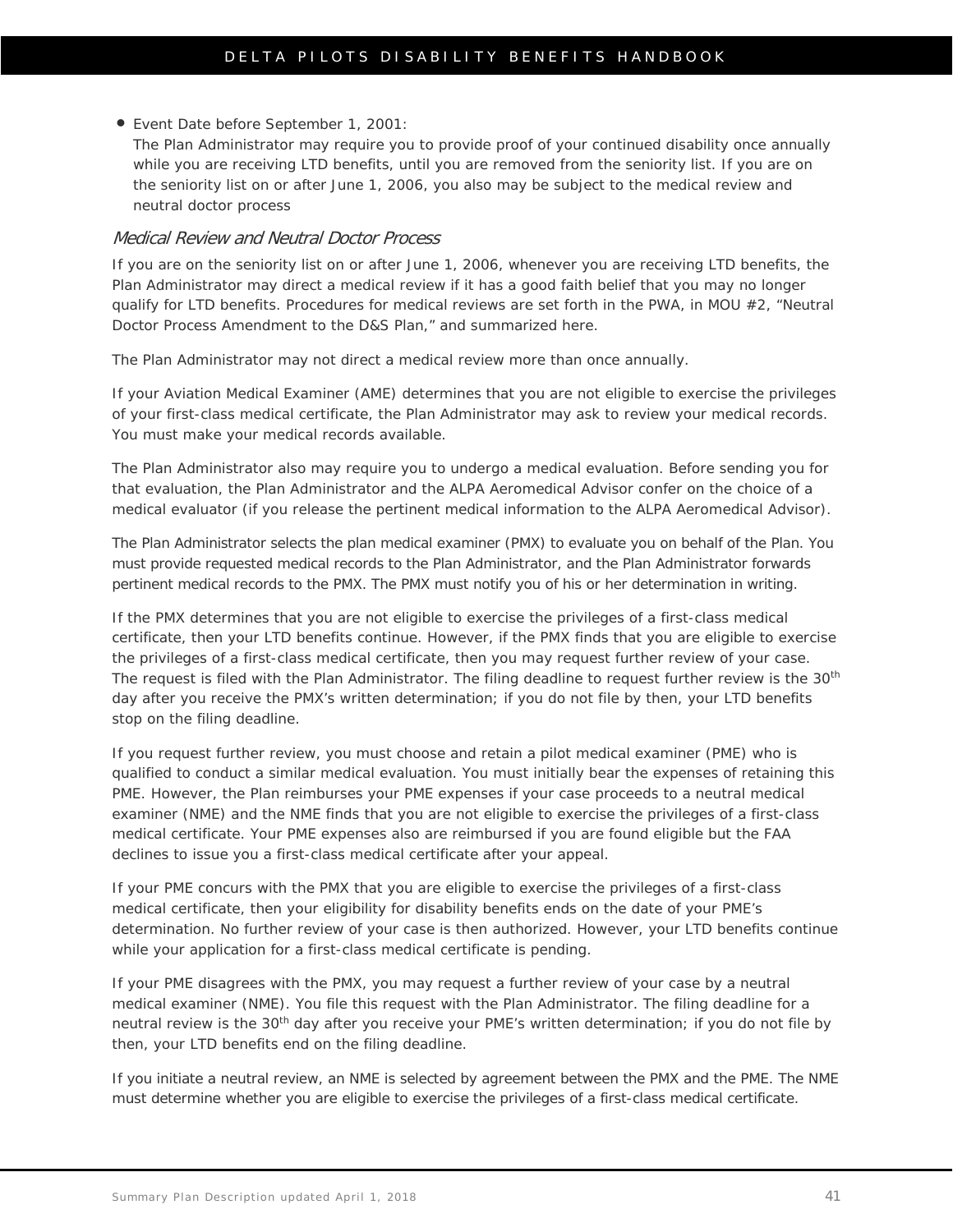If the NME finds that you are not eligible to exercise the privileges of a first-class medical certificate, then your LTD benefits continue. In that case, the Plan pays the NME expenses and reimburses your PME expenses.

If the NME finds that you are eligible to exercise the privileges of a first-class medical certificate, you must apply for a first-class medical certificate with an AME of the NME's choosing as soon as possible, but not later than 30 days from your receipt of the NME's determination. While your application is pending, you continue to receive LTD benefits.

If the AME or FAA declines to issue you a first-class medical certificate, you must initiate an appeal. During this appeal, your LTD benefits continue.

If the FAA issues you a first-class medical certificate, you must present it to your Chief Pilot. In that case, the NME expenses are borne equally by you and the Plan, but you are not reimbursed for your PME expenses. Your pay on returning to work is a pro-rata portion of the designated monthly maximum credit hours, or the cap, from the date you presented your first-class medical certificate to your Chief Pilot to the date of your return to flight duty.

However, if the FAA refuses to issue you a first-class medical certificate, then your LTD benefits continue, the Plan pays the NME expenses and you are reimbursed for your PME expenses.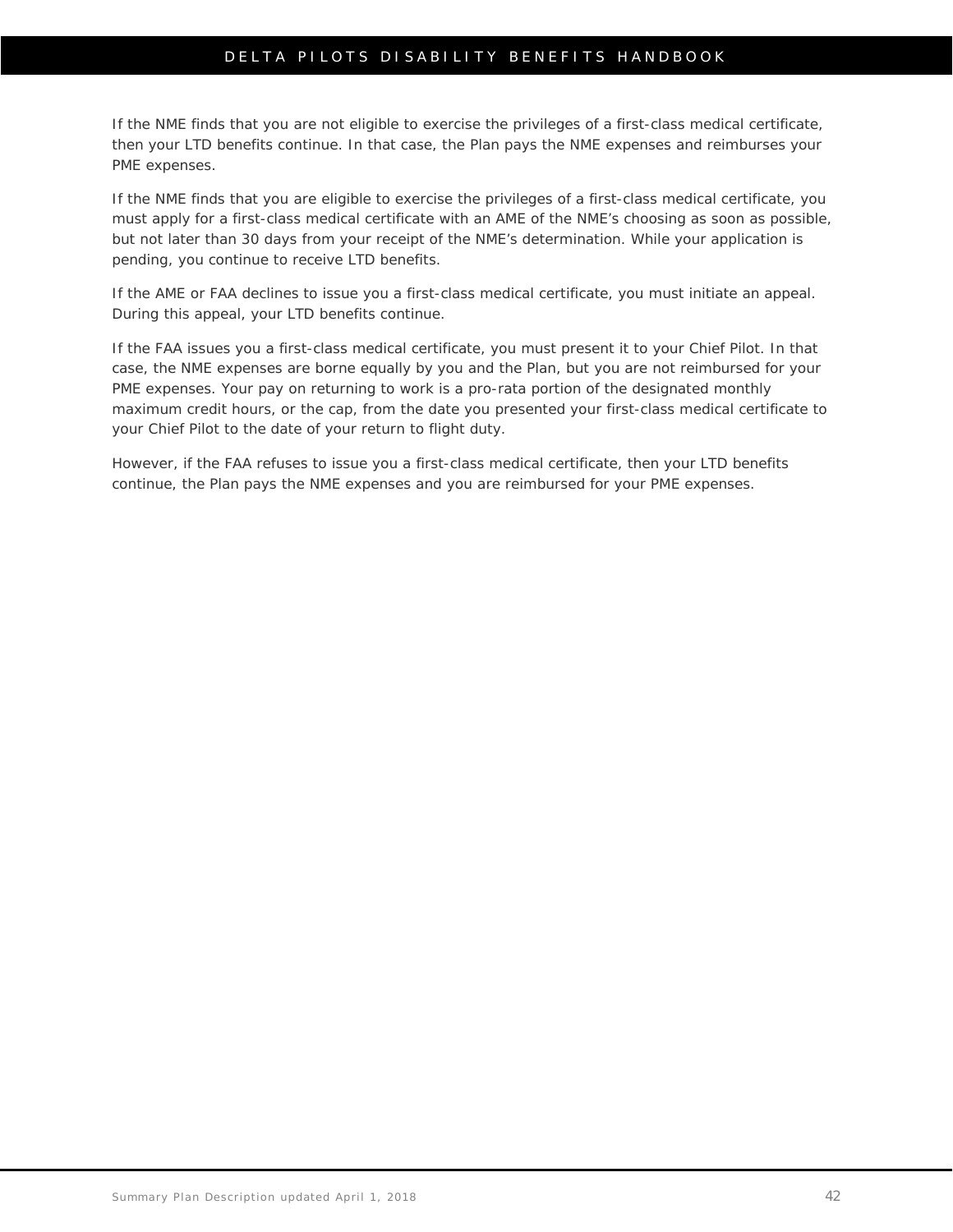# RETURNING TO WORK

It is Delta's hope that you recover from disability and return to work. The following information may help you return to work after being on either TD or LTD or Maternity Leave.

If you are out for medical reasons for four months or longer, the company Director – Health Services (DHS) has the right to verify your medical fitness to return to work, regardless of whether you have a current first-class medical certificate. When you are cleared to return to flight status, your category is determined in accordance with the PWA. You should submit medical to the Pilot Support and not Air Crew Records as you would with a normal annual medical. Submitting to Air Crew Records can potentially result in a return to work date later than anticipated.

A pilot's return to flight status from Maternity Leave will be contingent upon medical certification from the pilot's physician of her fitness to return to flight status without restrictions or limitations.

You should notify Harvey Watt of your return to duty to ensure that your last disability check is correct. This avoids an overpayment and your obligation to reimburse the Plan. If you are receiving Delta Pilots Mutual Aid (DPMA) or other private benefits, you should advise DPMA of your return to work to avoid overpayment of those benefits as well.

Contact the Chief Pilot Support Center to ensure that you have access to DBMS, and to determine your bid status when you return to work.

Before you return to work from your disability leave, you must obtain a release from your treating physician and present the release to your local Chief Pilot. If you do not, Delta has the right to prevent your return until you do so.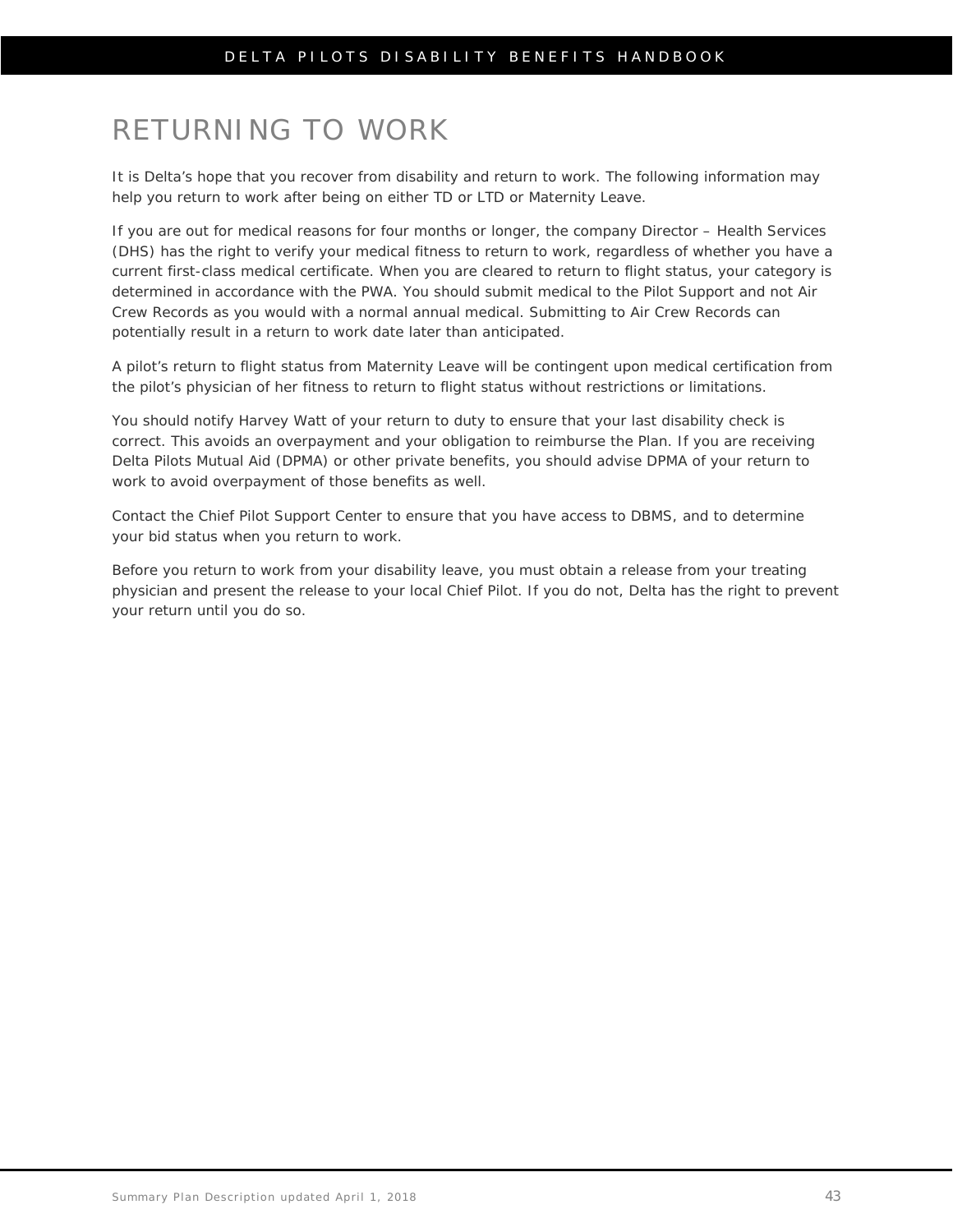# OTHER DELTA BENEFITS

The following is an outline of Delta benefits that may be applicable to employees on an approved disability status. For details and additional information, refer to your benefit information. For more information about benefit premiums, contact the ESC at **1-800 MY DELTA (1-800-693-3582)**.

### Health and Welfare Benefits

If you qualify for disability benefits under the Plan, including Maternity Leave, you and your eligible family members may continue medical and dental coverage if you are enrolled in this coverage at the time of your Event Date.

However, if you and your eligible family members had opted out of Delta medical and dental coverage before you became Disabled, you cannot reinstate your Delta coverage unless and until you:

- Return to Active Payroll Status
- Lose other coverage and qualify for a HIPAA special enrollment, or
- Retire

These circumstances also apply if, for any reason, you choose the "No Coverage" option during an annual open enrollment period after you become Disabled.

If you qualify for disability benefits and are enrolled in Delta medical and dental coverage, you will be given the opportunity each annual open enrollment period to change your medical and dental option for you and the dependents you cover (provided you do not elect the "No Coverage" option). However, you must continue to pay all required premiums to be included in future Annual Open Enrollments.

If you choose not to cover an eligible dependent during the year that you become Disabled, or you drop that dependent during an open enrollment period, you cannot add that dependent to your coverage during the time you are inactive on disability, unless you experience a Qualified Life Event or HIPAA special enrollment event allowing you to add that dependent back to your coverage. In addition, if you have a new dependent while on disability (for instance, because of marriage or birth), you may only add that dependent to Delta coverage during the 60-day period following the event (this is a HIPAA special enrollment right). If you do not act during that period, you may not add the dependent to coverage unless and until you return to Active Payroll Status. To learn how to report this dependent and add the child to coverage, see the "Life Events" section of the *Healthcare Benefits Handbook: Delta Account-Based Healthcare Plan* or the *Healthcare Benefits Handbook: Delta Pilots Medical Plan*, depending on which plan you are enrolled in for medical coverage.

If you are also disabled under Social Security, you are likely to be Medicare eligible. In this case, Medicare pays first for you and any Medicare-eligible dependents. Since the Delta plan is secondary to Medicare, your Delta benefits are calculated based on the amount Medicare pays. You must notify the ESC no later than 60 days after the date you enroll in Medicare.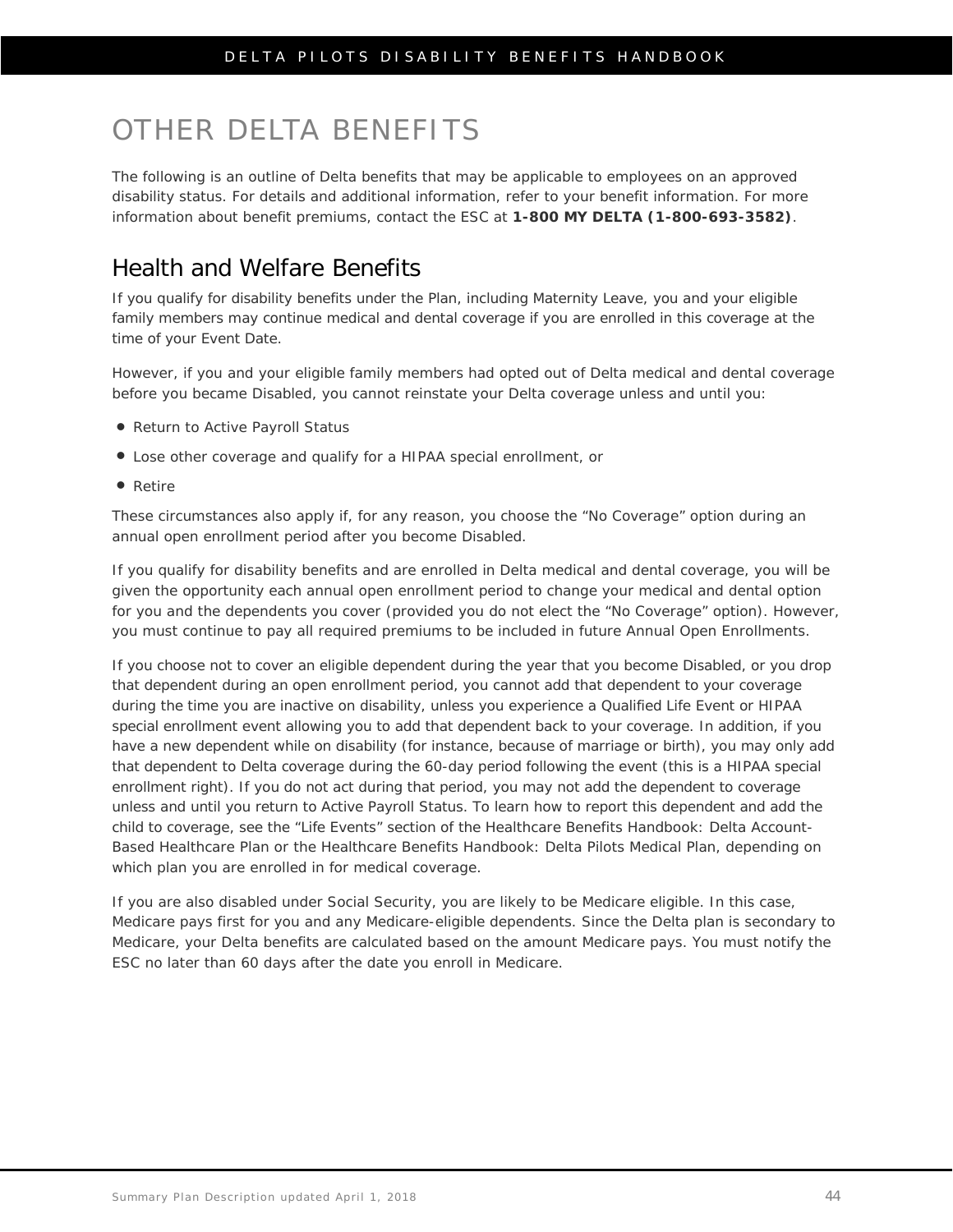**Note:** In determining the amount that the Delta medical plans will pay for a healthcare claim, it is assumed that you are enrolled in Medicare whether or not you are actually enrolled. For more information on how your Delta benefits coordinate with Medicare, please see the "Coordination of Benefits; Subrogation and Right of Recovery" section in the *Healthcare Benefits Handbook: Delta Account-Based Healthcare Plan* or the *Healthcare Benefits Handbook: Delta Pilots Medical Plan*, depending on which plan you are enrolled in for medical coverage.

If you no longer qualify for disability benefits, including because you exhaust the maximum benefit period for disability related to a psychiatric condition, alcoholism or drug abuse, and do not return to work at Delta, you may continue medical and dental coverage under COBRA or premium pay processes if you are enrolled at that time. If eligible, you must elect COBRA coverage within 60 days after your disability benefits end.

#### **Contributions to the Optum Bank Health Savings Account (HSA)**

If you participate in one of the Delta Account-Based Healthcare Plan (DABHP) HSA medical options and are making payroll deductions to an HSA with Optum Bank, pre-tax contributions to your Optum Bank HSA automatically continue if you start receiving disability benefits, including Maternity Leave, under the Plan.

#### **Flexible Spending Accounts (FSAs)**

If you participate in the Healthcare FSA and/or Dependent Care FSA, pre-tax contributions automatically continue while on Active Payroll Status, which includes any time on sick status, and once you start receiving disability benefits, including Maternity Leave, under the Plan.

You can submit claims for eligible expenses; however, please note that dependent day care expenses you incur while not working (such as while on disability) are not eligible for reimbursement from your Dependent Care FSA.

If you leave Delta during the year, or if your disability benefits cease, and you had an FSA election in effect, you can submit claims for eligible expenses incurred before the date your contributions ceased. An expense is incurred when the services that result in the expense are rendered, not when you pay the expense.

### Voluntary Insurance

Voluntary insurance includes Optional Life insurance, Spouse Life, Child Life, Group Accident Insurance and Group Accident Insurance for Private Pilots that you may have elected. While on SLOA, including Maternity Leave or disability, you must continue to pay the applicable insurance premiums for your elected coverages.

If you do not pay these premiums, coverages will be canceled automatically at the end of the period for which premiums were last paid.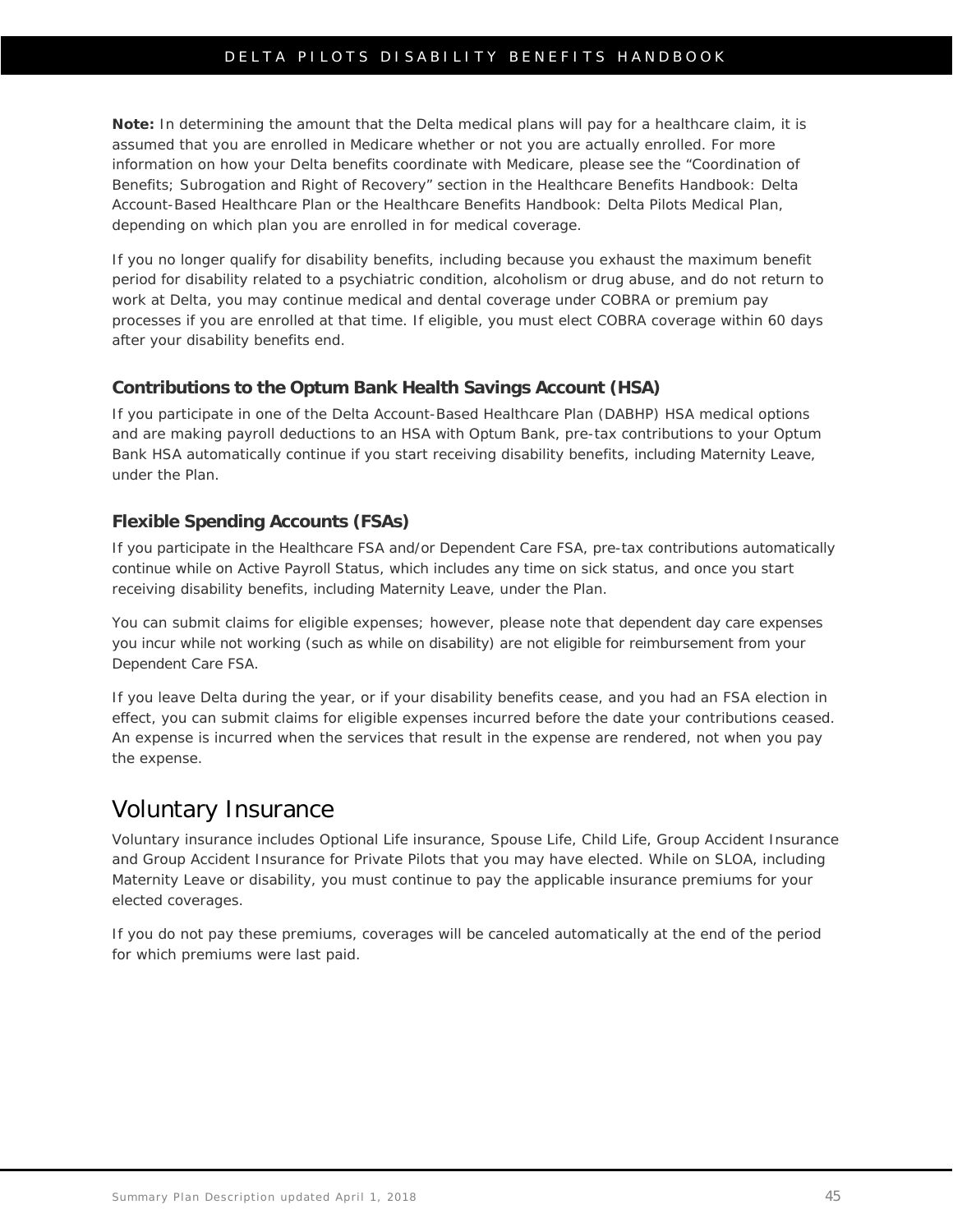### Passes

If you are absent from work due to illness or injury, you must take steps to facilitate your return to work as quickly as possible; you should refrain from any activity that is inconsistent with your medical restrictions or that could delay your return to work — this includes the use of non-revenue standby pass travel.

If you are on approved TD, you continue to be eligible for active employee pass travel privileges on Delta; interline travel is not permitted. If you transition to LTD, your travel privilege will be determined by your age and years of service on your Event Date, as follows:

- If you are at least age 50 with 10 years of consecutive service at the time your approved disability leave began, you will be eligible for the same pass privileges as a regular Delta retiree
- If you are under age 50 but have at least nine years of consecutive service at the time your approved disability leave began, you will be eligible for 18 S3B domestic/transoceanic flight days every pass anniversary year
- If you have fewer than nine years of service at the time your approved disability leave began, you will receive 18 S3B domestic/transoceanic flight days every pass anniversary year for the length of your completed years of service only

All travel for you, your spouse or domestic partner, and eligible dependent children will be classified as SA-3B while on approved LTD status. Disabled personnel who travel using an incorrect boarding classification will be penalized a fee of \$150 for exceeding their boarding priority allotment.

For information on eligibility for non-revenue and reduced-rate travel for pilots on LTD, visit Deltanet or call the ESC at **1-800 MY DELTA (1-800-693-3582)**.

## Pilots Savings Plan

#### **Company Contributions**

While you receive TD, LTD or Maternity Leave benefits and remain a pilot, the company will continue to make monthly contributions you are eligible for under the Delta Pilots Savings Plan (DPSP). A premerger Delta pilot will be eligible for these contributions only if he or she was on the seniority list on or after June 1, 2006. Company contributions will be made while you remain on the seniority list and after you are removed from the seniority list due to reaching the maximum time period allowed on disability leave (currently 10 years), in accordance with the formula and provisions of the DPSP. In some cases, these contributions will be paid directly to you as a cash payment, rather than being contributed to the DPSP.

For more information, see the *Delta Pilots Savings Plan Benefits Handbook*.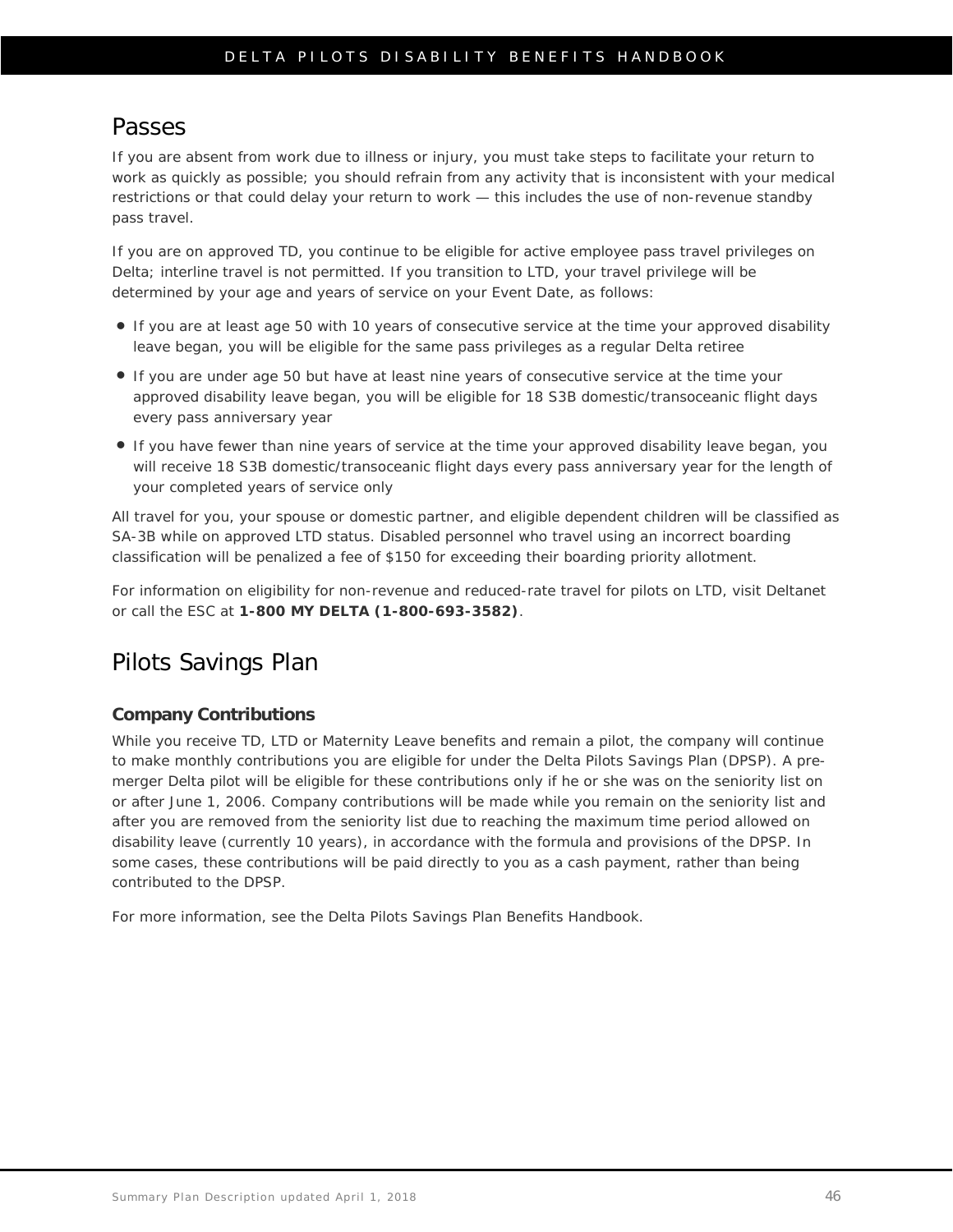#### **Pilot Contributions**

The DPSP accepts contributions from disability pay for certain eligible Disabled pilots.

Disabled pilots must meet the following eligibility requirements to make 401(k) deferrals to the DPSP from their disability earnings:

- Pilots who are on the Pilot Seniority List on or after 6/1/06
- Pilots who are considered eligible participants in the DPSP
- Pilots who are removed from the Seniority List remain eligible to make employee contributions on their disability earnings as long as they continue to receive disability pay

Ineligible pilots include those that have retired or terminated, and pilots who are receiving disability pay from the NWA LTD Plan.

Deferral limits for Disabled pilots are the same as those for pilots on Active Payroll Status in accordance with the formula and provisions of the DPSP.

If you wish to make deferrals to the DPSP while on disability leave, you must make a separate deferral election. Your deferral elections made to the DPSP prior to your disability leave *will not apply* while you are receiving TD or LTD benefits.

To elect to have deferrals made from your disability payments, go to NetBenefits at **[www.netbenefits.com](http://www.netbenefits.com/)**, click on "Contribution Amount" and indicate what percentage of your disability payment you would like to contribute to your DPSP account. You may also contact the Delta Service Center at Fidelity by calling **800-554-0262** to make your deferral election or to get answers to any questions you may have.

### Your Rights Under the Family and Medical Leave Act

Employees on a disability leave of absence may also be eligible for leave under the federal Family and Medical Leave Act (FMLA), state family and medical leave laws and/or Delta-provided family and medical leave. Generally, leaves taken under these laws or programs run concurrently with disability leaves.

Eligibility requirements and additional information concerning FMLA leave can be found in Section 13 H. of the PWA. The application for FMLA leave is available on Deltanet under "Pilot Leaves".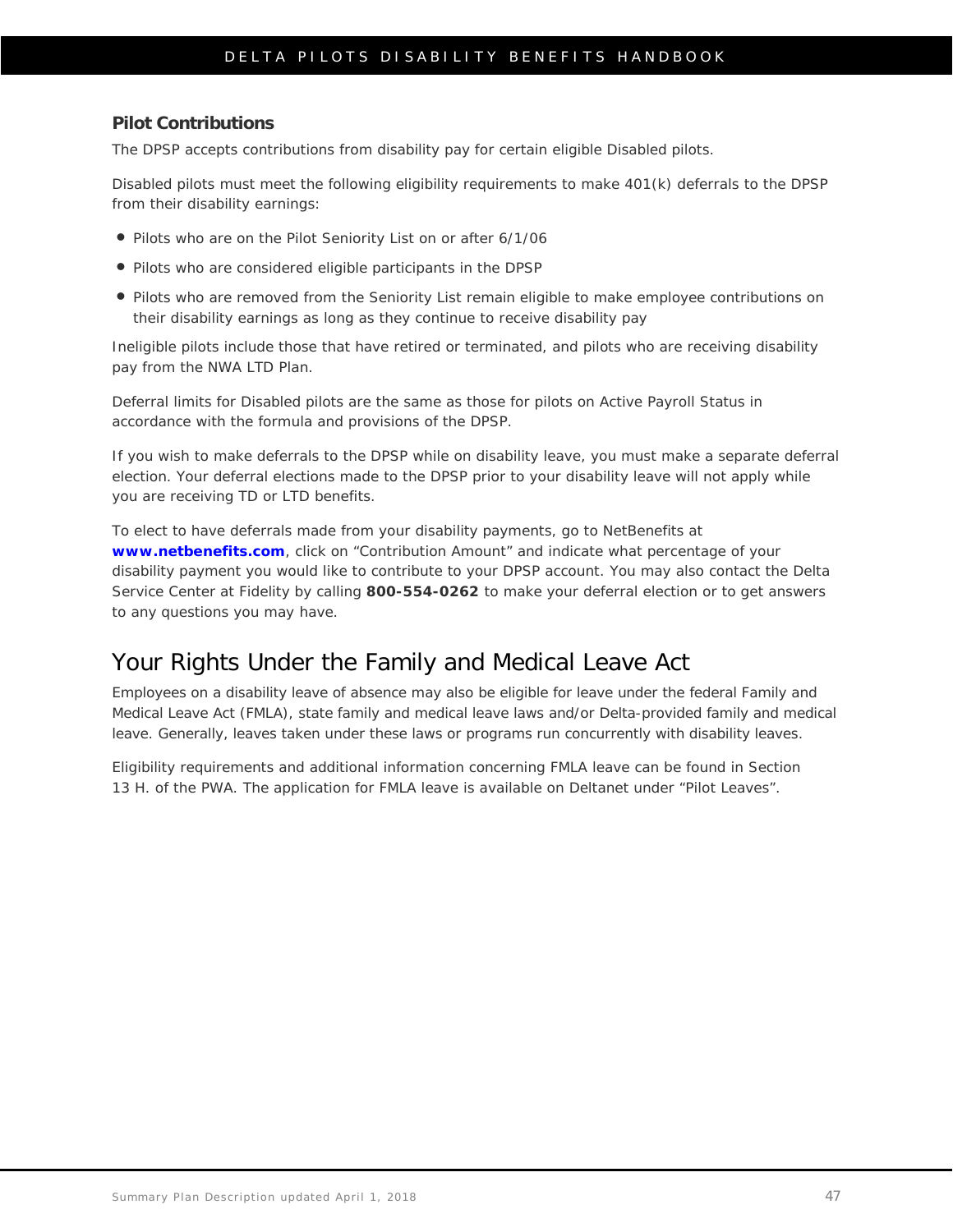# <span id="page-51-0"></span>APPEALS

### If Your Benefit Claim Is Denied

#### **Initial Claims Decision**

If your claim for disability benefits or Maternity Leave benefits under the Plan is denied, you receive written notification of the denial from Harvey Watt within 45 days of the date the claim was received. However, in special circumstances, Harvey Watt may require additional time to review the claim, and the 45-day period may be extended by up to two additional 30-day periods. If such additional time is needed, you will be notified of the reasons for the delay and the date you can expect to receive a decision on your claim.

The written notification of your denial will be provided in a culturally and linguistically appropriate manner and contain the following information:

- Specific reasons for the denial and reference to the specific Plan provisions on which the claim determination was based
- Description and explanation of any additional information needed to process your claim and an explanation of why such information is necessary
- A discussion and explanation of the reasons for disagreeing with or not following (i) the views presented by your treating physician or evaluating vocational professional; (ii) the views of medical or vocational experts whose advice was obtained by the plan in connection with the denial, even if that advice was not relied on in making the determination; and (iii) the disability determination made by the Social Security Administration that you presented to the Plan
- Description of the Plan's appeal procedures and the applicable time limits, as well as your right to bring legal action under Section 502(a) of ERISA after you exhaust the Plan's appeals process
- The specific internal rule, guideline, protocol or similar criterion of the Plan that was relied on in determining your claim, or a statement that such rules, guidelines, etc. do not exist
- A statement that you have the right to receive, upon request and free of charge, reasonable access to, and copies of, all documents, records and other information relevant to your claim for benefits
- If the denial was based on medical necessity, experimental treatment or similar exclusion or limit, either an explanation of the scientific or clinical judgment for the determination applying the terms of the Plan to your medical circumstances, or a statement that such explanation will be provided free of charge, on request

#### **Right of Appeal**

If you do not agree with the denial determination made by Harvey Watt, you or a representative designated in writing by you may appeal directly to Harvey Watt. You have 180 days to appeal after receipt of your written denial from Harvey Watt.

The request for appeal must be in writing and addressed to:

Harvey Watt & Company Attention: Delta Disability Claims P.O. Box 20787 Atlanta, GA 30320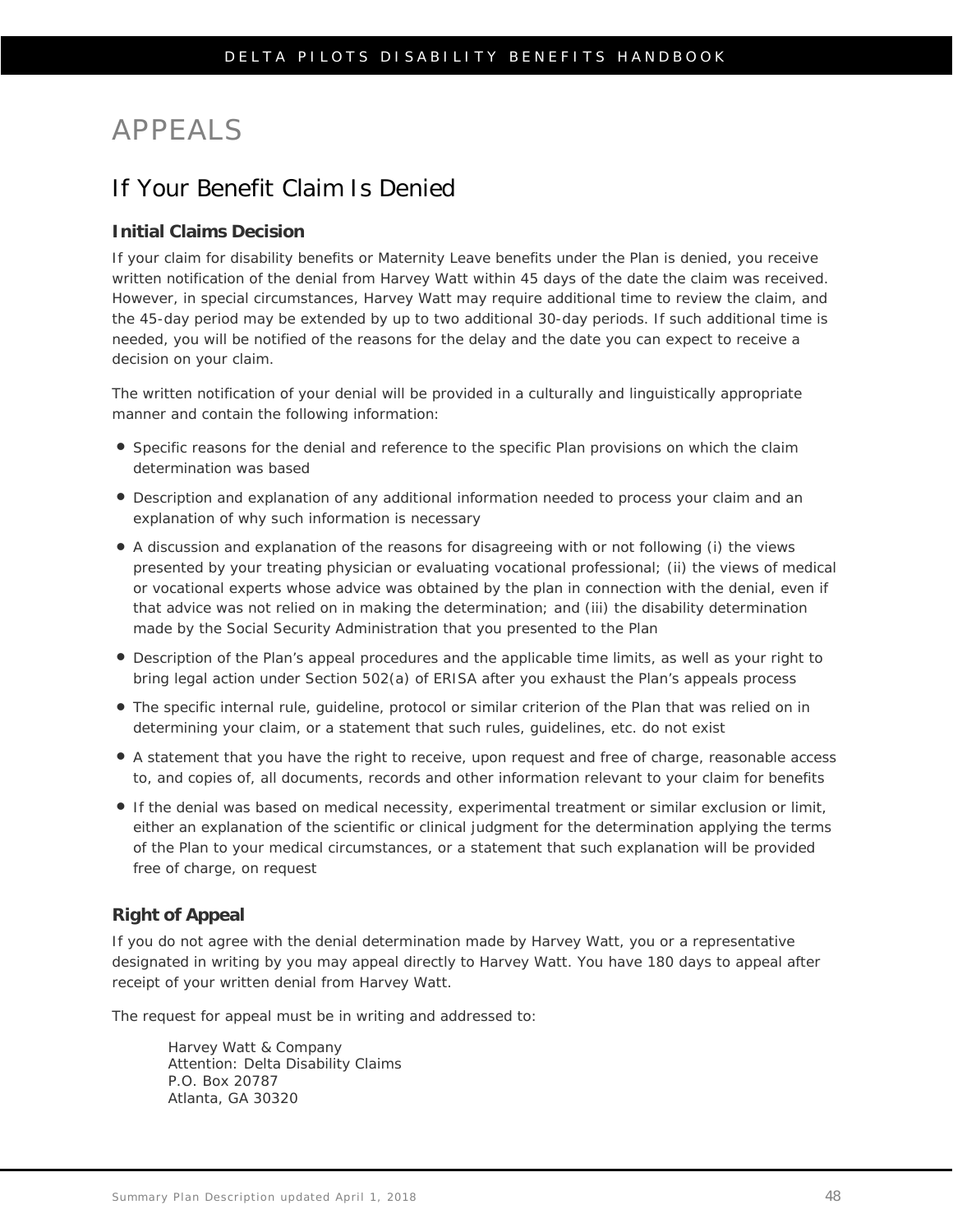You are encouraged to submit additional facts, documents or other material relevant to your claim. In addition, on request and free of charge, you may have reasonable access to, and copies of, all documents, records and other information relevant to your claim and a listing of the medical or vocational experts whose advice was obtained on behalf of the Plan in connection with your claim determination.

Harvey Watt will not provide an adverse appeal decision unless you are provided free of charge and sufficiently in advance of the appeal response deadline, (i) any new or additional evidence considered, relied upon or generated by the Plan or any other person making the benefit determination; or (ii) if the decision is based on a new or additional rationale, such rationale.

You will receive written notification of the decision from Harvey Watt within 45 days of the date the appeal was received. However, if special circumstances require, Harvey Watt may extend its review time by up to an additional 45-day period. If such additional time is needed, you will be notified of the reasons for the delay and the date you can expect to receive a decision on your appeal.

If, in the notice of delay, additional information is requested from you to complete the review, you have at least 45 days to provide the specified information. In such case, the 45-day period for the decision begins on the date your response is received.

If your appeal is denied, you will be informed in writing of the decision. The written notification of your denial will be provided in a culturally and linguistically appropriate manner and will contain the following information:

- Specific reasons for the denial and reference to the specific Plan provisions on which the claim determination was based
- A discussion and explanation of the reasons for disagreeing with or not following (i) the views presented by your treating physician or evaluating vocational professional; (ii) the views of medical or vocational experts who advice was obtained by the plan in connection with the denial, even if that advice was not relied on in making the determination; and (iii) the disability determination made by the Social Security Administration that you presented to the Plan
- Description of the Plan's additional appeal procedures and the applicable time limits, as well as your right to bring legal action under Section 502(a) of ERISA after you exhaust the Plan's appeals process
- The specific internal rule, guideline, protocol or similar criterion of the Plan that was relied on in determining your claim, or a statement that such rules, guidelines, etc. do not exist
- A statement that you have the right to receive, upon request and free of charge, reasonable access to, and copies of, all documents, records and other information relevant to your claim for benefits
- If the denial was based on medical necessity, experimental treatment or similar exclusion or limit, either an explanation of the scientific or clinical judgment for the determination applying the terms of the Plan to your medical circumstances, or a statement that such explanation will be provided free of charge, on request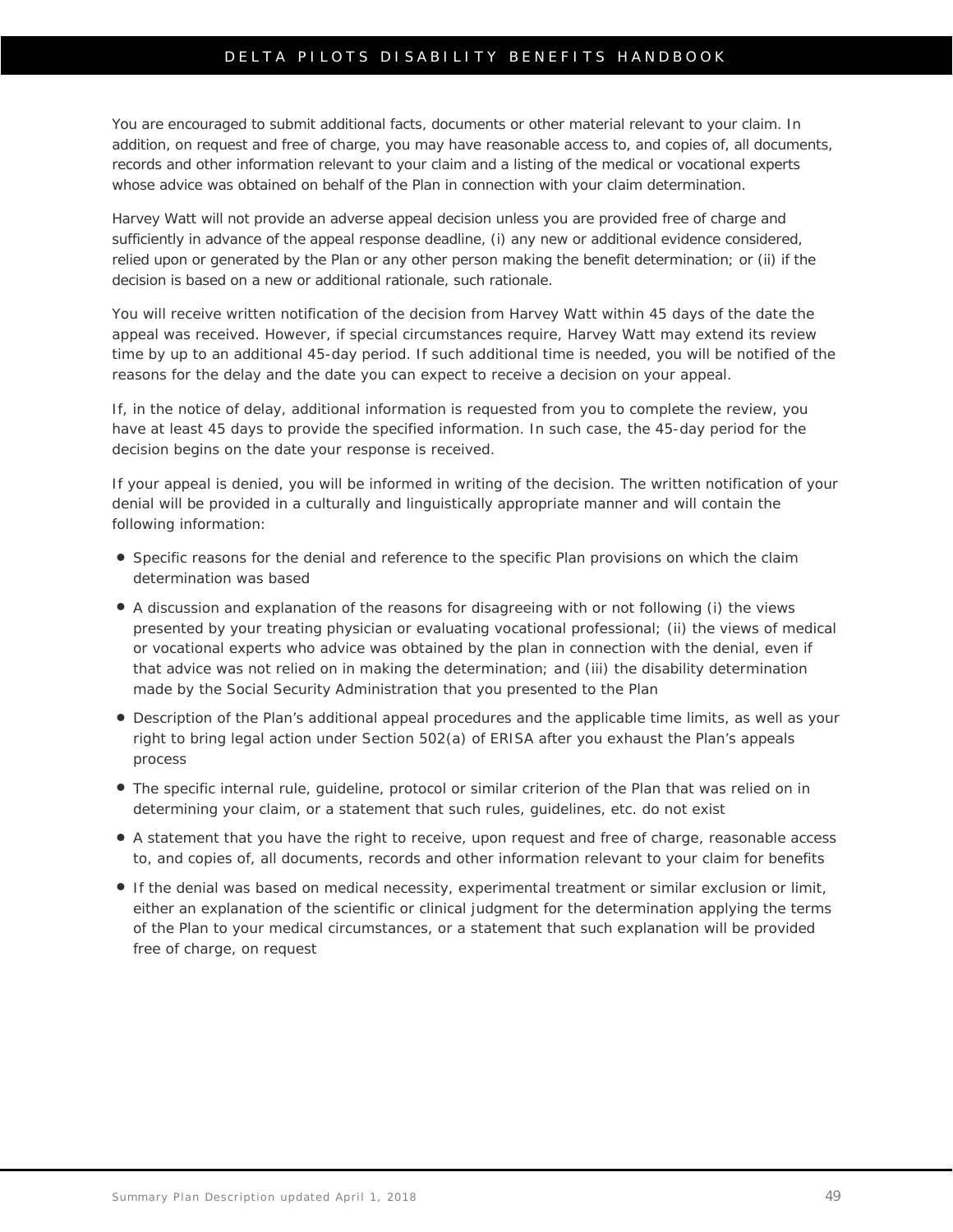#### **Second Level of Appeal**

If your appeal is denied by Harvey Watt, a second-level appeal to the Administrative Committee is available. If the denial of your claim for disability benefits is upheld by Harvey Watt, you or your authorized representative have 90 days from the date of your appeal denial to make an appeal to the Administrative Committee. This request for appeal must be in writing and addressed to:

Administrative Committee of Delta Air Lines, Inc. 1030 Delta Boulevard Department 844 Atlanta, GA 30354

The Administrative Committee's review is based only on the written record. In your request for an appeal, you should include all written comments, documents, records and any other information that you believe is pertinent to your claim.

The Administrative Committee will not provide an adverse appeal decision unless you are provided free of charge and sufficiently in advance of the appeal response deadline, (i) any new or additional evidence considered, relied upon or generated by the Plan or any other person making the benefit determination; or (ii) if the decision is based on a new or additional rationale, such rationale.

The Administrative Committee reviews your appeal at its next regularly scheduled quarterly meeting following its receipt of your appeal request. However, if your appeal is received within 30 days before the date of the next regularly scheduled quarterly meeting, your appeal will be considered at the following meeting. If special circumstances require a further extension of time to review your appeal, the Administrative Committee may consider the claim at the third meeting following receipt of the appeal, with written notice to you explaining the reasons for the delay. In addition, you may request that the Administrative Committee delay its review until as late as the date of the third meeting following receipt of the appeal. No further delay may be requested.

Following review of the appeal, the Administrative Committee will notify you in writing of its decision no later than five days after the decision is made. The notification will be provided in a culturally and linguistically appropriate manner and will provide the same information described above under the section entitled "Right of Appeal".

#### **Consultation With a Healthcare Professional**

In considering your appeal of a denied disability benefit determination that is based in whole or in part on a medical judgment, Harvey Watt consults with a healthcare professional who has appropriate training and experience in the field of medicine related to your claim.

Any healthcare professional retained for this purpose cannot have been consulted in connection with the denial that is the subject of the appeal, nor can he or she be the subordinate of a healthcare professional who was consulted about the denial.

#### **Exhaustion of Remedies**

You must exhaust all levels of claim review described in this section before any legal action for benefits under the Plan may be filed. Following exhaustion of the claim review procedures described here, a claim for disability benefits that exceeds \$1,000 may be grieved in accordance with the Benefit Review Board Letter of Agreement between the company and the Air Line Pilots Association.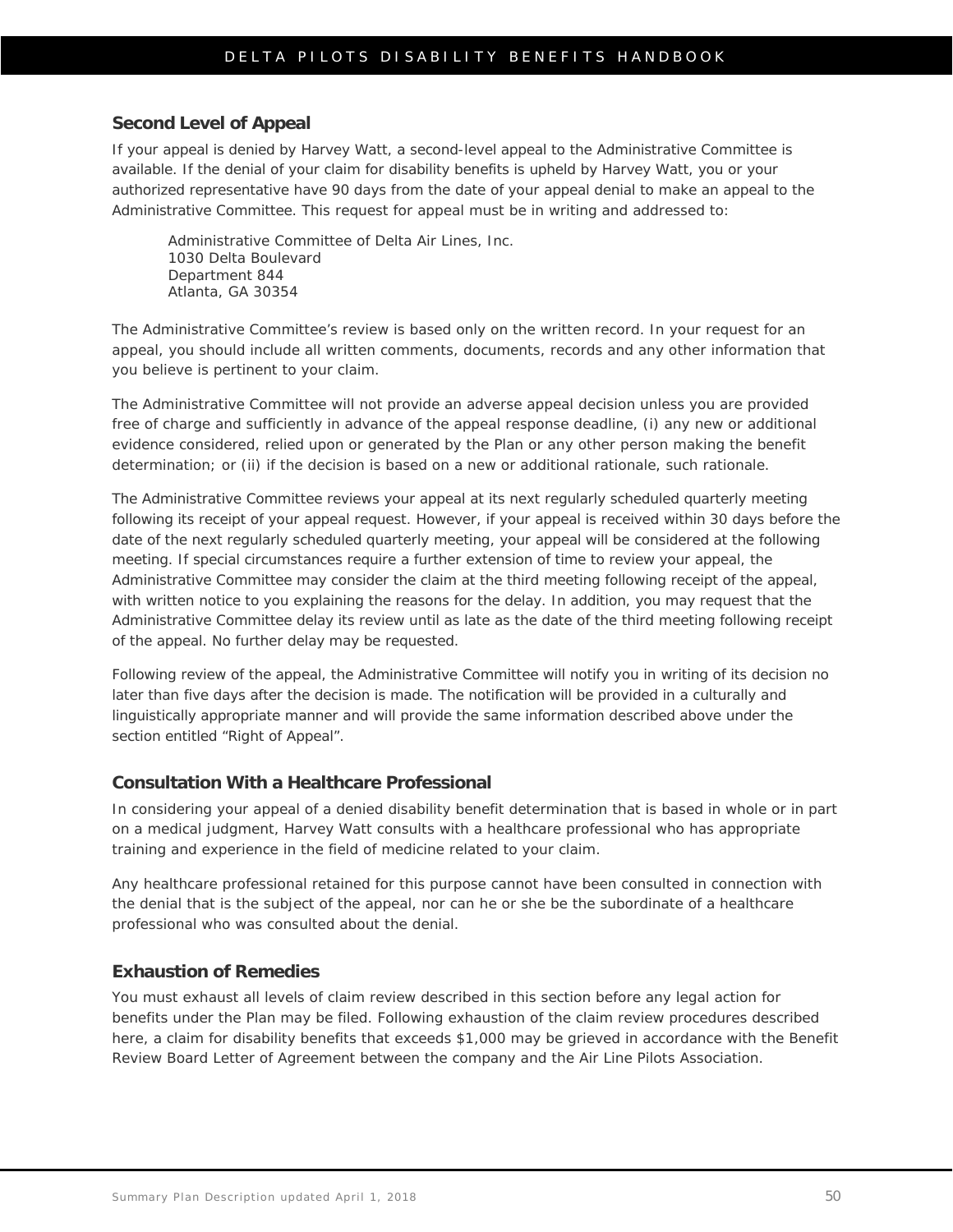# PLAN ADMINISTRATION AND LEGAL RIGHTS

This section contains a description of general administrative and legal information applicable to the Plan, of which Maternity Leave benefits, TD benefits, LTD benefits and the NWA LTD benefits described in Appendix A are a part.

### Plan Name

Delta Pilots Disability and Survivorship Plan

## Type of Plan and Administration

The Plan is an employee welfare benefit plan (disability benefits) under ERISA. The third-party contract claims administrator is Harvey Watt & Company. You may contact the third-party contract claims administrator at the following address:

Harvey Watt & Company Attention: Delta Disability Claims P.O. Box 20787 Atlanta, GA 30320

### Plan Sponsor/Employer/EIN and Plan Identification Number

The Plan Sponsor and employer is Delta Air Lines, Inc. You may contact the Plan Sponsor at the following address:

Delta Air Lines, Inc. P.O. Box 20706 Atlanta, GA 30320-6001

The Employer Identification Number (EIN) assigned by the IRS is 58-0218548. The Plan Number assigned to the Plan is 504.

## Labor Organization Members Covered by the Plans

The Plan is maintained pursuant to the terms of a labor agreement between Delta and the Air Line Pilots Association (ALPA), 535 Herndon Parkway, Herndon, VA 20170. Participants and beneficiaries covered by the labor agreement may obtain a copy of the applicable agreement by sending a request to:

Secretary, Administrative Committee Delta Air Lines, Inc. Department 844 P.O. Box 20706 Atlanta, GA 30320-6001

The ALPA agreement also may be examined by participants and their beneficiaries in the offices of the Delta Flight Operations Department, Delta Air Lines, Inc., P.O. Box 20706, Department 029, 1010 Delta Boulevard, Atlanta, GA 30320-6001.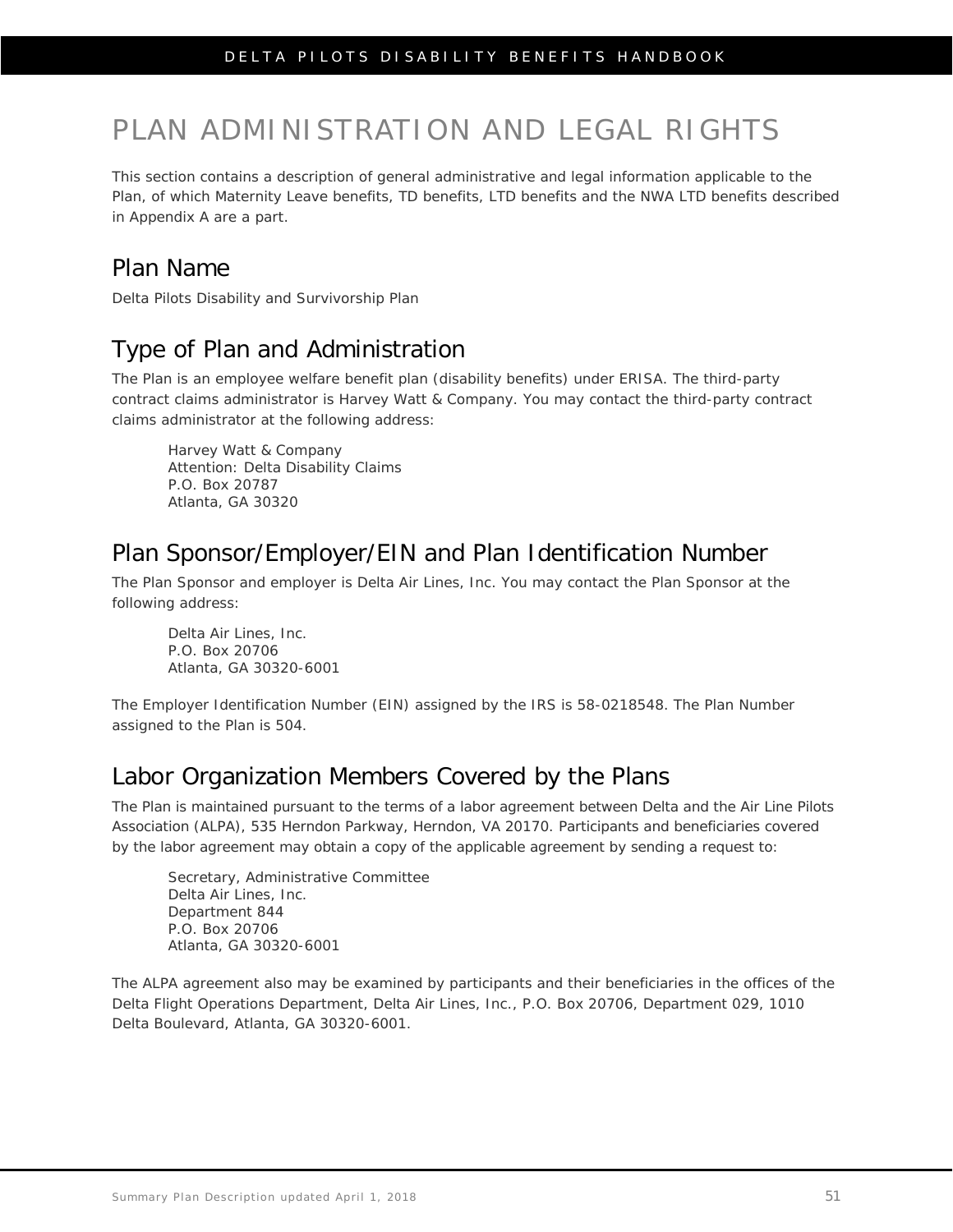### Agent for Service of Legal Process

The agent for service of legal process on the Plan, and the address where process can be served, is:

Secretary, Administrative Committee Delta Air Lines, Inc. Department 981 1030 Delta Boulevard Atlanta, GA 30354

Legal service of process also can be made upon the Trustee.

### Plan Year

The Plan Year begins July 1 of each year and ends on June 30 of the following year.

### Plan Administrator

The Administrative Committee of Delta Air Lines, Inc. ("Delta") is the named fiduciary for administration of the Plan and is responsible for:

- Operation and administration of the Plan (except for purposes of formulating and managing the investment policies and controlling the assets that are the responsibility of the Benefit Funds Investment Committee of Delta)
- Exclusive power to construe and interpret the Plan and determine questions of eligibility for participation and receipt of benefits
- Determining the amount, the manner and the time of payment of benefits
- Authorizing the payment of benefits and reasonable expenses for administering the Plan
- Carrying out the provisions of the Plan pertinent to the responsibility of the Administrative Committee; and
- Delegation of any of its fiduciary authority to determine and review claims.

In exercising its functions, the Administrative Committee or its delegate has the broadest discretionary authority permitted under law. Members of the Administrative Committee are appointed by the Executive Vice President – Human Resources of Delta. The Administrative Committee members may be substituted or removed from their positions at the sole discretion of the Executive Vice President – Human Resources. They receive no compensation in their capacities as members, but receive compensation as employees of Delta.

The address and telephone number of the Administrative Committee are:

The Administrative Committee of Delta Air Lines, Inc. Department 844 P.O. Box 20706 Atlanta, GA 30320-6001 **404-715-2600**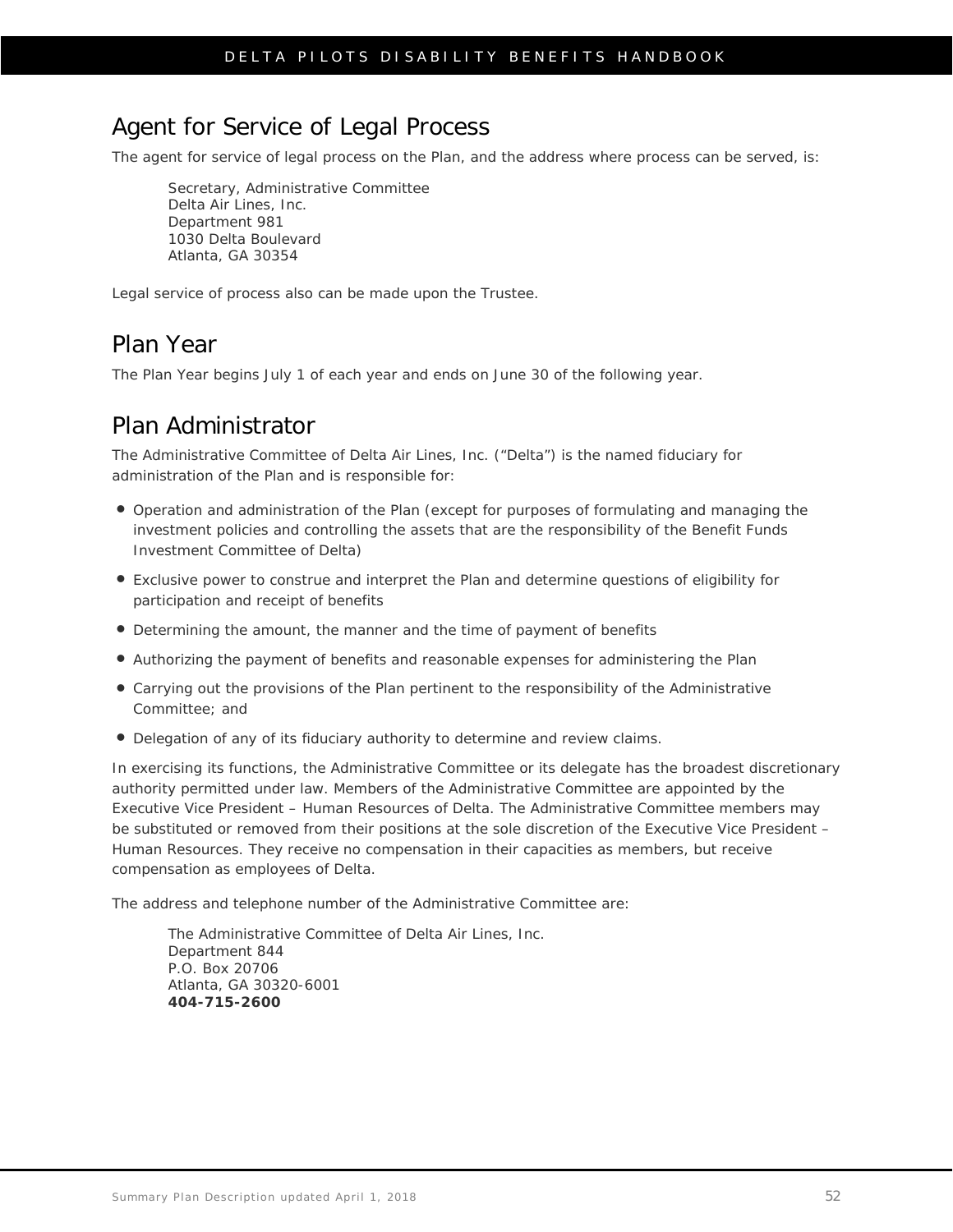## Discretionary Authority of the Plan Administrator and the Claims Administrator

The Administrative Committee has delegated to Harvey Watt or its affiliates (the "Claims Administrator") the authority to determine claims eligibility and benefit amounts in accordance with the Plan's terms. As such, the Claims Administrator has the broadest discretionary authority permitted under law to interpret the provisions of the Plan and determine eligibility for benefits. The Claims Administrator has complete discretionary authority to determine any and all questions concerning the administration and interpretation of the Plan, including questions about eligibility to participate in the Plan; eligibility for benefits; the relevant facts; the amount and type of benefits payable to any participant; and the construction of all terms of the Plan.

Respective decisions by the Plan Administrator and the Claims Administrator will be final, conclusive and binding on all parties claiming to have an interest in the Plan and not subject to further review by Delta. TD and LTD Benefits will be paid under the Plan only if the Claims Administrator or the Plan Administrator decides, in its sole authority, that the participant or other claimant is entitled to them. However, the LTD Board of the Northwest Airlines Long Term Disability Plan for Pilot Employees (Appendix A of this handbook) (the "LTD Board")\_has the power to hear all disputes arising out of the application and interpretation of that Plan, including the decision of the existence or cessation of a Disability.

You may use this information to contact the Claims Administrator:

Harvey Watt & Company Attention: Delta Disability Claims P.O. Box 20787 Atlanta, GA 30320 **800-241-6103 [www.harveywatt.com](http://www.harveywatt.com/)**

# Plan Fiduciaries

The members of the Administrative Committee are the named fiduciaries for purposes of operation and administration of the Plan. However, the Administrative Committee delegated the complete and broadest discretion to decide and review certain benefit claims to Harvey Watt, as previously described. The LTD Board is a fiduciary with respect to claims decisions under Appendix A of this handbook.

The members of the Benefit Funds Investment Committee are the named fiduciaries for formulating the investment policies and managing/controlling the assets of the Plan. Among its duties, the Benefit Funds Investment Committee or its delegate appoints (and discharges) investment managers and trustees to manage and maintain custody of the assets of the Plan.

## Source of Contributions and Funding

The disability benefits under the Plan are company-funded through a Trust associated with the Plan.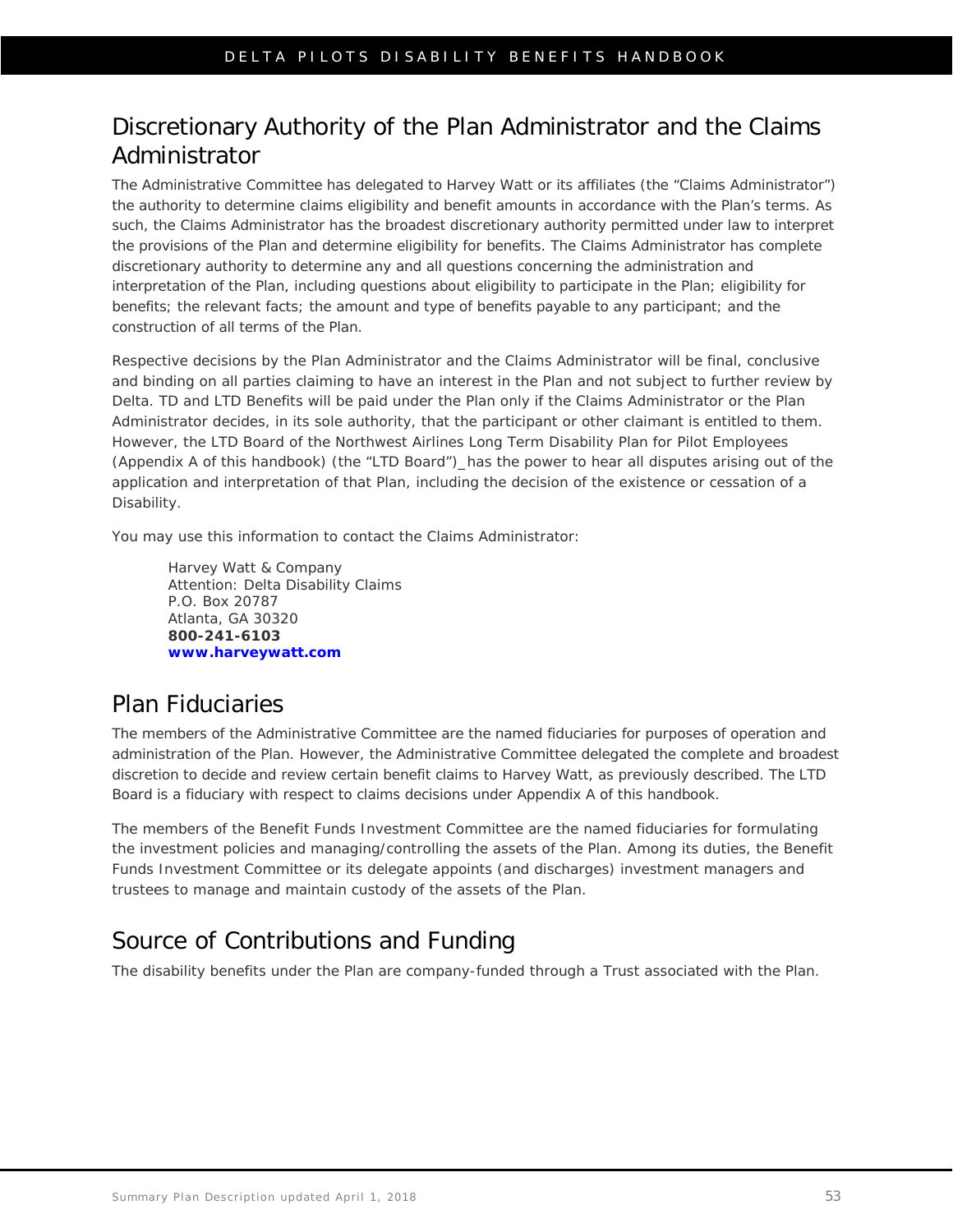## Organizations That Accumulate Assets or Provide Benefits

The Plan is funded through the Delta Pilots Disability and Survivorship Trust, a 501(c)(9) voluntary employee beneficiary association to which the company contributes. Investment managers (appointed by the Benefit Funds Investment Committee) invest the assets of the Plan that are held in the Trust. The investment performance of the investment managers is periodically reviewed by the Benefit Funds Investment Committee. The trustee makes benefit payments as directed by the Administrative Committee or its delegates. In addition, the benefits may be funded by contributions made directly to the Plan by the company.

### Plan Trustee

The following entity serves as the trustee of the Delta Pilots Disability and Survivorship Trust:

JPMorgan Chase Bank, N.A. 270 Park Avenue New York, NY 10017

## Electronic Media

The Plan Administrator may use electronic media in accordance with the provisions of ERISA to satisfy all disclosure and recordkeeping obligations imposed on the Plan under Title I of ERISA.

## Assignment of Benefits

Except as required by law, no benefit, payment or distribution under the Plan is subject to the claim of any creditor of a participant, or to any legal process by any creditor of the participant, and the participant does not have any right to alienate, commute, anticipate or assign all or any portion of any benefit, payment or distribution under the Plan.

However, a participant may make a voluntary and revocable assignment, but only for such purposes as the Plan Administrator may specify from time to time.

## Misstatement in Application for Benefits

If an employee in any application or response to the Plan Administrator or Claims Administrator makes any statement that is erroneous, omits any material facts, or fails to correct any information that he previously incorrectly furnished to the Plan for its records, the amount of benefits will be adjusted on the basis of the facts, and the amount of any overpayment due will be adjusted or recovered by the means described in the section relating to overpayments in this handbook.

# Assistance in Reading the English Language

If, due to language translation difficulties, you need assistance interpreting this handbook, you may contact the ESC at **1-800 MY DELTA (1-800-693-3582)**. A customer center representative will be pleased to work with you to provide the necessary explanations of rights and obligations under the Plan, as well as the procedures to be followed in obtaining needed assistance.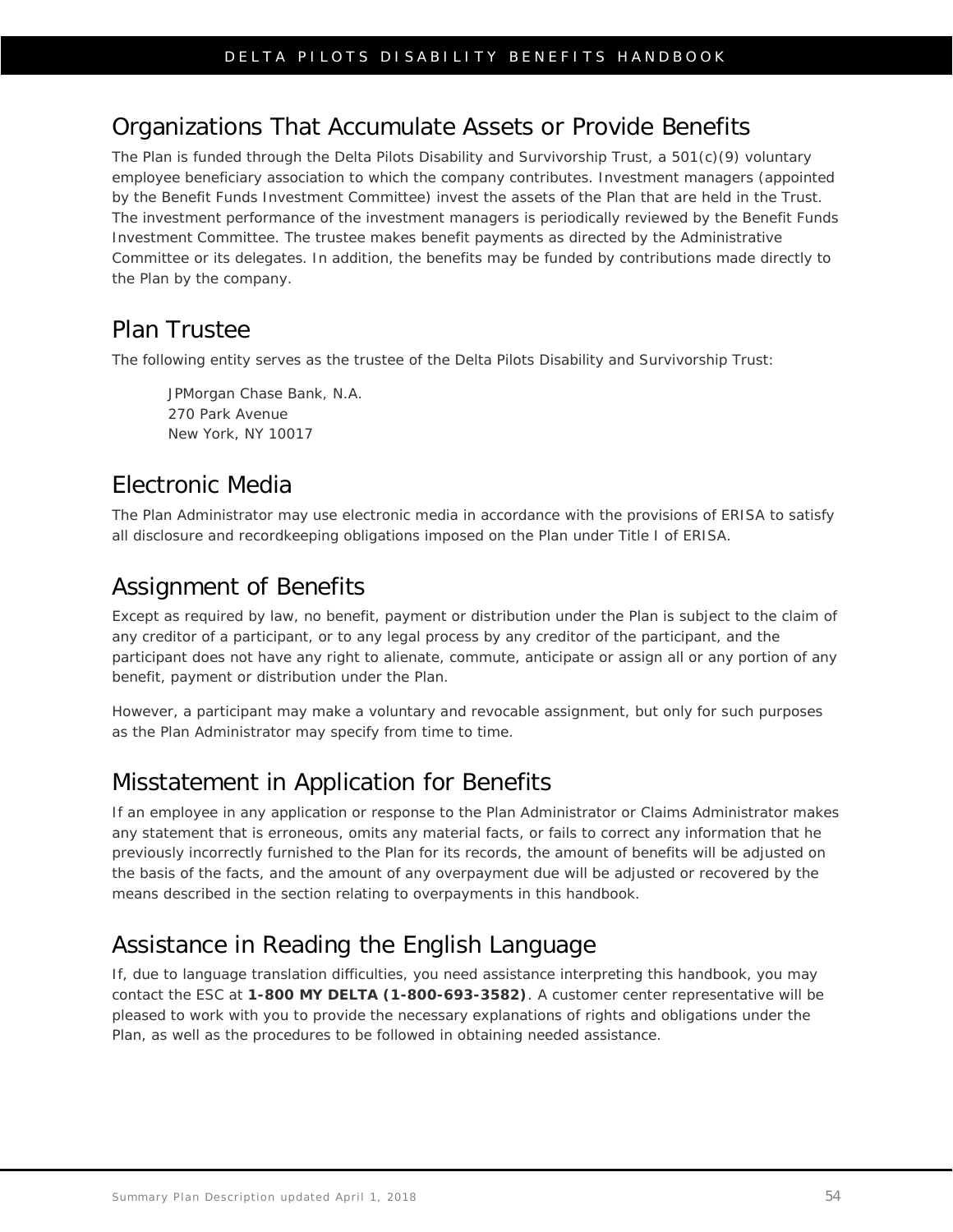### Statement of ERISA Rights

As a participant in the Delta Pilots Disability and Survivorship Plan, you are entitled to certain rights and protections under the Employee Retirement Income Security Act of 1974 (ERISA). ERISA provides that all Plan participants are entitled to:

#### **Receive Information About Your Plan and Benefits**

- Examine, without charge, at the Plan Administrator's office and at other specified locations, such as worksites and union halls, all documents governing the Plan, including a copy of the latest annual report (Form 5500 series) filed by the Plan with the U.S. Department of Labor and available at the Public Disclosure Room of the Employee Benefits Security Administration (EBSA)
- Obtain, on written request to the Plan Administrator, copies of documents governing the operation of the Plan, including copies of the latest annual report (Form 5500 series) and updated summary plan description. The Plan Administrator may impose a reasonable charge for the copies
- Receive a summary of the Plan's annual financial report. The Plan Administrator is required by law to furnish each participant with a copy of this summary annual report

#### **Prudent Actions by Plan Fiduciaries**

In addition to creating rights for plan participants, ERISA imposes duties on the people who are responsible for the operation of the employee benefit plan. The people who operate your Plan, called "fiduciaries" of the Plan, have a duty to do so prudently and in the interest of you and other Plan participants and beneficiaries. No one, including Delta or any other person, may fire you or otherwise discriminate against you in any way to prevent you from obtaining a welfare benefit or exercising your rights under ERISA.

#### Enforce Your Rights

If your claim for a health and welfare benefit is denied or ignored, in whole or in part, you have a right to know why this was done, to obtain copies of documents relating to the decision without charge, and to appeal any denial, all within certain time schedules.

Under ERISA, there are steps you can take to enforce the above rights. For instance:

- If you request a copy of Plan documents or the latest annual report from the Plan and do not receive them within 30 days, you may file suit in federal court. In such a case, the court may require the Plan Administrator to provide the materials and pay up to \$110 a day until you receive the materials, unless the materials were not sent because of reasons beyond the control of the Plan Administrator
- If you have a claim for benefits that is denied or ignored, in whole or in part, you may file suit in state or federal court
- If it should happen that Plan fiduciaries misuse the Plan's money, or if you are discriminated against for asserting your rights, you may seek assistance from the U.S. Department of Labor, or you may file suit in federal court

The court will decide who should pay court costs and legal fees. If you are successful, the court may order the person you sued to pay these costs and fees. If you lose, the court may order you to pay these costs and fees (if, for example, it finds your claim is frivolous).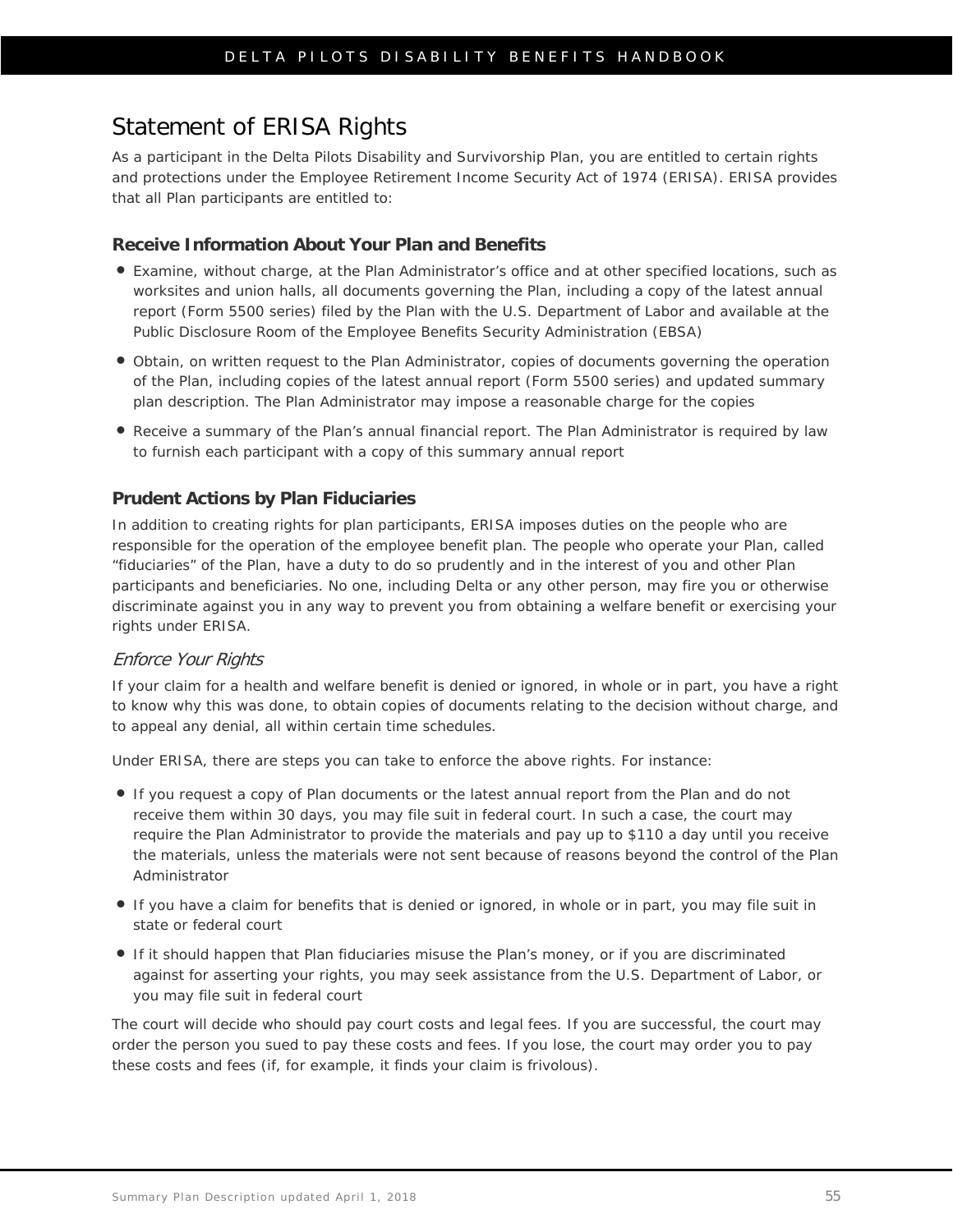#### Assistance With Your Questions

If you have any questions about your Plan, you should contact the Plan Administrator. If you have any questions about this statement or about your rights under ERISA, or if you need assistance in obtaining documents from the Plan Administrator, you should contact the nearest EBSA office listed in your telephone directory.

Or you can contact the Department of Labor's Division of Technical Assistance and Inquiries by writing to:

Employee Benefits Security Administration U.S. Department of Labor 200 Constitution Avenue, NW Washington, DC 20210

You also may obtain certain publications about your rights and responsibilities under ERISA by calling the publications hotline of the Employee Benefit Security Administration at **866-275-7922**. You may also visit the EBSA's Web site at **[www.dol.gov/ebsa](http://www.dol.gov/ebsa)**.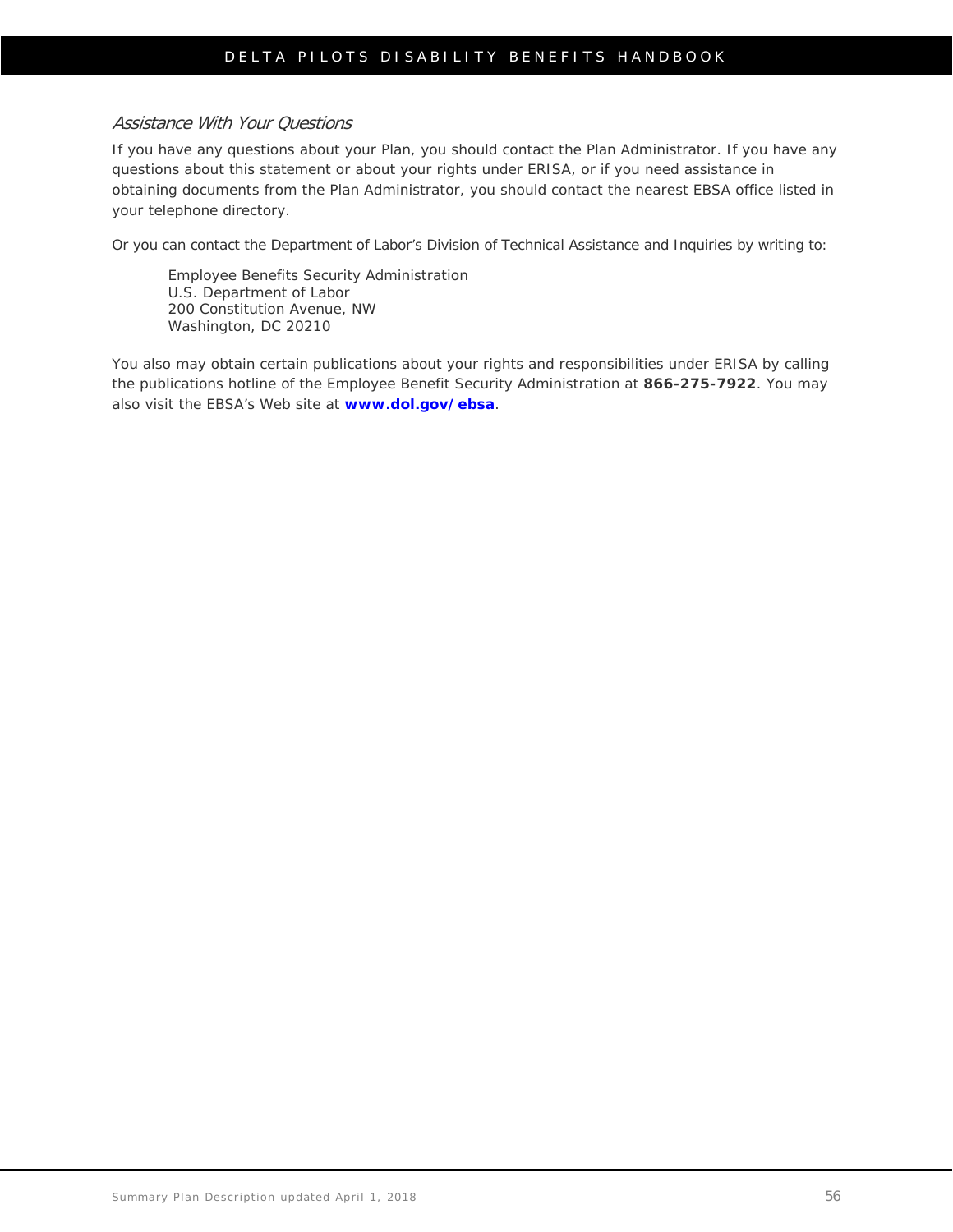# TERMS TO KNOW

Unless otherwise indicated, these terms are not applicable to the Northwest Airlines LTD Plan for Pilot Employees SPD (described in Appendix A of this handbook).

#### **Accident Leave**

If you are sick because of an injury that occurred while on duty with the company, you may be eligible for up to 90 days of Accident Leave for each separate accidental injury. Accident Leave must be exhausted before you can begin using Sick Leave. For details, see Section 14 C of the PWA.

#### **Active Payroll Status**

You are considered on Active Payroll Status if you are on Delta's active payroll (except when reinstated to Active Payroll Status for payment of vacation pay only).

#### **Disabled**

For purposes of the Plan, to be considered Disabled, you must:

- **For TD**, be continuously unable to perform your customary occupation as a result of injury, pregnancy, sickness or disease (including natural deterioration, and including mental or nervous disorders and occupational injuries and illnesses)
- **For LTD**, meet the requirements for TD and be unable to exercise the privileges of a first-class medical certificate, as determined by the Plan

#### **Earned Income**

The term "Earned Income" includes the following:

- Any salary or pay you receive from any employer, including overtime, vacation pay, bonuses, severance pay or similar payments
- If you are self-employed, your net profit from working or managing your own business
- Generally, all income subject to federal employment taxes or self-employment income is considered Earned Income

"Earned Income" does *not* include the following (unless received in the course of your trade or business):

 Any income reported on a Form 1099, such as annuities, pensions, veterans benefits, military retired pay, withdrawals from 401(k) plans, unemployment compensation, interest and dividends from savings accounts, stocks, personal loans, home mortgages, insurance proceeds, gifts, inheritances, estates, trusts, endowments, prizes, awards, gambling or lottery winnings, alimony/child support, scholarships or fellowships, pay for jury duty, capital gains from the sale of personal property, amounts received in court actions, and rents or royalties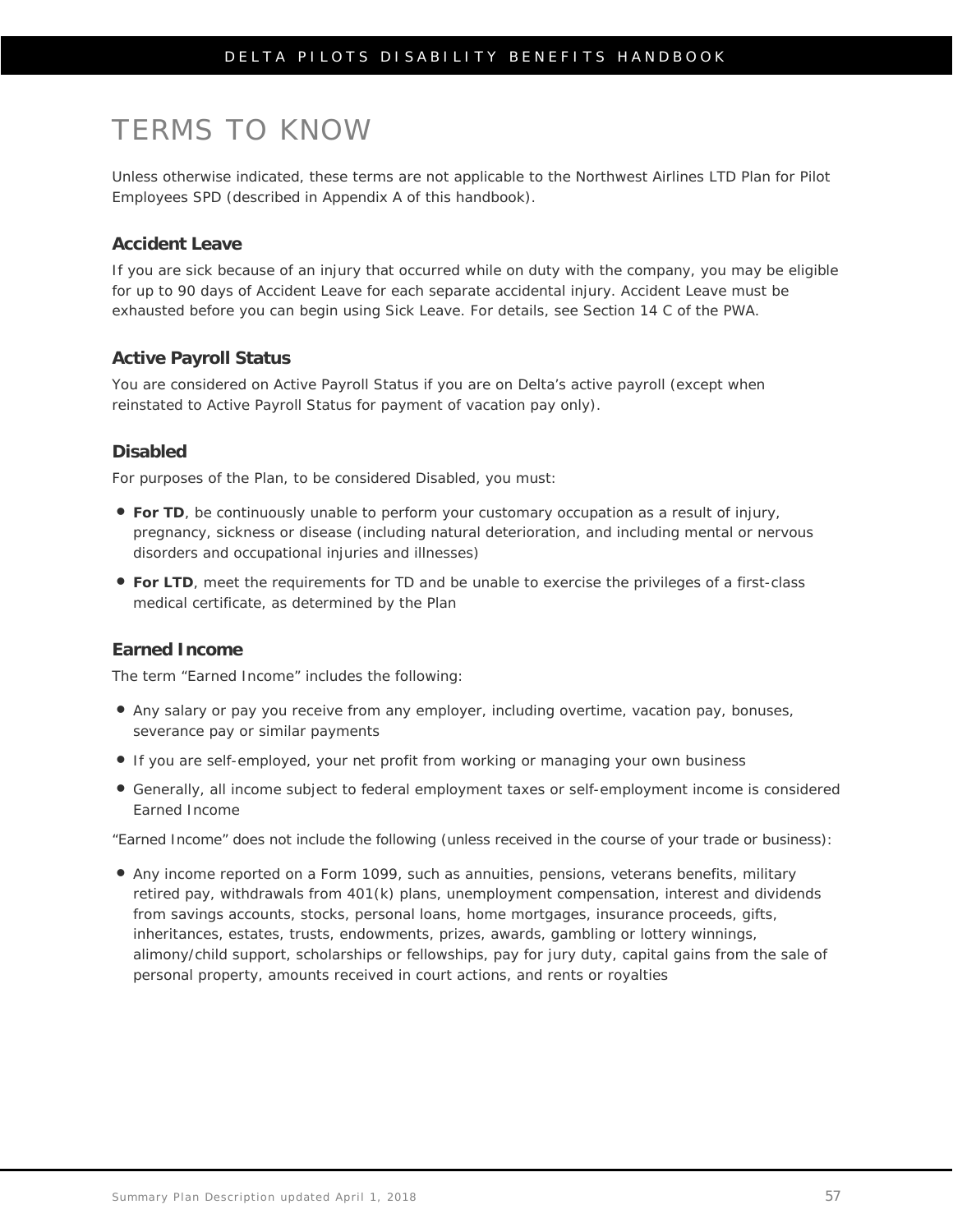#### **Earnings**

For purpose of your Maternity Leave, TD and LTD benefit calculation, the term "Earnings" generally means the gross amount that you are paid each month for personal services performed for Delta, based on your normal rate of compensation, plus:

- Your pre-tax contributions to retirement and welfare benefit plans
- Overtime
- Incentive compensation, bonuses or profit sharing payments paid on or after September 1, 2001
- Vacation bank paid on or before the end of the vacation year, but before the last day you are paid, and
- Amounts paid under the Delta Air Lines, Inc. Pilots Profit Sharing Program that was established May 1, 1996

"Earnings" does **not** include:

- Expense allowances and amounts paid for the reimbursement of expenses
- Amounts paid in conjunction with retirement, disability, death or termination of employment in lieu of earned and accrued vacation that has not been taken
- Relocation incentive benefits
- Imputed income due to fringe benefits provided by Delta
- Amounts paid or reported as income when Delta stock options are issued or exercised
- **•** Benefits paid from any other Delta plan (including after-tax income paid from the Delta Air Lines, Inc. Pilots Cafeteria Plan), and
- Excess Payments as defined in the Pilots Working Agreement

#### **Enhanced Disability Benefit**

Enhanced Disability benefits are additional company-provided benefits that may be available to pilots.

#### **Event Date**

Your TD period begins on the date that you are prevented from performing the duties of your occupation solely because of injury, pregnancy, sickness or disease (including natural deterioration), provided that date occurs prior to or coincident with the cessation of your Earnings. This date becomes your Event Date for all purposes of that disability under the Plan.

#### **Final Average Earnings**

Final Average Earnings may be used as a basis to calculate Maternity Leave, TD and LTD benefits that you receive. Final Average Earnings is the monthly average of your highest 12 consecutive months of normal Earnings out of the last 36 months while you are on Active Payroll Status (including Accident and Sick Leave and vacation). However, if the last 36 months that you are on Active Payroll Status contain a month when you were on inactive status for more than 15 days, then the month immediately following will not be counted in the 36 months. Instead, an additional month in the consecutive period preceding the first day you were absent will be included as part of the 36 month period of normal Earnings.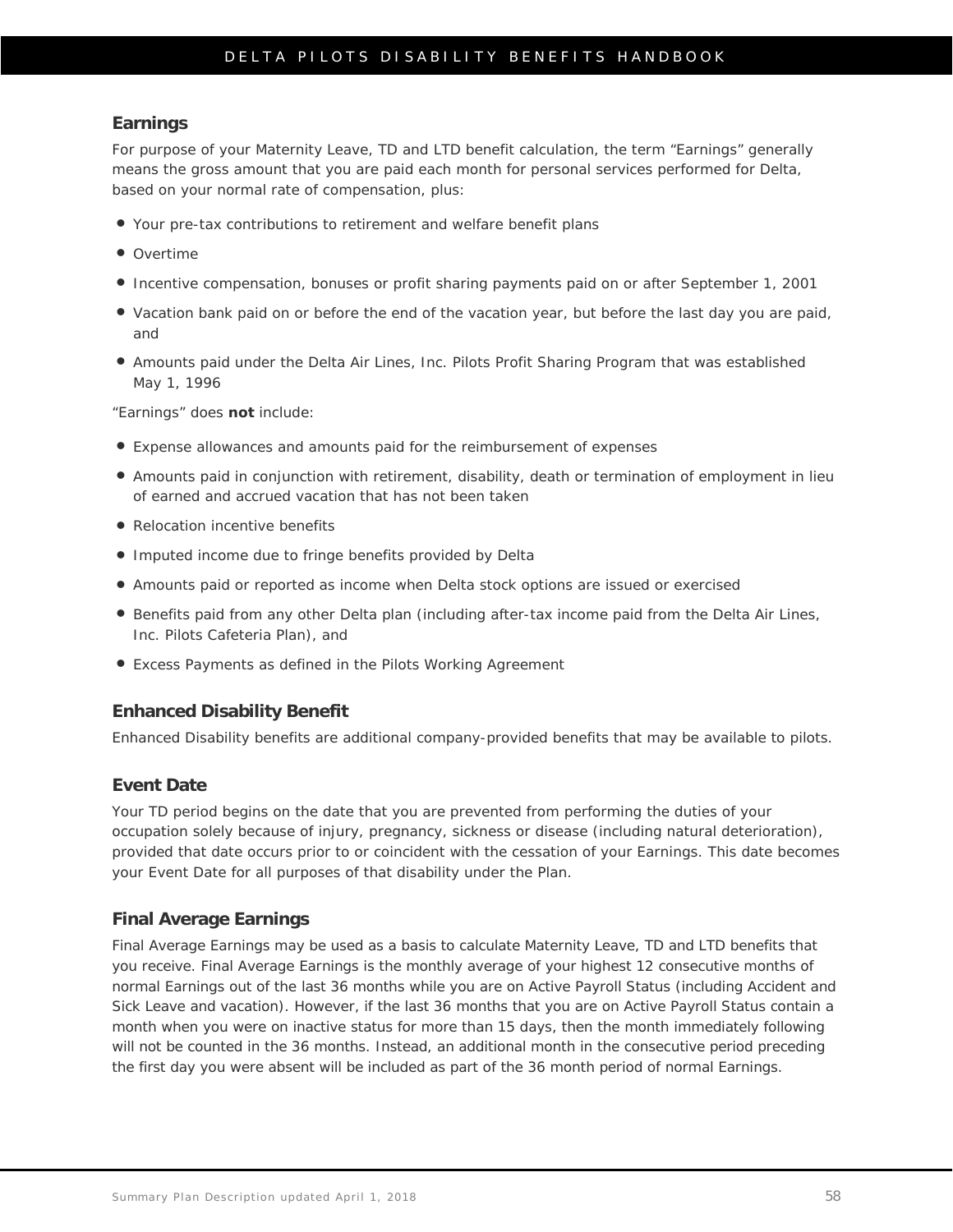#### **Harvey Watt & Company (Harvey Watt)**

Harvey Watt is the third-party administrator of the TD and LTD benefit. In this role, Harvey Watt has the authority to determine whether a pilot has met the requirements to receive TD or LTD benefits.

#### **Initial NWA Sick Bank**

If you were a Pre-Merger NWA Pilot, your Initial NWA Sick Bank is equal to your NWA sick bank balance on the date you became eligible for this Plan, minus the number of Delta sick leave credit hours you were awarded upon your transition to the Delta sick leave system.

#### **Long-Term Disability (LTD)**

LTD is company-provided coverage that pays you a monthly benefit after your 26-week TD period expires or you have exhausted your Accident Leave (if applicable), Sick Leave and Maternity Leave (if applicable), whichever occurs later. You will receive LTD benefits if the Plan Administrator determines that you are Disabled.

#### **Maternity Leave Benefits**

Pay to eligible pilots for approved time away from work due to pregnancy. Maternity Leave benefits provide 100% pay for a maximum of nine weeks (depending on delivery).

#### **Plan**

The Delta Pilots Disability and Survivorship Plan.

#### **Pre-Merger NWA Pilot**

Pilots who were on the Northwest Airlines seniority list on October 29, 2008 and remain a Delta pilot.

#### **Qualified Health Professional**

A Qualified Health Professional is person who is a member of a category of healthcare professionals determined to be appropriate by the Plan Administrator for the treatment of the disabling condition, including but not limited to the categories of physician, surgeon, osteopath and chiropractor, as well as any other category of professional designated by the Plan Administrator as a Qualified Health Professional.

#### **Qualified Life Event**

A Qualified Life Event that will allow a dependent to be added to medical/dental/vision coverage is a marriage, birth, adoption or placement for adoption, or the loss of other health coverage under certain situations.

#### **Sick Leave**

Sick Leave is time for which you are paid if you are unable to work because of sickness. You must exhaust your Sick Leave before you may receive take Temporary Disability (TD). For details, see Section 14 of the PWA.

#### **Temporary Disability (TD)**

TD is a company-provided benefit that pays you a semi-monthly benefit beginning on the eighth day of continuous disability, or after all your Accident Leave (if applicable), Sick Leave and Maternity Leave (if applicable) are exhausted, whichever occurs later. You qualify for TD if you are Disabled.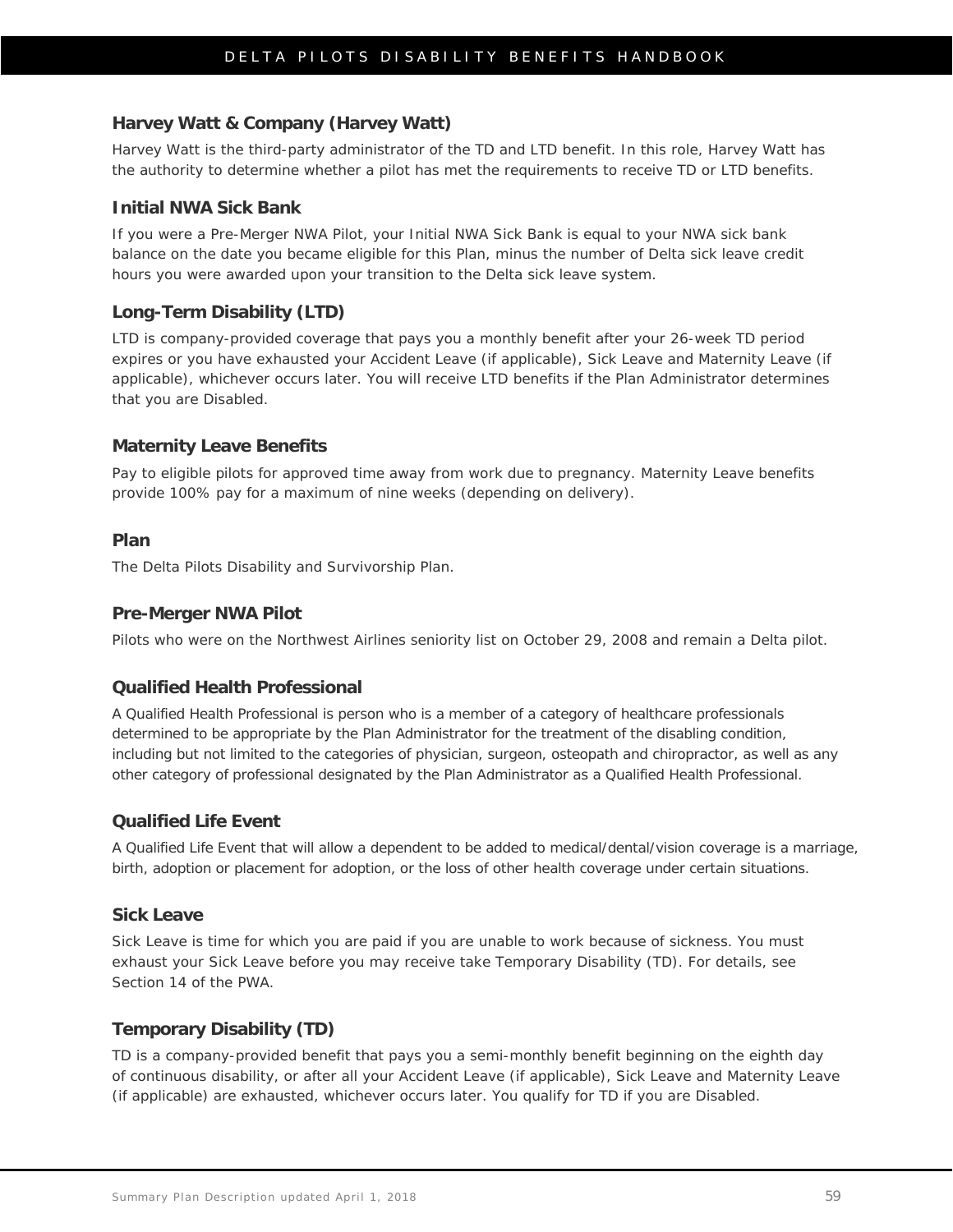#### **Top-Up Disability**

Top-Up Disability benefits are additional company-provided benefits that may be available to a Pre-Merger NWA Pilot.

#### **Waiting Period**

The Waiting Period is the first seven days you are Disabled.

#### **Workers' Compensation**

Workers' Compensation payments are income benefits that you receive from Workers' Compensation insurance for an occupational illness or injury.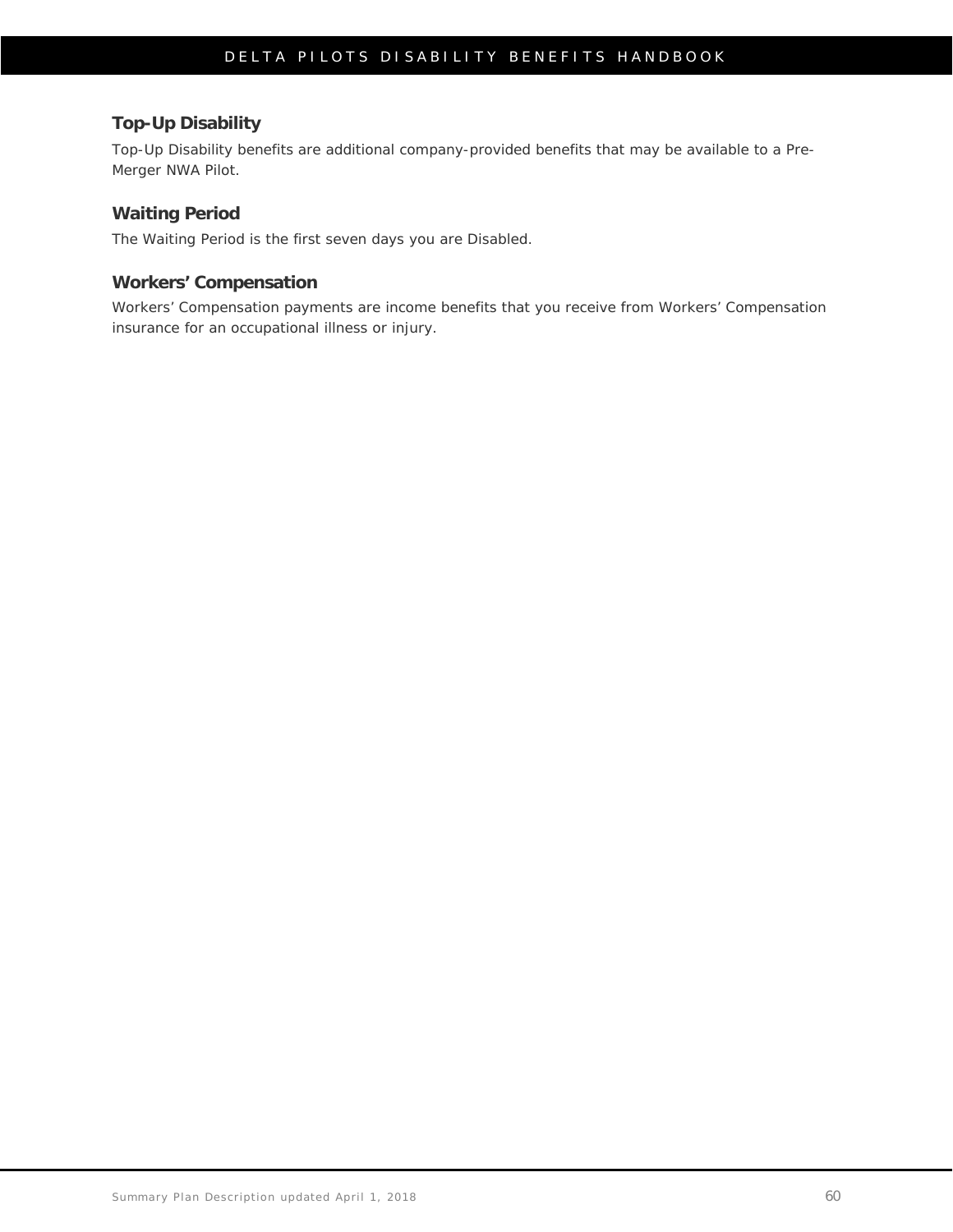# WHERE TO GET MORE INFORMATION

If you have any questions concerning the information in this handbook, please contact the appropriate benefit area listed below. Additional frequently called phone numbers can be accessed on Deltanet (**[http://dlnet.delta.com](http://dlnet.delta.com/)**).

| <b>Benefit Type</b>                                                                                                                                                                                                                                                                                                                           | <b>Contact</b>                                                                                                                                                                                                                                                                                                                             |
|-----------------------------------------------------------------------------------------------------------------------------------------------------------------------------------------------------------------------------------------------------------------------------------------------------------------------------------------------|--------------------------------------------------------------------------------------------------------------------------------------------------------------------------------------------------------------------------------------------------------------------------------------------------------------------------------------------|
| <b>Absence Management</b><br>• TD benefit determinations<br>• LTD benefit determinations                                                                                                                                                                                                                                                      | Harvey Watt & Company<br>P.O. Box 20787<br>Atlanta, GA 30320<br>404-767-7501 or 800-241-6103<br>404-761-8326 (fax)                                                                                                                                                                                                                         |
| <b>Family &amp; Medical Leave Act</b>                                                                                                                                                                                                                                                                                                         | Chief Pilots office                                                                                                                                                                                                                                                                                                                        |
| <b>Medical</b><br>• Delta Account-Based Healthcare Plan (DABHP)<br>- HRA Medical Option, OOA HRA Medical<br>Option, Gold HSA Medical Option, OOA Gold<br>HSA Medical Option, Silver HSA Medical<br>Option, Bronze HSA Medical Option, Puerto<br>Rico OOA Medical Option<br>• Delta Pilots Medical Plan (DPMP)<br>- Network Option, OOA Option | UnitedHealthcare<br>P.O. Box 740800<br>Atlanta, GA 30374-0800<br>877-683-8555<br>www.myHealthcareView.com                                                                                                                                                                                                                                  |
| • Health Plan Hawaii<br>Humana Health Plans of Puerto Rico                                                                                                                                                                                                                                                                                    | Hawaii Medical Service Association<br>818 Keeaumoku Street<br>Honolulu, HI 96814<br>Current Members: 808-948-6372<br>Prospective Members: 808-948-6111<br>www.hmsa.com<br>Humana Health Plan of Puerto Rico<br>Edificio El Mundo 3er. Piso<br>383 Ave F D Roosevelt<br>San Juan, PR 00918-2131<br>787-282-7900 ext. 5500<br>www.humana.com |
| <b>Dental</b><br>DABHP<br>- Basic Dental Option<br>- Comprehensive Dental Option<br><b>DPMP Dental Option</b>                                                                                                                                                                                                                                 | MetLife Dental Claims<br>P.O. Box 981282<br>El Paso, TX 79998-1282<br>855-700-7992<br>Fax: 1-859-389-6505<br>www.metlife.com/mybenefits<br>(company name "Delta Air Lines")                                                                                                                                                                |
| <b>Vision</b>                                                                                                                                                                                                                                                                                                                                 | EyeMed Vision Care (EyeMed)<br><b>First American Administrators</b><br>Attn: OON Claims<br>P.O. Box 8504<br>Mason, OH 45040-7111<br>833 DELTA VP (833-335-8287)<br>www.eyemedvisioncare.com/delta                                                                                                                                          |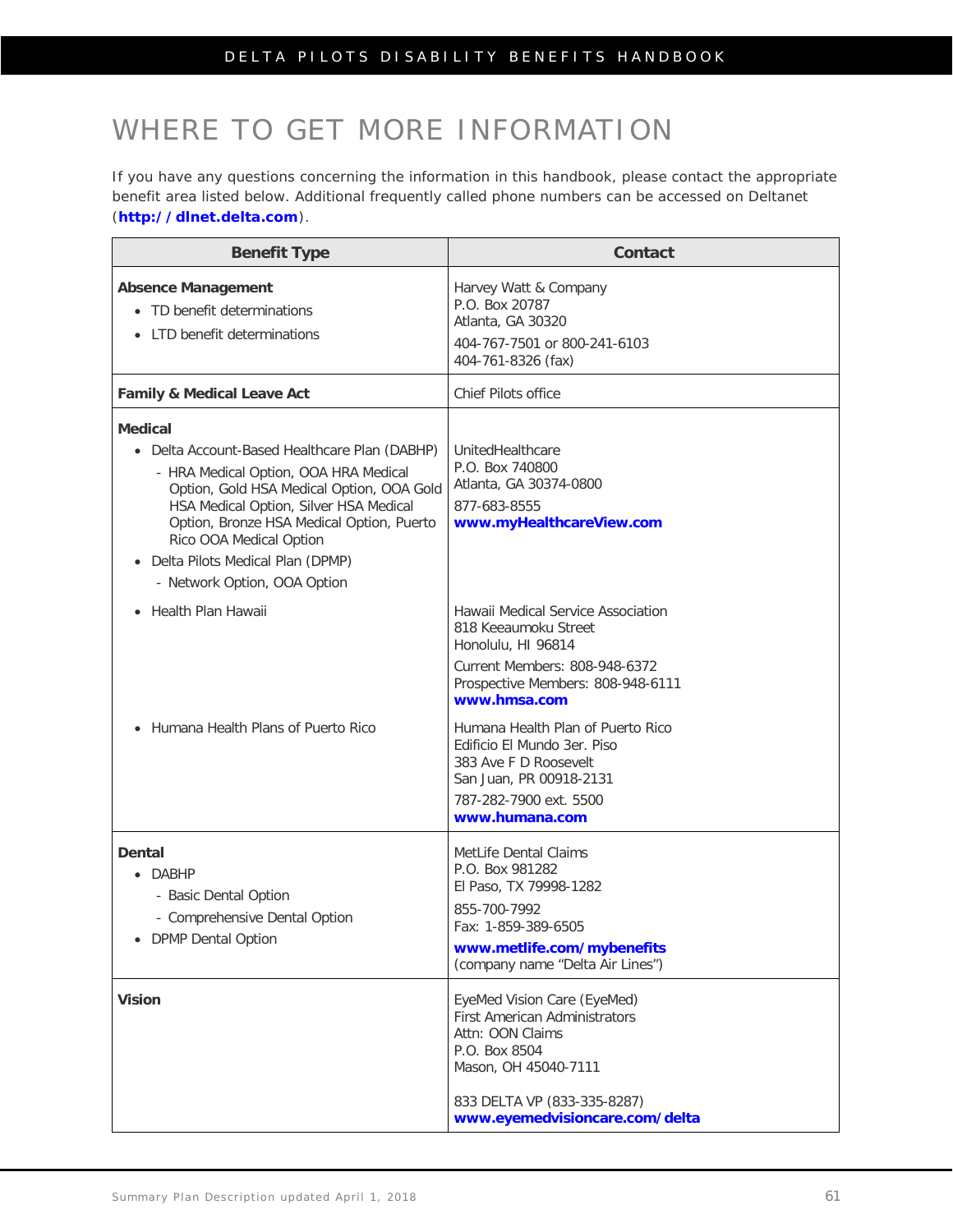| <b>Benefit Type</b>                                                                                                                                                   | Contact                                                                                                                                                                                                                                             |
|-----------------------------------------------------------------------------------------------------------------------------------------------------------------------|-----------------------------------------------------------------------------------------------------------------------------------------------------------------------------------------------------------------------------------------------------|
| <b>Flexible Spending Accounts (FSAs)</b><br>• Full Purpose Healthcare FSA<br>Limited Purpose Healthcare FSA<br>$\bullet$<br>• Dependent Care FSA                      | UnitedHealthcare Member Services<br>P.O. Box 981506<br>El Paso, TX 79998-1506<br>877-683-8555<br>Fax: 915-231-1709<br>Toll-free fax: 866-262-6354<br>www.myHealthcareView.com                                                                       |
| <b>COBRA Continuation Benefits</b><br>• Medical Options<br>• Dental Options<br>Davis Vision Plan<br>• Full Purpose Healthcare FSA<br>• Limited Purpose Healthcare FSA | Delta Air Lines, Inc.<br>Employee Service Center<br>P.O. Box 52045<br>Phoenix, AZ 85072<br>1-800 MY DELTA (1-800-693-3582)<br>For premium payments:<br>Conduent HR Services LLC for Delta Air Lines<br>P.O. Box 382119<br>Pittsburgh, PA 15251-8119 |
| Delta Employee Assistance Program (EAP)                                                                                                                               | OptumHealth Behavioral Solutions<br>800-533-6939<br>www.liveandworkwell.com (Access Code: DAL)                                                                                                                                                      |
| <b>Eligibility and Enrollment Issues</b><br><b>Qualified Life Events</b>                                                                                              | Delta Air Lines, Inc.<br>Employee Service Center<br>P.O. Box 52060<br>Phoenix, AZ 85072<br>1-800 MY DELTA (1-800-693-3582)                                                                                                                          |
| <b>Health Savings Account -</b><br>Optum Bank <sup>SM</sup>                                                                                                           | For questions about the Optum Bank HSA, contact an<br>Optum Bank customer service representative:<br>800-791-9361<br>www.OptumBank.com<br>For questions about HSA payroll deductions,<br>call the ESC: 1-800 MY DELTA (1-800-693-3582)              |
| <b>Premium Payments</b>                                                                                                                                               | For questions about premium payments, call the ESC:<br>1-800 MY DELTA (1-800-693-3582)<br>Send all premium payments to:<br>Conduent HR Services LLC for Delta Air Lines<br>P.O. Box 382119<br>Pittsburgh, PA 15251-8119                             |
| <b>Corporate Security</b><br>• ID Badge<br>• CHRC (Fingerprinting)                                                                                                    | Delta Air Lines<br>Department 969/ATG<br>1020 Delta Blvd.<br>Atlanta, GA 30354-1989<br>ID Office: 404-715-2400<br>CHRC (Fingerprinting): 404-773-1217                                                                                               |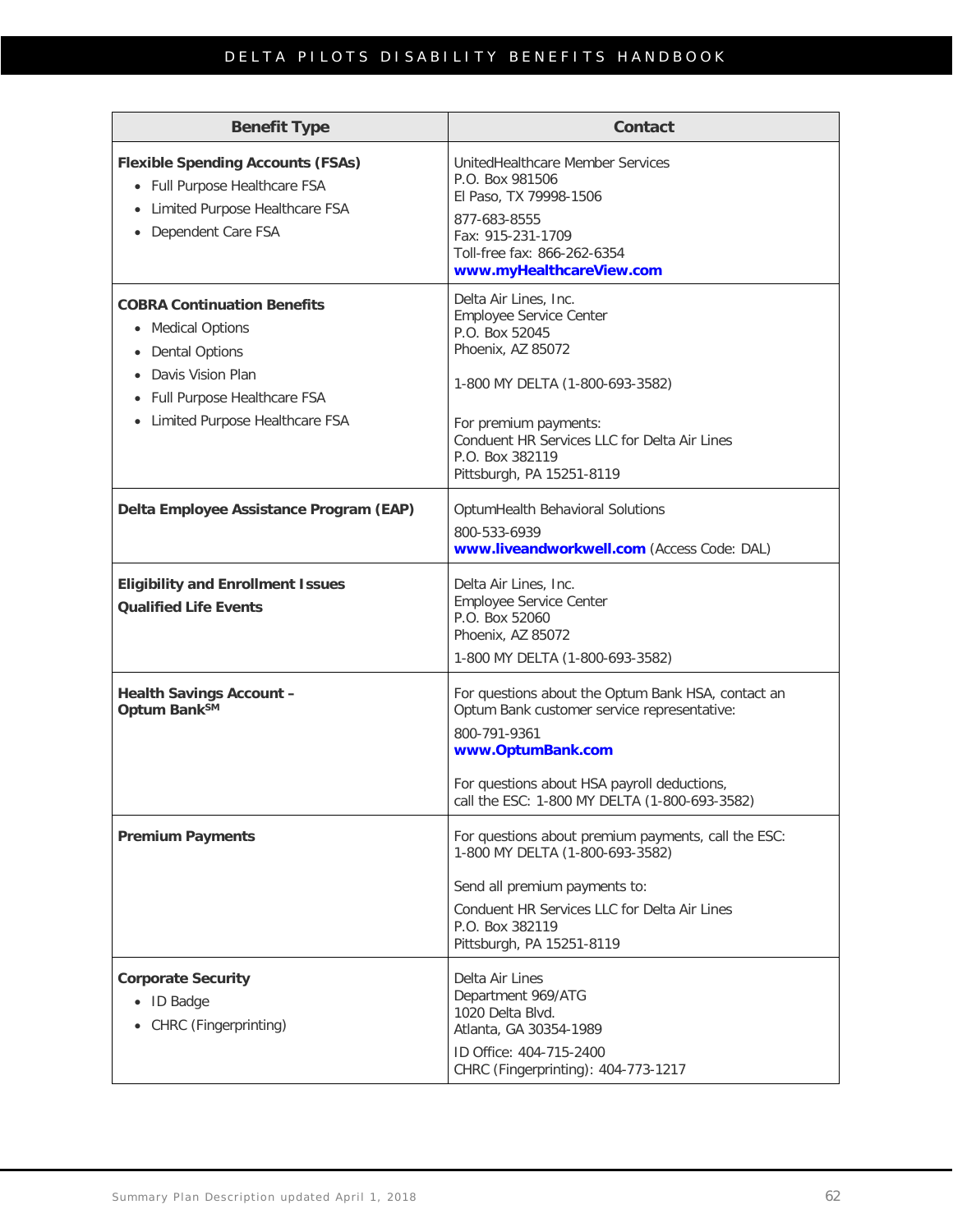| <b>Benefit Type</b>                                                                                                       | Contact                                                                                                                                                                                                                                                          |  |
|---------------------------------------------------------------------------------------------------------------------------|------------------------------------------------------------------------------------------------------------------------------------------------------------------------------------------------------------------------------------------------------------------|--|
| Delta Community Credit Union (DCCU) Loan                                                                                  | Delta Community Credit Union<br>Hartsfield-Jackson International Airport<br>P.O. Box 20541<br>Atlanta, GA 30320<br>Credit Union Loans - 930/ATL<br>404-715-4725 or 800-544-3328                                                                                  |  |
| <b>Miscellaneous Charges</b><br>• Passes<br>Uniforms<br>• Accessories                                                     | Delta Air Lines, Inc.<br>Employee Accounts Receivable<br>P.O. Box 101924<br>Atlanta, GA 30392-1924                                                                                                                                                               |  |
| Pilots Savings Plan [401(k)]                                                                                              | Fidelity: 800-554-0262                                                                                                                                                                                                                                           |  |
| <b>Payroll Overpayment</b>                                                                                                | Delta Payroll Department<br>1-800 MY DELTA (1-800-693-3582)<br>Delta Air Lines, Inc.<br>Payroll Department<br>P.O. Box 52179<br>Phoenix, AZ 85072                                                                                                                |  |
| Delta Perks Auto & Home Insurance,<br><b>Voluntary Benefits and Discount Programs</b>                                     | YouDecide: 800-884-4217<br>www.youdecide.com/DAL                                                                                                                                                                                                                 |  |
| Life Insurance - Optional Life &<br><b>Dependent Life</b>                                                                 | Metropolitan Life Insurance Company (MetLife)<br>866-939-7409<br>www.metlife.com                                                                                                                                                                                 |  |
| <b>Group Accident Insurance and</b><br><b>Family Group Accident Insurance</b><br><b>Private Pilots Accident Insurance</b> | Administrative Concepts, INC.<br>994 Old Eagle School Road, Suite 1005<br>Wayne, PA 19087-1802<br>855-672-1273<br>http://info.visit-aci.com/delta                                                                                                                |  |
| <b>State Disability Insurance Plans</b>                                                                                   | California - www.edd.ca.gov<br>· Hawaii - http://hawaii.gov/labor<br>• New Jersey -<br>http://lwd.state.nj.us/labor/index.html<br>• New York - www.wcb.ny.gov<br>• Rhode Island - www.dlt.ri.gov or<br>www.dlt.state.ri.us<br>· Puerto Rico - www.trabajo.pr.gov |  |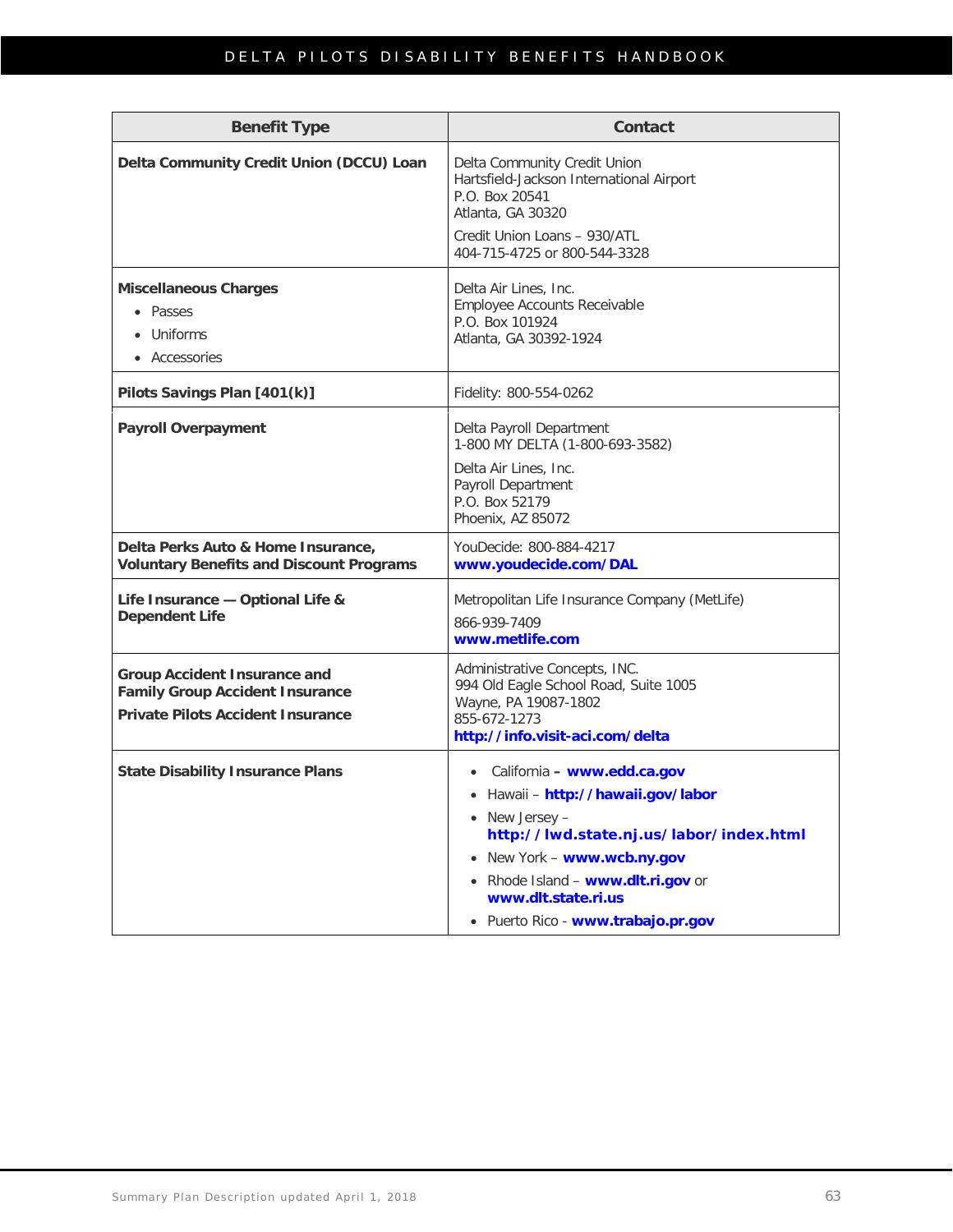# APPENDIX A — SUMMARY PLAN DESCRIPTION FOR THE NORTHWEST AIRLINES LONG TERM DISABILITY PLAN FOR PILOT EMPLOYEES PORTION OF THE DELTA PILOTS DISABILITY AND SURVIVORSHIP PLAN ("NWA LTD PLAN")

The NWA LTD Plan provisions described in this Appendix apply only if you are a Pre-Merger NWA Pilot who began your sick leave from Northwest Airlines, Inc. after December 31, 2005 and before October 30, 2008. In this case, you transitioned to disability benefits under the NWA LTD Plan, as described in this appendix, when your sick leave from Northwest was exhausted, provided all NWA LTD Plan requirements were met.

**Please Note:** As outlined in the PWA, the NWA LTD Plan was merged into the Delta Pilots Disability and Survivorship Plan. The plan merger did not change the NWA LTD Plan terms or the amount of benefit payments from the NWA LTD Plan.

### Eligibility for NWA LTD Plan Benefits

To be eligible to receive the LTD benefits described in the appendix, you must:

- Have met the eligibility requirements for the NWA LTD Plan
- Have begun your sick leave from Northwest after December 31, 2005 and before October 30, 2008, and
- Continue to meet the eligibility requirements for LTD benefits under the NWA LTD Plan

#### **Eligibility Requirement for the NWA LTD Plan**

You were eligible to be a participant in the NWA LTD Plan if you:

- Were employed by Northwest and were a pilot represented by the Air Line Pilots Association (ALPA)
- Had completed at least one "year of service" (see below), and
- Were not an "existing disabled pilot" or "potential existing disabled pilot" under the terms of the agreement between NWA and ALPA dated December 15, 2005. However, an existing disabled pilot or potential existing disabled pilot who returned to work was eligible to be a participant in the NWA LTD Plan on the day he or she returned to service with NWA as a pilot

Under the NWA LTD Plan, you earned one year of service if:

- At the end of your first 12 months of employment with the Company, you had at least six months of service
- At the end of any calendar year after you first became employed by the Company, you had at least six months of service during that calendar year, or
- You completed 12 months of service, even if it spanned several calendar years

A month of service is a calendar month in which you had one or more hours of service. You received an "hour of service" for each hour you were paid, or were entitled to be paid, for the performance your duties for NWA.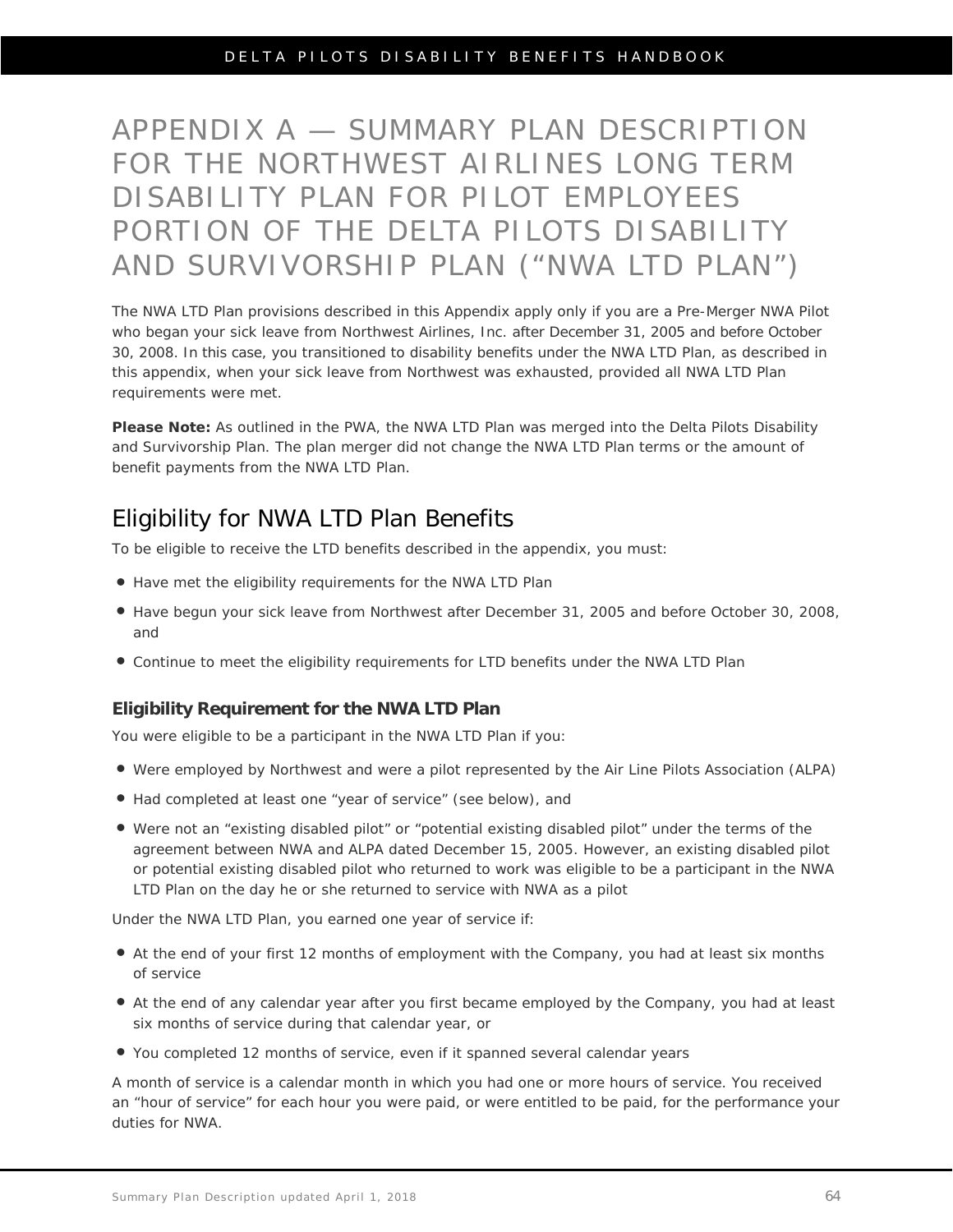#### Ineligible Employees & Others

Employees of Northwest Airlines, Inc. or its participating subsidiaries and affiliates (or by another company at the request of NWA or successors (Delta Air Lines, Inc.) who were not pilot employees or who were not represented by ALPA could not participate in the NWA LTD Plan. Pilots of Delta Air Lines, Inc. other than those described as eligible employees in this handbook are not eligible for the NWA LTD Plan In addition, a person who was not classified as a common law employee of NWA, such as a leased employee, leased owner, leased manager, shared employee, shared leased employee or similar classification could not participate in the NWA LTD Plan. Also, an individual who was employed as an officer, and whose employment agreement did not allow for participation in the plan, was not a participant in the NWA LTD Plan.

#### Enrollment

You did not have to enroll in the NWA LTD Plan. Once you satisfied the eligibility rules, enrollment and participation in the plan was automatic. Once you satisfied the requirements, your participation began on the first day of the next month.

#### **Eligibility for LTD Benefits Under the NWA LTD Plan**

To be eligible to receive LTD benefits under the NWA LTD Plan, you must have began your sick leave from Northwest after December 31, 2005 and before October 30, 2008, and be "disabled" as defined by the NWA LTD Plan.

Under the NWA LTD Plan, a disability means a medically determinable physical or mental condition that results in you being incapable of continuing in the service of the Company as a pilot. It is your responsibility to prove that you are disabled. You must provide the NWA LTD Plan with a doctor's report that proves your disability. You may be required to submit to an independent medical examination (IME).

Your condition is not considered a disability if it:

- Resulted from or consists of habitual use of alcoholic beverages or addiction to narcotics
- Was contracted, suffered, or resulted from an intentionally self-inflicted injury, or
- Was incurred while you were engaged in any flying activity that produced remuneration for someone other than NWA

#### Non-Duplication with Pension Plan

You are not eligible for benefits from the NWA LTD Plan if you are eligible for disability retirement benefits from the Northwest Airlines Pension Plan for Pilot Employees.

#### Continuing Proof of Disability

If you were approved for LTD benefits, the LTD Board – Northwest Pilots Disability Plan has the right to require proof of your continuing disability at any time during the first seven years of disability. However, the LTD Board – Northwest Pilots Disability Plan may not ask for proof more often than once every 12 months or sooner than 18 months after your LTD benefits begin.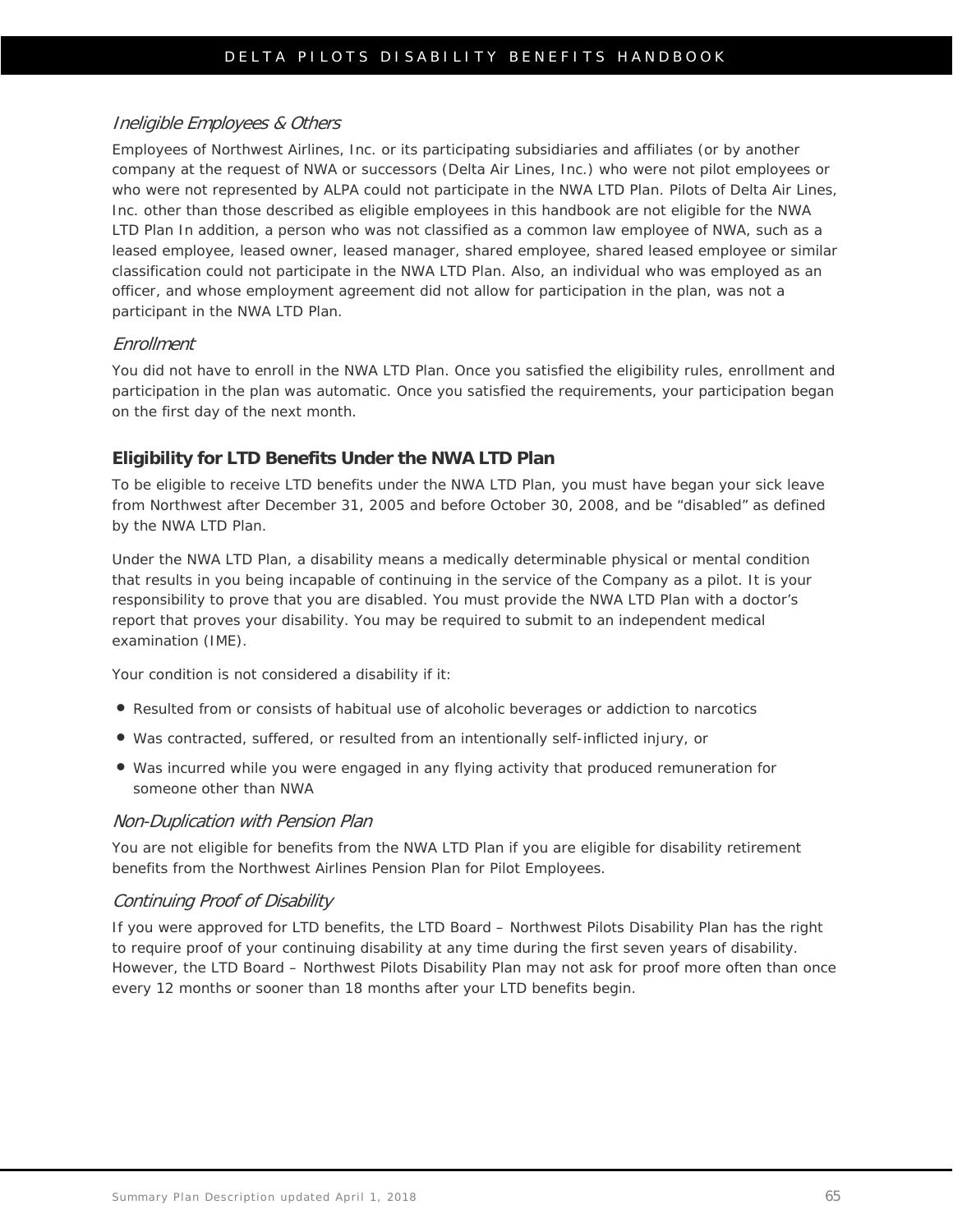### Amount of LTD Benefits from the NWA LTD Plan

Your LTD benefit is based on a formula that includes your "earnings" and your "benefit service" during "recognized employment".

#### **Recognized Employment**

Your "recognized employment" includes employment with NWA as a pilot or by another company at the request of NWA, time during a military leave (in the armed forces of the U.S.) as long as you returned to work for NWA when your leave ended as provided for under USERRA, time during a leave of absence to conduct ALPA business (when ALPA reimbursed NWA in full for your pay), and time while in active training with NWA in order to become a pilot.

#### **Earnings**

As a general matter, your earnings were your W-2 wages. Earnings included pay for jury duty, workers' compensation payments and similar payments, amounts you contributed to the NWA 401(k) Plan, any cafeteria plan and a portion of the amount contributed by NWA on behalf of individual participants to the 401(k) plan, foreign earned income as defined in section 911(b) of the Internal Revenue Code (whether or not excludable from gross income under section 911), and pay for periods before you became a participant in the Plan. Earnings only count when actually paid, not when earned or accrued. Only earnings attributable to your "recognized employment" counted as earnings.

Earnings did not include meal allowances, room and board allowances, laundry allowances, expense reimbursements, moving expense payments and all other similar payments, noncash remuneration, third party incapacity pay (including short and long term disability insurance benefits), deferred compensation (both when deferred and when paid) except as provided in below, imputed income from insurance coverages and premiums, travel privileges or employee discounts and other similar amounts, the value of stock options and stock appreciation rights (whether or not exercised) and other similar amounts, foreign service bonuses, station allowances, foreign tax equalization payments and other similar payments, payments for vacation or sick leave accrued but not used, final payments on account of termination of employment (i.e., severance payments) and final settlement for accrued but unused vacation and sick leave (other than bank time) and any other amounts agreed upon from time to time by NWA and ALPA.

#### **Benefit Service**

"Benefit service" is a measure of your service with NWA in recognized employment. It included benefit service under the Northwest Airlines Pension Plan for Pilot Employees that you earned before February 1, 2006. On and after that date, your benefit service was measured in years and months, with 12 months of benefit service counting as a year.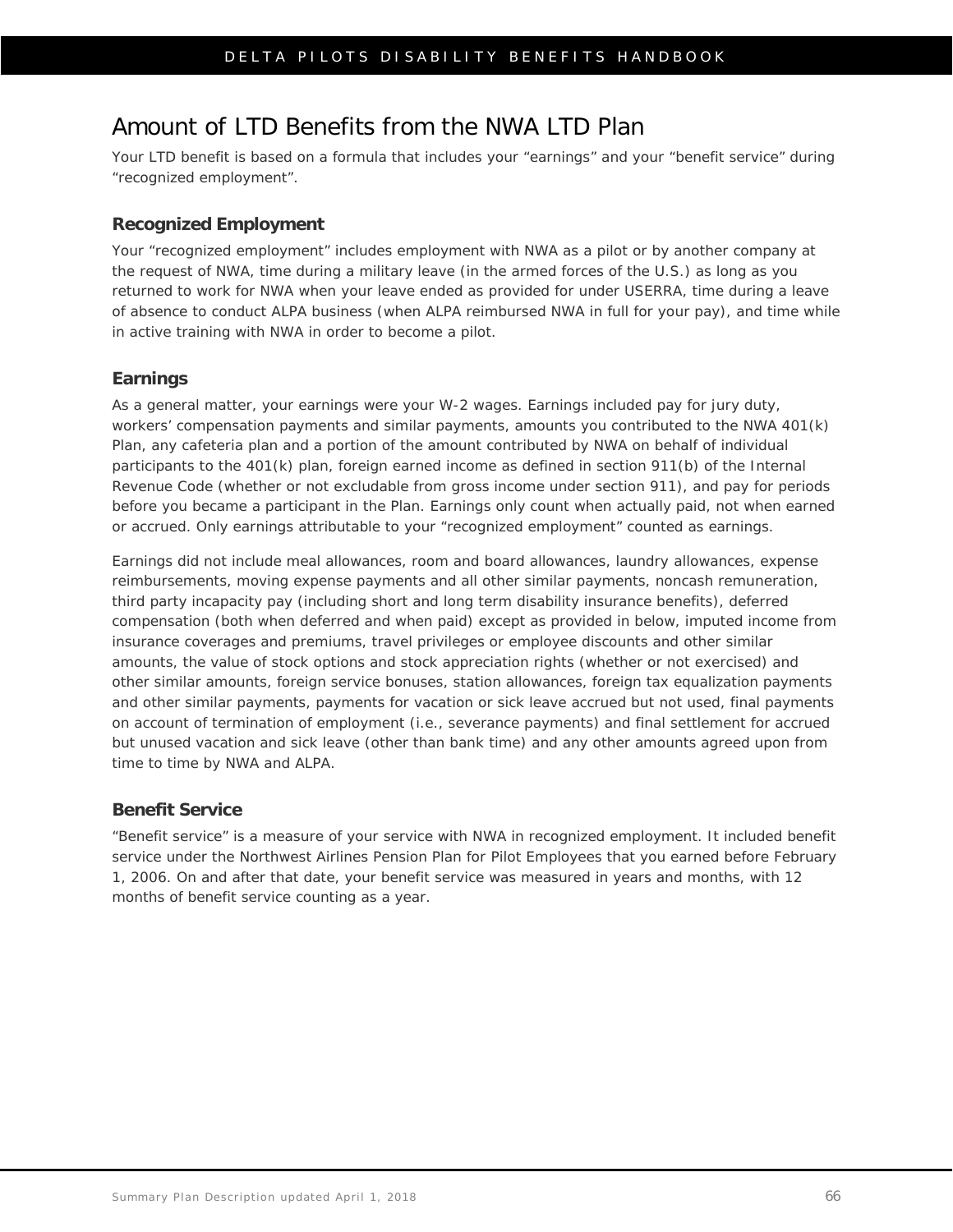#### **Benefit Formula**

**During the first 60 months that you receive LTD benefits from the NWA LTD Plan,** the amount of your monthly LTD benefit – when combined with your Workers' Compensation benefits – is:

50% of the highest average monthly "earnings" paid to you during any 12 calendar months in the 60 consecutive calendar months before the "LTD date"

*times*

A fraction (not greater than one) the numerator of which is your years of "benefit service" (including the period after the "LTD date" and before your normal retirement date) and the denominator of which is 25

Your **"LTD date"** is the last day of the calendar month in which you used up all vacation and sick leave benefits paid by NWA.

Your "normal retirement date" is your 60<sup>th</sup> birthday.

**After the first 60 months of LTD benefits from the NWA LTD Plan,** the amount resulting from the preceding formula will continue to be paid to you if you qualify for Social Security disability benefits.

However, if you do not qualify for Social Security disability benefits, your LTD benefit amount is reduced. The reduced amount is the amount resulting from the preceding formula multiplied by the applicable percentage shown in the chart below (based on your age or benefit service on your LTD date – whichever produces a greater percentage).

| <b>Attained Age</b><br>at LTD Date,<br><b>OR</b> | <b>Completed Years of</b><br><b>Benefit Service</b><br>at LTD Date | Percentage |
|--------------------------------------------------|--------------------------------------------------------------------|------------|
| 45                                               | 15                                                                 | 100%       |
| 44                                               | 14                                                                 | 96%        |
| 43                                               | 13                                                                 | 92%        |
| 42                                               | 12                                                                 | 88%        |
| 41                                               | 11                                                                 | 84%        |
| 40                                               | 10                                                                 | 80%        |
| 39                                               | 9                                                                  | 76%        |
| 38                                               | 8                                                                  | 72%        |
| 37                                               | $\overline{7}$                                                     | 68%        |
| 36                                               | 6                                                                  | 64%        |
| 35                                               | 5                                                                  | 60%        |
| 34                                               | 4                                                                  | 56%        |
| 33                                               | 3                                                                  | 52%        |
| 32                                               | $\overline{2}$                                                     | 48%        |
| 31                                               | 1                                                                  | 44%        |
| Less than 31                                     | Less than 1                                                        | 0%         |

#### **Other Offsets to LTD Benefits**

Your LTD benefit from the NWA LTD Plan is offset by the amount of the pension benefit actually paid from the Northwest Airlines Pension Plan for Pilot Employees.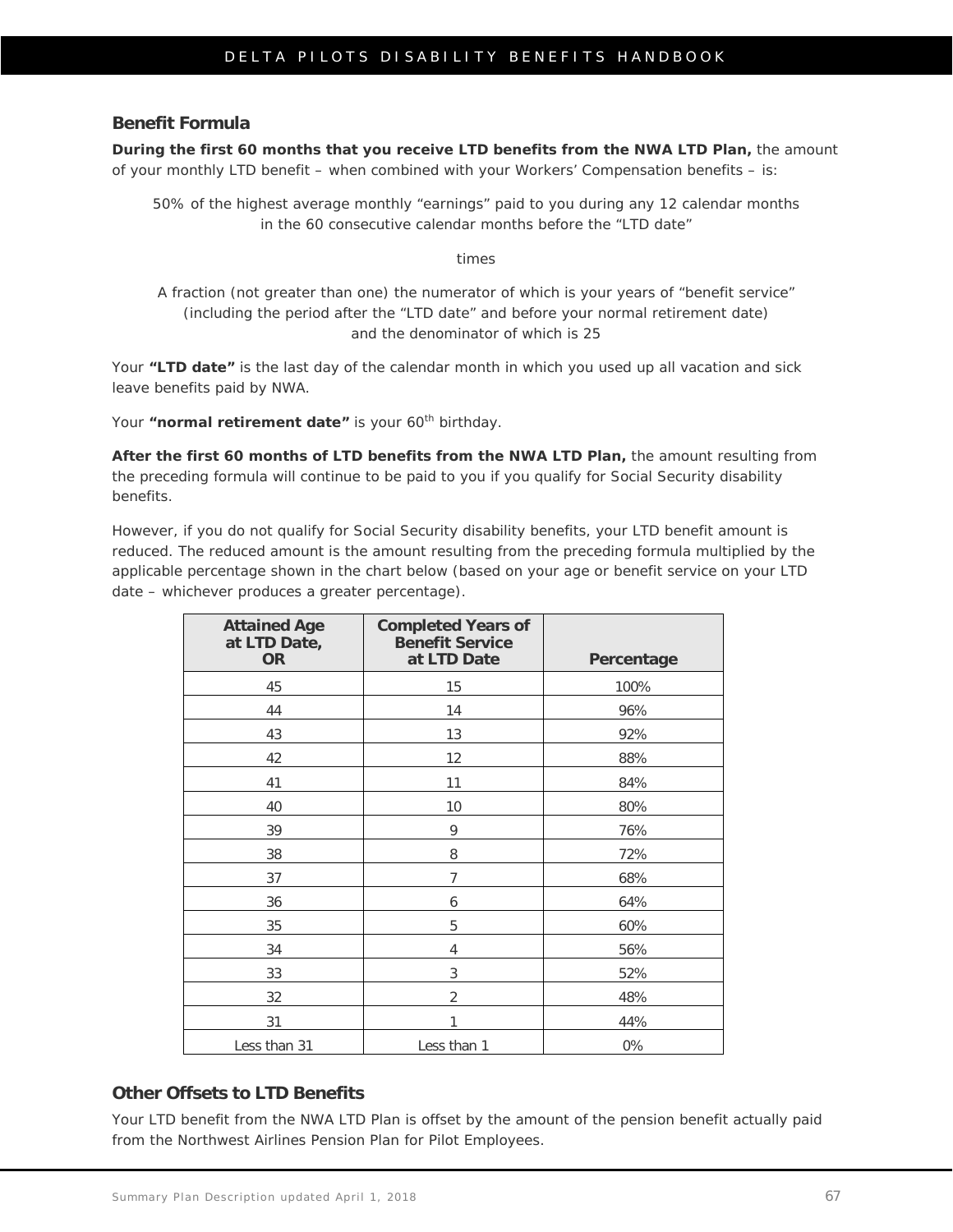#### **Maximum LTD Benefit**

The maximum LTD benefit payable under the Plan is \$8,250 per month, offset by Workers' Compensation benefits, if any, and benefits from the Northwest Airlines Pension Plan for Pilot Employees, if any, as described earlier.

#### **Taxation of LTD Benefits**

Because the Company pays the full cost of the NWA LTD Plan, LTD benefits are taxable when you receive them.

### When NWA LTD Plan Benefits Begin & End

Monthly LTD benefits from the NWA LTD Plan began on the later of:

- The last day of the month following the month in which your LTD date occurred, or
- The last day of the month following the month in which your substantially completed application was received

Monthly LTD benefits from the NWA LTD Plan will stop with the payment made at the earliest of:

- The end of the month in which you reach age 65 (or receive your 60th monthly payment, if later),
- The end of the month in which you recover/are no longer disabled (if you return to Active Payroll Status, such final payment will be a prorated monthly payment based on the number of days of disability during that month prior to your return to Active Payroll Status), or
- The end of the month before the month in which you die (such final payment will be a prorated monthly payment based on the number of days of disability through the date of your death)

### Applying for NWA LTD Plan Benefits

Harvey Watt (a company specializing in LTD benefits) is the Contract Administrator for the NWA LTD Plan.

You must apply to receive an LTD benefit. To get an application, contact the Contract Administrator:

Harvey Watt & Company Attention: Delta Disability Claims P.O. Box 20787 Atlanta, GA 30320

Send your completed application, along with all documentation that is requested on the application to the Contract Administrator at the above address. The Contract Administrator will review your application and make a recommendation to the Company and to the LTD Board – Northwest Pilots Disability Plan concerning the existence of an eligible disability and all other matters affecting your application. The LTD Board – Northwest Pilots Disability Plan will decide whether your condition is a disability recognized under the NWA LTD Plan and, when relevant, the date of your death. The Company will decide all other questions concerning your application (for example, whether you are a participant in the plan and the amount of your benefit, if you are disabled). The Company and LTD Board – Northwest Pilots Disability Plan will write you with their decisions.

### Claims & Appeals

If your application for an LTD benefit under the NWA LTD Plan is denied or if you are dissatisfied with any determination of your benefits, eligibility, participation, service or any other matter under the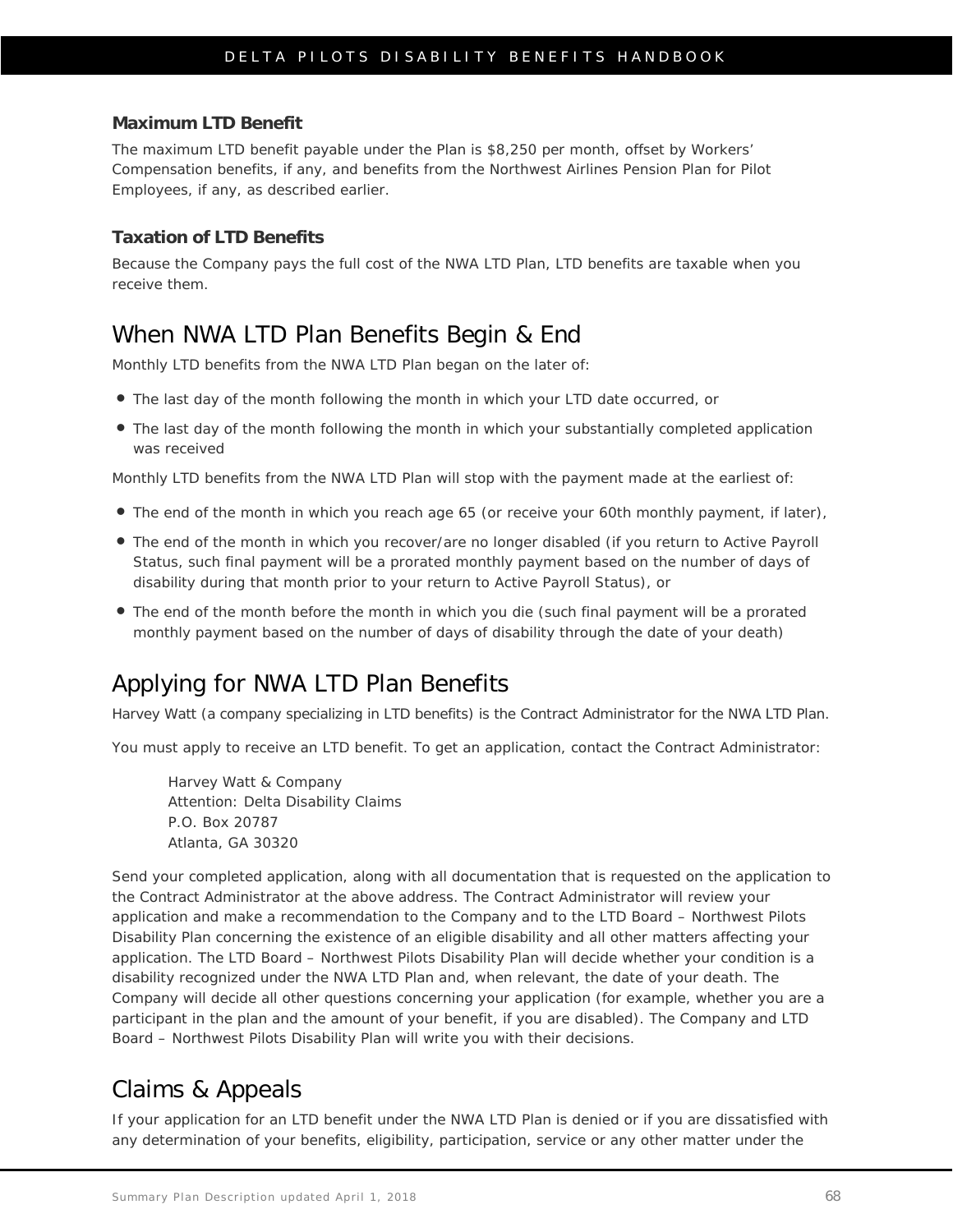## DELTA PILOTS DISABILITY BENEFITS HANDBOOK

plan, you may file a written request for a review under the Plan's claim review procedures. For any matter other than the determination of an existence of a Disability, the claims and appeals process described in the "Applying for Benefits" and "Appeals" section should be followed.

If you disagree whether your condition is a Disability recognized under the NWA LTD Plan you should request a hearing before the LTD Board – Northwest Pilots LTD Plan. Your request for a hearing must be in writing and filed within 120 days from the earliest day you had, or reasonably should have had, knowledge of the existence of the dispute.

Send your request to the Secretary of the LTD Board– Northwest Pilots Disability Plan at the following address:

LTD Board – Northwest Pilots Disability Plan Attn: Karen Browne-Fleck, Secretary, Airline Pilots Association, International 100 Hartsfield Centre Parkway Suite 800 Atlanta, GA 30354

Your request must contain a complete and specific statement of the facts giving rise to your dispute, the issues to be considered by the LTD Board – Northwest Pilots Disability Plan and the relief you are requesting. You must include all documents and other information that you want the LTD Board – Northwest Pilots Disability Plan to consider.

You will receive notice of the time and place of the LTD Board – Northwest Pilots Disability Plan's hearing by mail. You may present testimony, exhibits and may examine and cross-examine witnesses during the hearing. You may be represented before the LTD Board – Northwest Pilots Disability Plan by an attorney or other designated representative.

Following the hearing, the LTD Board – Northwest Pilots Disability Plan will make a decision on your appeal by majority vote and will mail you a notice explaining its decision, unless the LTD Board – Northwest Pilots Disability Plan has deadlocked. If a deadlock occurs among members of the LTD Board – Northwest Pilots Disability Plan, the LTD Board – Northwest Pilots Disability Plan will mail you a notice advising you that a deadlock has occurred. After the deadlock notice is mailed to you, the LTD Board – Northwest Pilots Disability Plan will select an impartial arbitrator to consider your appeal. You will be notified by mail of the time and place of the LTD Board – Northwest Pilots Disability Plan's meeting with the arbitrator. Meetings with the arbitrator will be held at a location agreed upon by the LTD Board – Northwest Pilots Disability Plan. You may be represented at these meetings by an attorney or other designated representative. After the meeting with the arbitrator, the LTD Board – Northwest Pilots Disability Plan will mail you a notice of its decision.

The determination of the LTD Board – Northwest Pilots Disability Plan is final and binding on all parties. All notices will be in writing and will be sent by certified mail, return receipt requested.

Special Note: An oral application or request for review by the LTD Board – Northwest Pilots Disability Plan is not sufficient. No inquiry or question will be treated as a claim or a request for review of a denied claim unless it is made in accordance with these claim and appeal procedures. If you do not follow these procedures, you will not be able to secure any other relief (such as by suing in court.).

## **Legal Action**

Before starting legal action to recover benefits, or to enforce or clarify rights, you must completely exhaust the NWA LTD Plan's claims and appeals procedures.